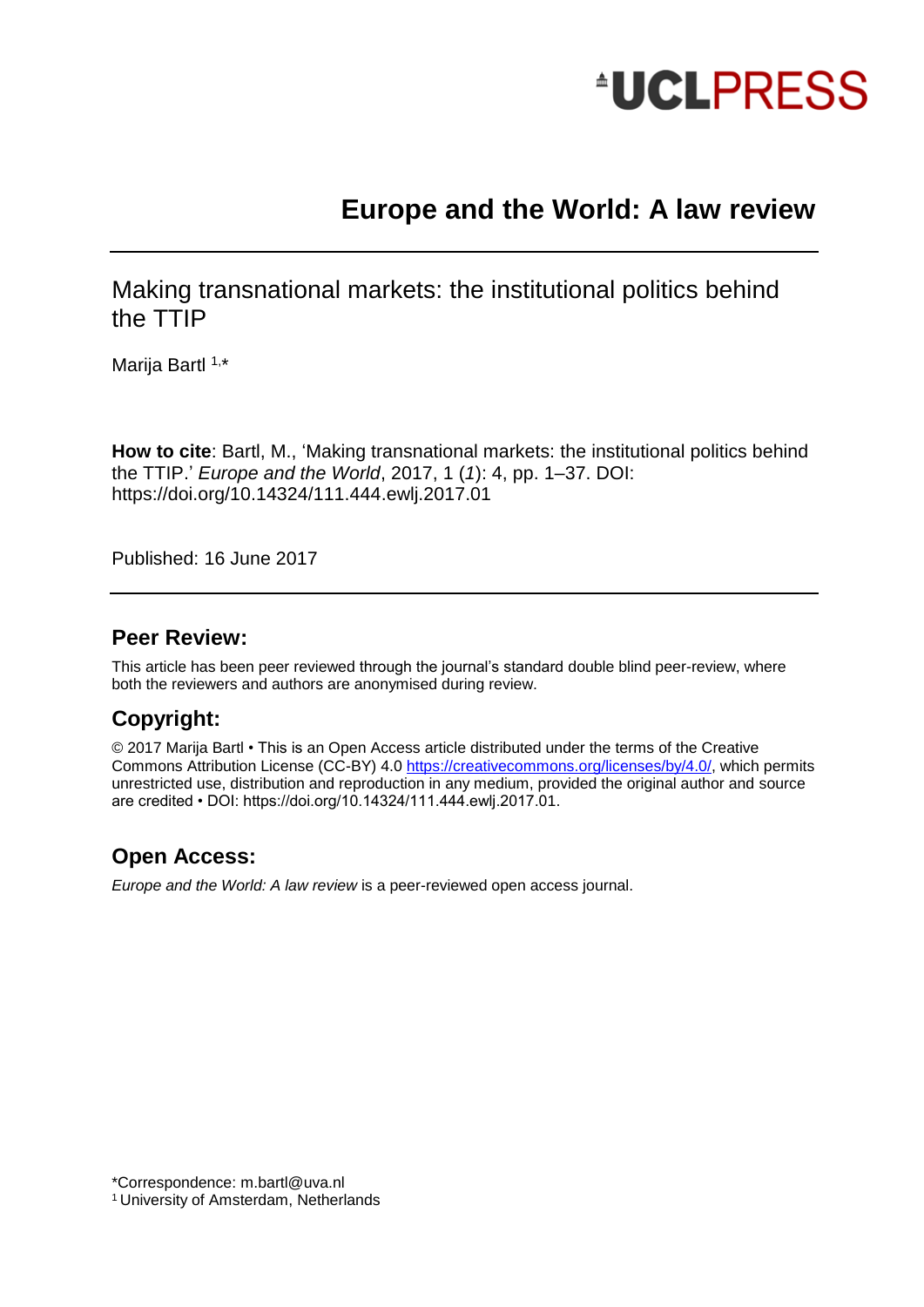© 2017, Marija Bartl • This is an Open Access article distributed under the terms of the Creative Commons Attribution License (CC-BY) 4.0 https://creativecommons.org/licenses/by/4.0/, which permits unrestricted use, distribution and reproduction in any medium, provided the original author and source are credited • DOI: https://doi.org/10.14324/111.444.ewlj.2017.01.

# Making transnational markets: the institutional politics behind the TTIP

*Marija Bartl*\*

The Transatlantic Trade and Investment Partnership (TTIP) may not bear fruit in its current incarnation, but it certainly teaches us crucial lessons regarding the institutional dynamics of market integration beyond the state. I argue that the TTIP's so-called 'regulatory cooperation', in principle a mere mechanism for 'discussion' and 'exchange' between regulators, would have had a profound impact on the regulatory culture across the Atlantic. I make this argument in three interrelated steps. First, building on insights from constitutional law and political science, I outline an analytical framework for the study of rule-making institutions beyond the state. Second, I analyse the TTIP through the lens of this framework, illustrating the mechanisms through which its model for regulatory cooperation could reform the regulatory culture in the EU. Third, I argue that this change in the EU regulatory culture would have been neither an accident, nor a result of a US-led hegemonic project. Instead, the TTIP's regulatory cooperation is a part of the EU's internal political struggle, intended ultimately to re-balance not only powers between the legislative and the executive in the EU, but also within the EU's executive branch itself.

Assistant Professor, University of Amsterdam. Email: m.bartl@uva.nl. Many thanks to Daniela Caruso, Candida Leone, Fernanda Nicola and a number of friends and colleagues who have commented on the earlier versions of this paper. I would also like to warmly thank the two anonymous peer reviewers for their insightful comments. The remaining errors are mine.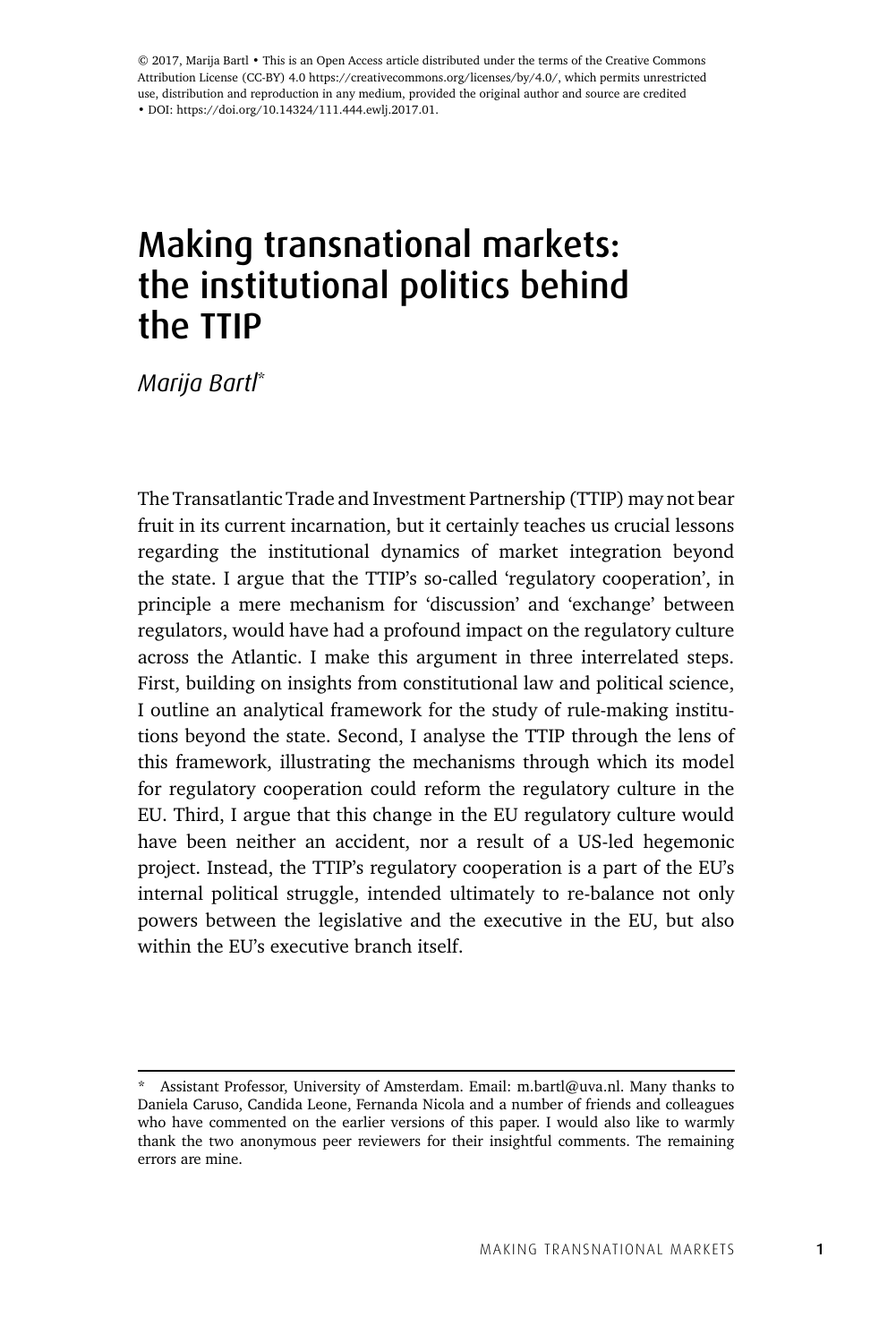### 1. Introduction

The Transatlantic Trade and Investment Partnership (TTIP), one of the biggest trade projects of recent times, is due to stall thanks to the changes in US administration. Whatever the ultimate destiny of the TTIP, we may safely assume that an institutional momentum of these proportions will not wane easily. It remains therefore crucial to continue discussing this path-breaking agreement.

More generally, the TTIP teaches us a lesson about the direction and dynamics of economic integration beyond the state, about actors with leading roles in this global game, and the legitimacy challenges posed by the form of cooperation. On a practical level, the TTIP will remain an important repository of institutional ideas that is likely to set the standard for future trade cooperation across, and beyond, the Atlantic.

What then sets the TTIP apart, and why was it so controversial? In short, the main challenge has been the TTIP's institutional dimension. In Europe, much criticism has been mobilized against the TTIP's Investor-to-State Dispute Settlement (ISDS) scheme.1 Over time, however, another institutional mechanism has started to compete for attention. The so-called TTIP's 'regulatory cooperation' has increasingly been noticed beyond the circle of EU institutions – by industry, civil society and academics.<sup>2</sup>

The TTIP's regulatory cooperation was conceived as a set of institutional channels for the exchange of information, methodologies and knowledge between regulators on both sides of the Atlantic. This soft institutional design was driven by a belief that mutual engagement would allow regulators to learn from each other and align the ways in which they 'think'. Such convergence of views would, in turn, encourage consistency in regulation, and eventually achieve the approximation of regulatory frameworks, so to speak, 'bottom up'.

<sup>1</sup> For a critical view of the TTIP ISDS chapter see for instance Harm Schepel et al, 'Public Consultation on Investor–State Arbitration in TTIP' (2015) https://www.kent.ac.uk/law/ isds treaty consultation.html. For a critique of (a certain hypocrisy) of ISDS critiques in the context of the TTIP, see Joseph Weiler, 'European Hypocrisy: TTIP and ISDS' *EJIL Talk* (21 January 2015) http://www.ejiltalk.org/european-hypocrisy-ttip-and-isds.

<sup>2</sup> Some examples: Civil Society: Corporate European Observatory (CEO), https://corporate europe.org/international-trade/2015/04/regulatory-cooperation-ttip-united-deregulation; https://corporateeurope.org/international-trade/2016/03/ttip-regulatory-cooperationthreat-democracy; https://corporateeurope.org/international-trade/2016/05/ttip-leaks-hi ghlight-dangers-regulatory-cooperation. Many positions of the business vis-à-vis regulatory cooperation have been obtained from the European Commission by the NGOs, such as CEO, within the 'Access to Documents' procedure. See for instance https://www.asktheeu.org/ en/request/meeting\_between\_dg\_envi\_and\_cefi?unfold=1-incoming-6452.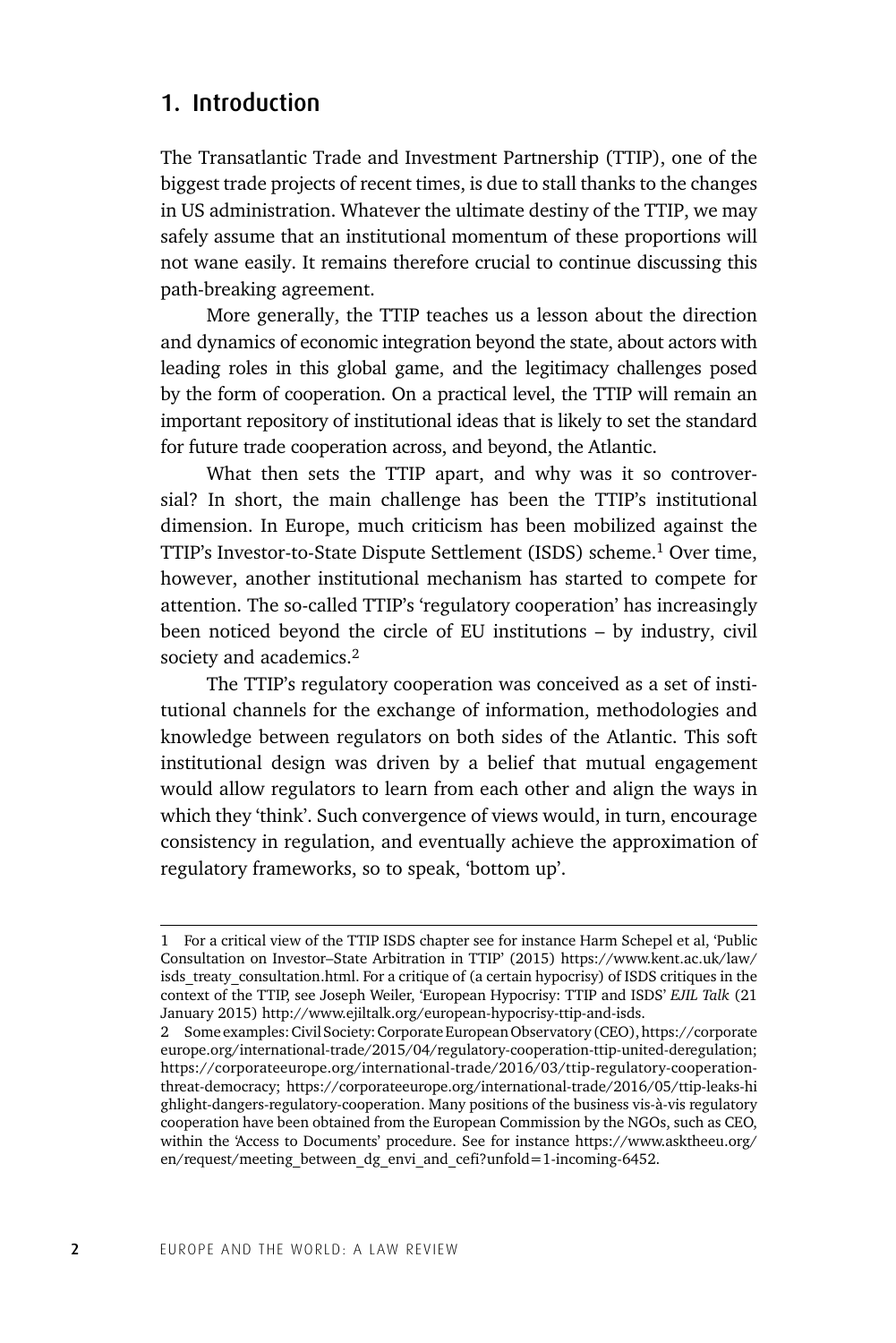The proponents of the TTIP saw regulatory cooperation as its most promising element. A study requested by the European Commission predicted that a big portion of the TTIP's economic benefits would accrue from regulatory cooperation.3 A number of commentators also welcomed regulatory cooperation as an exciting new space for experimentation and learning.4 Opponents, in contrast, portrayed regulatory cooperation as a space that would allow industry to capture the regulatory process, sheltered in secretive discussions of technical committees and inaccessible to ordinary citizens.5 Finally, many lawyers underlined the continuity with the existing forms of cooperation beyond the state, remaining often sceptical about the bite of 'soft' forms of cooperation envisaged in regulatory cooperation.6

The aim of this article is to show that the TTIP's regulatory cooperation is far more potent than a traditional legal analysis would

Academics: Joana Mendes, 'Participation in a New Regulatory Paradigm: Collaboration and Constraint in TTIP's Regulatory Cooperation' (Orbilu 2016) http://orbilu.uni.lu/ha ndle/10993/29428; Fernanda Nicola, 'The Politicization of Legal Expertise in the TTIP Negotiation' (2015) 78 LCP 175; Jonathan B Wiener and Alberto Alemanno, 'The Future of International Regulatory Cooperation: TTIP as a Learning Process toward a Global Policy Laboratory' (2015) 78 LCP 103; Joana Mendes, 'Regulatory Cooperation under TTIP: Rulemaking and the Ambiguity of Participation' in Luca Pantaleo et al (eds), *Tiptoeing to TTIP: What Kind of Agreement for What Kind of Partnership?* (Centre for the Law of EU External Relations 2016).

<sup>3</sup> See Key Findings, Center for Economic Policy and Research: *Reducing Trans-Atlantic Barriers to Trade and Investment* (London 2013) http://trade.ec.europa.eu/doclib/ docs/2013/march/tradoc\_150737.pdf. This study has been commissioned by the European Commission and it has served to ground numerous subsequent claims as to the economic benefits of the TTIP.

<sup>4</sup> Wiener and Alemanno (n 2); Jonathan Zeitlin, 'EU Experimentalist Governance in Times of Crisis' (2016) 39(5) W Eur Pol 1073. For a more general account of experimentalism in global governance see Gráinne De Búrca, Robert O Keohane and Charles Sabel, 'Global Experimentalist Governance' (2014) 3 B J Pol S 477. Equally, Global Administrative Law contribution to the TTIP debate could be added to this category. See for instance Richard Stewart, 'State Regulatory Capacity and Administrative Law and Governance under Globalization' (IILJ Working Paper 2016/1, 27 March 2016).

<sup>5</sup> These concerns were advanced most prominently by NGOs such as Corporate European Observatory, or broader platforms such as alliance STOP TTIP. Of course, many scholars share some of those concerns, articulated often as problems of transparency, democratic legitimacy, participation etc. See for instance Ferdi De Ville and Gabriel Siles-Brügge, *TTIP: The Truth about the Transatlantic Trade and Investment Partnership* (Wiley 2015); Nicola (n 2); Marija Bartl and Elaine Fahey, 'A Postnational Marketplace: Negotiating the Transatlantic Trade and Investment Partnership (TTIP)' in *A Transatlantic Community of Law: Legal Perspectives on the Relationship between the EU and US Legal Orders* (CUP 2014); Heinrich Böll Stiftung and Christiane Gerstetter et al, 'Regulatory Cooperation under TTIP – a Risk for Democracy and National Regulation?' (Ecologic Institute 2014) https:// www.boell.de/sites/default/files/ttip\_study\_regulatory\_cooperation\_under\_ttip\_1.pdf.

<sup>6</sup> See for instance Gregory Shaffer, 'Alternatives for Regulatory Governance Under TTIP: Building from the Past' (2016) 22(3) Colum J Eur L, https://papers.ssrn.com/sol3/ papers.cfm?abstract\_id=2781188; Tamara Takács, 'Transatlantic Regulatory Cooperation in Trade: Objectives, Challenges and Instruments for Economic Governance'; James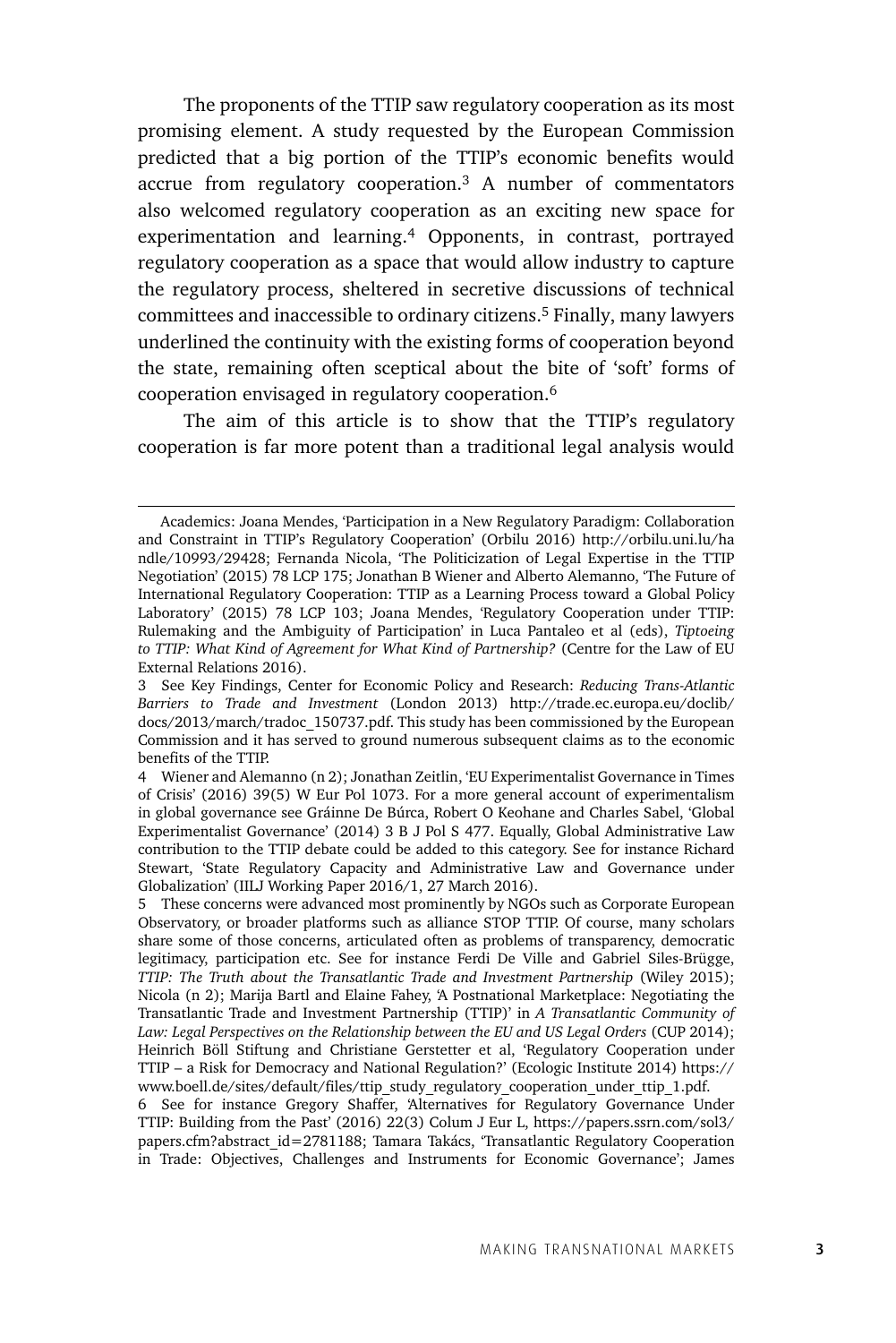allow us to appreciate. I will argue that the TTIP's regulatory cooperation has the capacity to transform EU regulatory culture. Yet this shift would hardly be an outcome of learning and experimentation in neutral TTIP institutions. The TTIP's regulatory cooperation is designed in a way that would facilitate the shift of the EU *toward the US regulatory model*. What is more, such an outcome would not be a historical accident, or the result of a US-led hegemonic project: the TTIP regulatory cooperation is a political project driven from inside the European Commission, aimed to enforce political agendas currently put forth and implemented in Europe.

I will make this argument in three interrelated steps. In the first part of the article, I outline an analytical framework, which can be usefully employed for the analysis of the institutional design and dynamics in economic cooperation beyond the state. Beyond legal analysis, this analytical framework will draw on political science (new institutionalism) and science and technology studies, in order to add new angles of inquiry necessary to account for the functional and transnational character of economic integration via the TTIP.

In the second part of this article, I turn to the analysis of the TTIP's institutional design. I will argue that the TTIP's regulatory cooperation, aiming at enhancing trade and investment, governed by trade officials and 'regulatory affairs officials',7 and finally reliant on a set of instruments such as cost-benefit analysis, sets the ground for the shift of the EU toward the US-style regulatory practices.

In the third part of the article I reach beyond the TTIP's institutional design in order to add an additional political reason as to why we may expect the TTIP institutions to facilitate the shift toward the US-like regulatory style. Neither a historical accident, nor an outcome of a US hegemonic project (as many opponents would have it), the TTIP's regulatory cooperation is a political project of certain sections of the European Commission, stirred to re-balance the powers among the EU institutions, and within the European Commission itself, reinforcing a certain political course in EU domestic affairs.

Mathis, 'Addressing Transatlantic Regulatory Barriers: Can the US and the EU Create an Effective Equivalency Instrument?' in E Fahey and D Curtin, *A Transatlantic Community of Law: Legal Perspectives on the Relationship between the EU and US Legal Orders* (CUP 2014). 7 By regulatory affairs officials I mean those members of the governments which are responsible for what is called by the European Commission 'regulatory analytics'. This includes the administration of impact assessments and regulation review. In the US, these are the representatives of the Office of Regulatory Affairs (OIRA) and in Europe, the members of the Secretariat General of the European Commission. The cooperation among those officials has already been taking place for years. See for instance Nicola (n 2).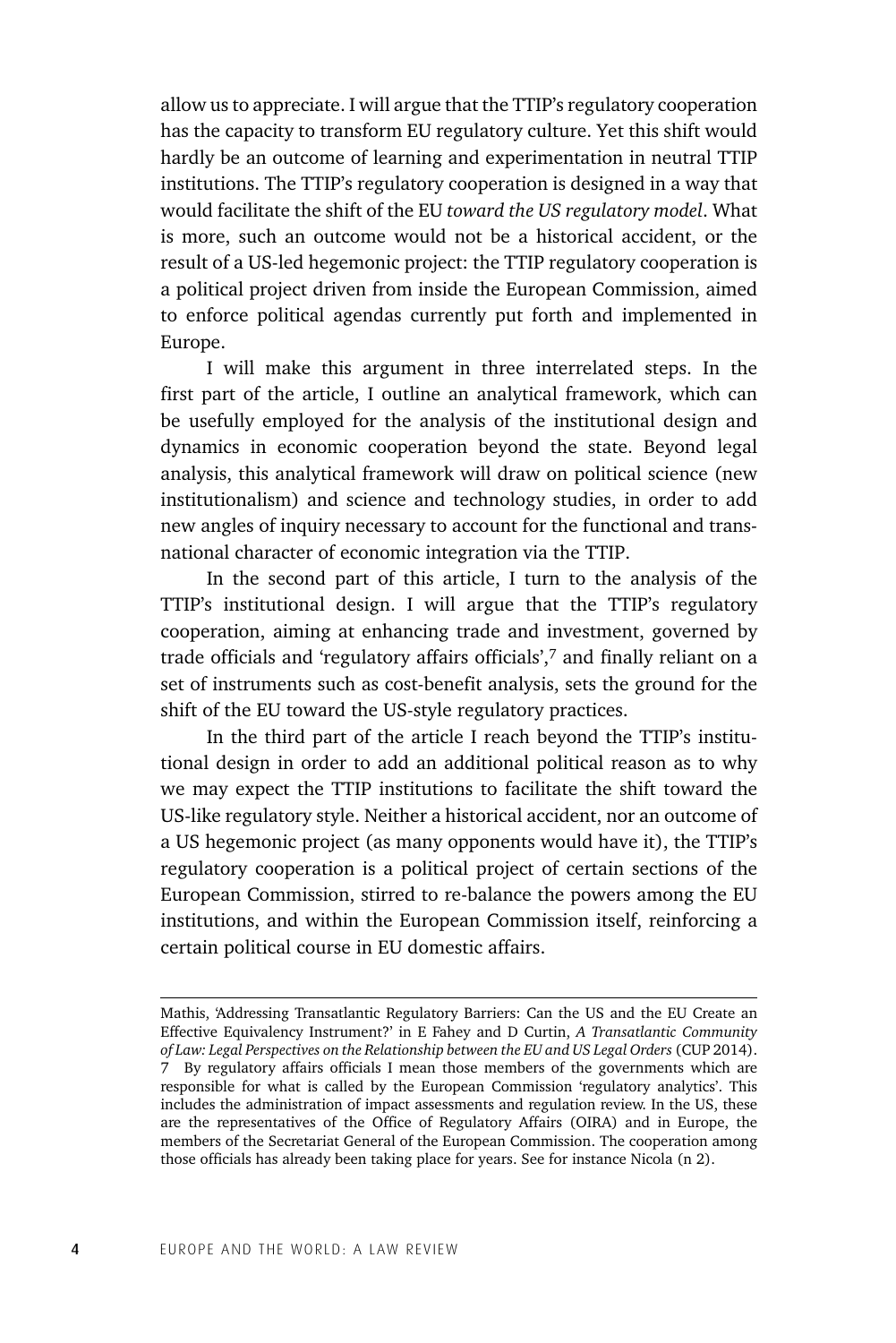### 2. A framework for transnational institutional analysis

It is perhaps commonplace to state that institutions are powerful. They mould the way in which we see and understand the world. Social institutions, such as family or culture, co-determine the way we attribute value and meaning to our lives and the lives of others. The education we receive refines and re-focuses our thinking. It gives us tools to analyse aspects of the world around us, to attribute value, or infer causal relations. It teaches us to see many things that we have not perceived before, but it also blinds us to many others. As we grow up we find ourselves involved in further 'micro' institutions, such as workplaces, which again, thanks to their internal structures and hierarchies, shape what we care about and how we should act on it. Political institutions play a similar role: depending on their level of aggregation, they shape the way in which we see and talk about the world at large, and understand the particular tasks that we are called to accomplish.

Lawyers have been sensitive not only to the power of law in shaping the institutions we inhabit, but also to the influence these institutions have on us – through norms, rules, competences, powers, languages, disciplines. In what follows, I articulate a form of institutional analysis, which will help us analyse how the legal-institutional design of various 'fora' for cooperation beyond the state – transnational institutions<sup>8</sup> – influence the dynamics of engagement in these fora, with direct consequences for how we may expect these institutions to govern.

The proposed transnational institutional analysis builds on a traditional set of questions a constitutional or administrative lawyer would ask regarding the institutional design and functioning of institutions, enriched by insights from other social sciences to account for a set of problems specifically encountered in institutional cooperation beyond the nation state. The framework I propose draws on insights from international relations, as related to the functionalist character of integration beyond the state.9 Further, the analysis will incorporate insights from political science and, more specifically, new institutionalism, in order to

<sup>8</sup> I use the term 'transnational' in order to suggest the broad range of institutions that can be analysed in this way – from classical international institutions to institutions that include both private and public actors.

<sup>9</sup> David Mitrany, *The Functional Theory of Politics* ([Published on behalf of] LSE [by] M Robertson 1975); Jean Monnet, *Memoirs*, translated by Richard Mayne (Garden City, NY: Doubleday 1978); see also Peter L Lindseth, 'Transatlantic Functionalism: New Deal Models and European Integration', in Symposium, Historical Analysis of Law, in *Critical Analysis of Law* vol 2 (2015) 83.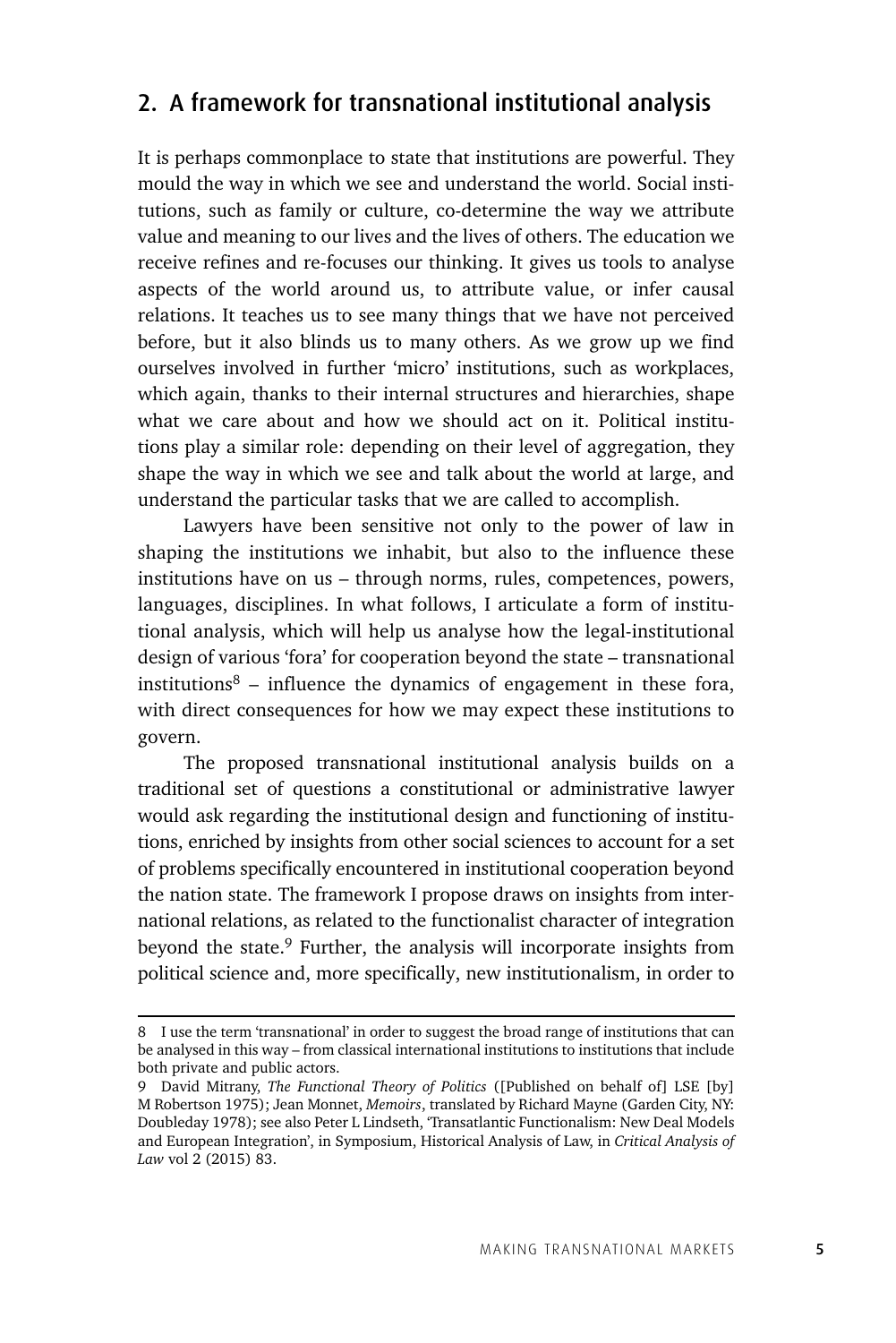understand how various institutional incentives, $10$  as well as institutional culture, $11$  operate on actors who partake in these institutions. Finally, and perhaps most importantly, I rely on insights from science and technology studies to account for the impact of expertise and knowledge production practices.<sup>12</sup> This is particularly important, because much of the legitimacy of international institutions comes from their claim to govern in common interest through (objective) knowledge.

I suggest that any such analysis of (emergent) institutions beyond the state needs to integrate three levels of analysis: the level of objectives (what is the purpose of the institution? why cooperate?), the level of institutional design (what kinds of fora are envisioned? who should take part?) and, finally, the level of 'instruments' or 'techniques' (what tools does an emergent institution have at its disposal in order to act on its purposes?). I address these three levels of analysis more specifically below.

### 2.1 Objectives

The first step of transnational institutional analysis is to consider the possible influence of objectives that the emergent institutions are expected to pursue. While unavoidably indeterminate, such objectives have certain constraining force as to what institutions may do: not everything goes.13 Attributing particular objectives to an institution has at least two major consequences. First, the objectives provide *normative* 

<sup>10</sup> Here I rely foremost on the tradition of 'rational institutionalism', which focuses on the strategic behaviour of actors in institutionalized contexts. Some very enlightened work in this tradition has already been done in the context of the European integration. See for instance Neil Fligstein and Alec Stone Sweet, 'Constructing Polities and Markets: An Institutionalist Account of European Integration' (2002) 107(5) Am J Soc 1206.

<sup>11</sup> Insofar as the framework operates with concepts such as language and institutional culture, the main inspiration comes from the framework of 'organizational institutionalism'. See for instance Walter W Powell and Paul J DiMaggio, *The New Institutionalism in Organizational Analysis* (U Chicago P 2012); John L Campbell and Ove Kaj Pedersen, *The Rise of Neoliberalism and Institutional Analysis* (Princeton UP 2001).

<sup>12</sup> In this contribution I rely foremost on the American branch of Science and Technology Studies (STS), based at Harvard around Sheila Jasanoff. This school of thought (unlike its European counterpart) engages directly with legal and constitutional issues of governance through knowledge, science and technology. Some of the most relevant contributions for legal public are thought Sheila Jasanoff, *States of Knowledge: The Co-Production of Science and Social Order* (Routledge 2004); David Winickoff et al, 'Adjudicating the GM Food Wars: Science, Risk, and Democracy in World Trade Law' (2005) 30 Yale J Intl L; Sheila Jasanoff, 'In a Constitutional Moment: Science and Social Order at the Millennium', in *Social Studies of Science and Technology: Looking Back, Ahead* (Springer 2003) 155; Sheila Jasanoff, *Science at the Bar: Law, Science, and Technology in America* (Harvard UP 2009).

<sup>13</sup> In the EU, this discussion has mainly concentrated either on the question of its 'economic constitution' of 'economic asymmetry'. While many contributions have been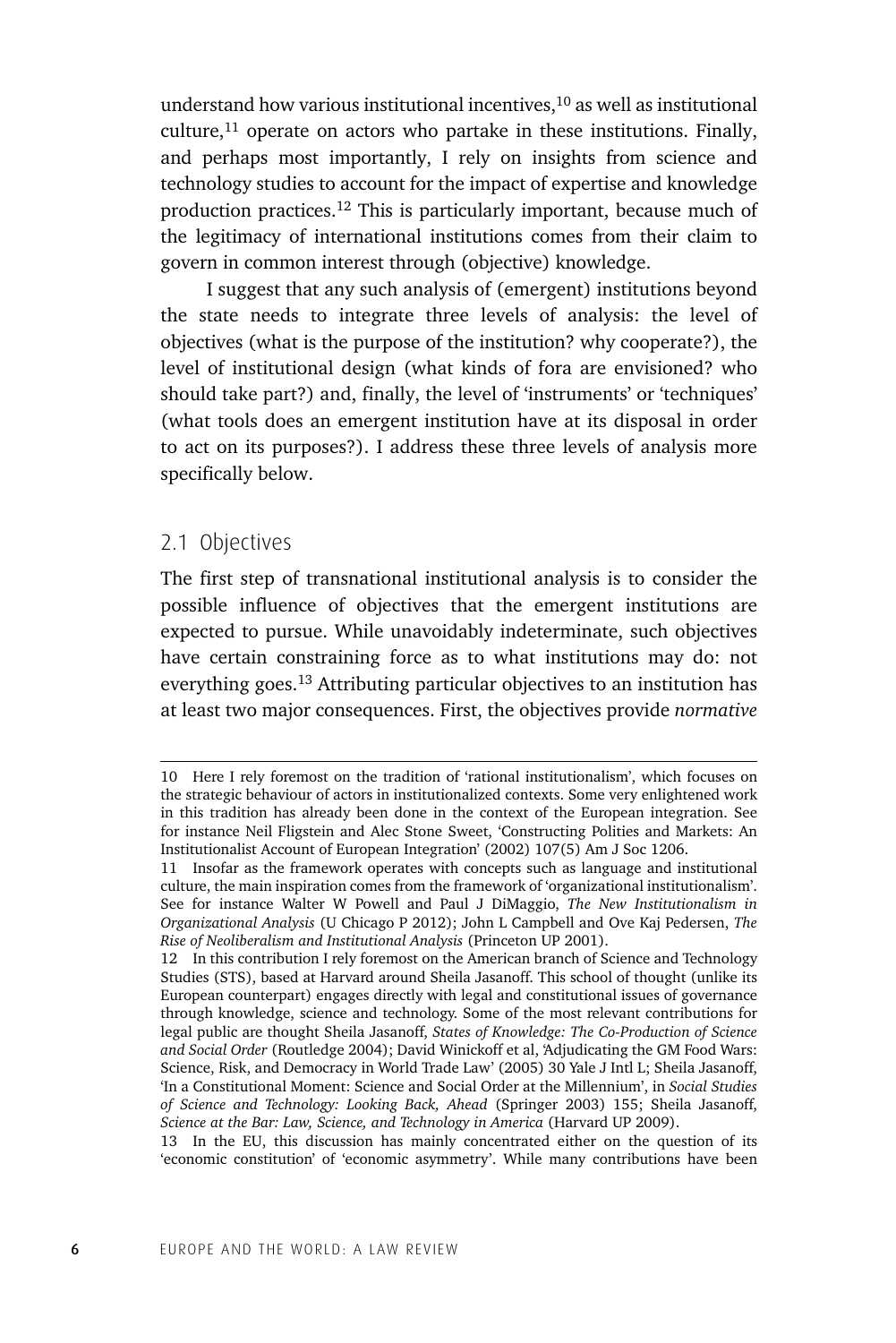*and cognitive orientation*, or simply *language*, in which an institution approaches the world. Second, and of no lesser importance, such purposes make 'obvious' a need for a particular kind of *expertise*. 14

For instance, attributing to an institution the purpose of 'liberalizing trade' or of creating a 'common market' will impact:

- 1. *Concerns –* that is to say, what the institution and its members are striving for. At a cognitive level, it orients the institution toward an object that it should study and know (trade or market or environment), while at the normative level it aims to influence how to act on this object of study.
- 2. *Language –* the imputed ends impact the vocabulary which the institution will use. Such language is usually drawn from most 'useful' kinds of knowledge as linked to the objectives of the institution. In our case, for instance, where the objective is to 'liberalize trade and investment', a particular economic and legal vocabulary will be employed, i.e. concepts such as 'market', 'barriers to trade', 'tariffs', 'competitiveness', 'protectionism', 'red tape', 'regulatory burdens' etc.
- 3. *Expertise –* the imputed ends also influence the kind of expertise that will be sought. Thus, in order to interpret what 'trade' and 'market' require, actors seek expertise predominantly among trade lawyers or economists, and less so among, for instance, anthropologists. The objectives make obvious who has the most 'generalist' competence to speak authoritatively on what the institution's

made in this line of scholarship, here are just a few of the most relevant ones for my account: JHH Weiler, 'The Transformation of Europe' (1991) 100(8) Yale LJ 2403; FW Scharpf, 'The European Social Model' (2002) 40(4) JCMS 645; Fritz W Scharpf, 'The Asymmetry of European Integration, or Why the EU Cannot Be a "Social Market Economy"' (2010) 8(2) Socioecon Rev 211; MP Maduro, 'Europe and the Constitution: What If This Is as Good as It Gets?', in *European Constitutionalism – Beyond the State* (CUP 2003); Gareth Davies, 'Democracy and Legitimacy in the Shadow of Purposive Competence' (2015) 21(1) Eur LJ; Daniel Augenstein, *Integration through Law Revisited: The Making of the European Polity* (Ashgate 2012); Phil Syrpis (ed), *The Judiciary, the Legislature and the EU Internal Market* (CUP 2012).

<sup>14</sup> The problem of bureaucratic expertise has been traditionally the object of administrative rather than constitutional law. One need not remind of major contributions to this literature by Max Weber or John M Gaus. More recent legal literature on epistemic challenges in global governance, which is of direct relevance for the account proposed in this article, has proliferated mainly in international law scholarship. An uncomprehensive list of this literature would include Andrew Lang, *World Trade Law after Neoliberalism: Reimagining the Global Economic Order* (OUP 2011); David Kennedy, *A World of Struggle: How Power, Law, and Expertise Shape Global Political Economy* (Princeton UP 2016); Martti Koskenniemi, 'Global Legal Pluralism: Multiple Regimes and Multiple Modes of Thought', Presentation at Harvard Law School (5 March 2005); Andrew TF Lang, *Legal Regimes and Professional Knowledges: The Internal Politics of Regime Definition* (CUP 2012); Robert Howse, 'Democracy, Science,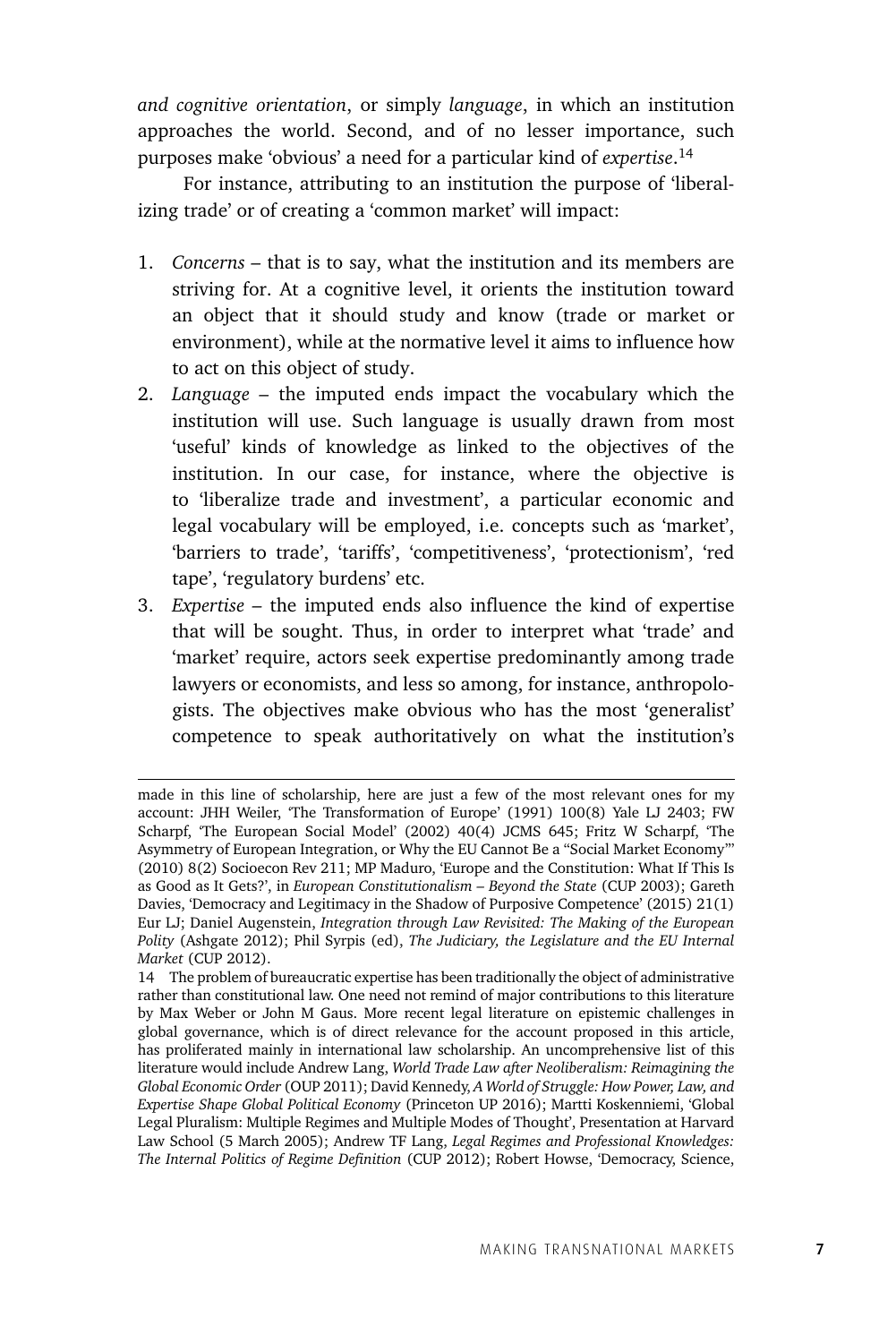purposes actually mean, and what will be done. Of course, at times other kinds of expertise will be necessary. For instance, in order to decide whether a GMO ban is an unjustified obstacle to trade, life-scientists or environmental experts will be summoned. Yet the question as to how much authority their statements will have, and how much the institution will be able to 'learn' from these experts, depends ultimately on its composition and rules of procedure, broadly understood.

### 2.2 The institutional design

The second level of institutional analysis concerns the institutional design. How is the cooperation to take place practically? At this level of analysis, we are interested in more static issues of institutional design, including established questions a constitutional lawyer would ask: who is sitting in emergent bodies, how many members will they have, what competences do they possess, what is their relation to other institutions, on various levels of governance, how representative (and representative of what) the institutions are, which actors can gain access, and on what grounds etc.

### **a) The relation between** *objectives* **and** *expertise* **in transnational institutions.**

 Beyond these conventional – albeit crucial – questions, I would like to suggest that the analyst of transnational institutions needs to reach beyond law in order to identify other possible elements that are of particular importance for the institutional design of such institutions. I have argued elsewhere<sup>15</sup> that one such element is to be found in a specific pattern of international institution-building – along functionalist lines – that has been predominant throughout the twentieth century.16

 The design of many international institutions has followed a similar pattern: a broad objective (such as the liberalization of

and Free Trade: Risk Regulation on Trial at the World Trade Organization' (2000) 98(7) Mich L Rev 2329; Robert Howse, 'From Politics to Technocracy and Back Again: the Fate of the Multilateral Trading Regime' (2002) 96(1) AJIL 94; Winickoff et al (n 12); M Bartl, 'Regulatory Convergence through the Back Door: TTIP's Regulatory Cooperation and the Future of Precaution in Europe', Ger Law J, forthcoming 2017.

<sup>15</sup> Marija Bartl, 'Internal Market Rationality, Private Law and the Direction of the Union: Resuscitating the Market as the Object of the Political' (2015) 21(5) Eur LJ.

<sup>16</sup> Mitrany (n 9); Monnet (n 9); see also Peter L Lindseth, 'Transatlantic Functionalism: New Deal Models and European Integration' (2015) 2(1) CALJ 83.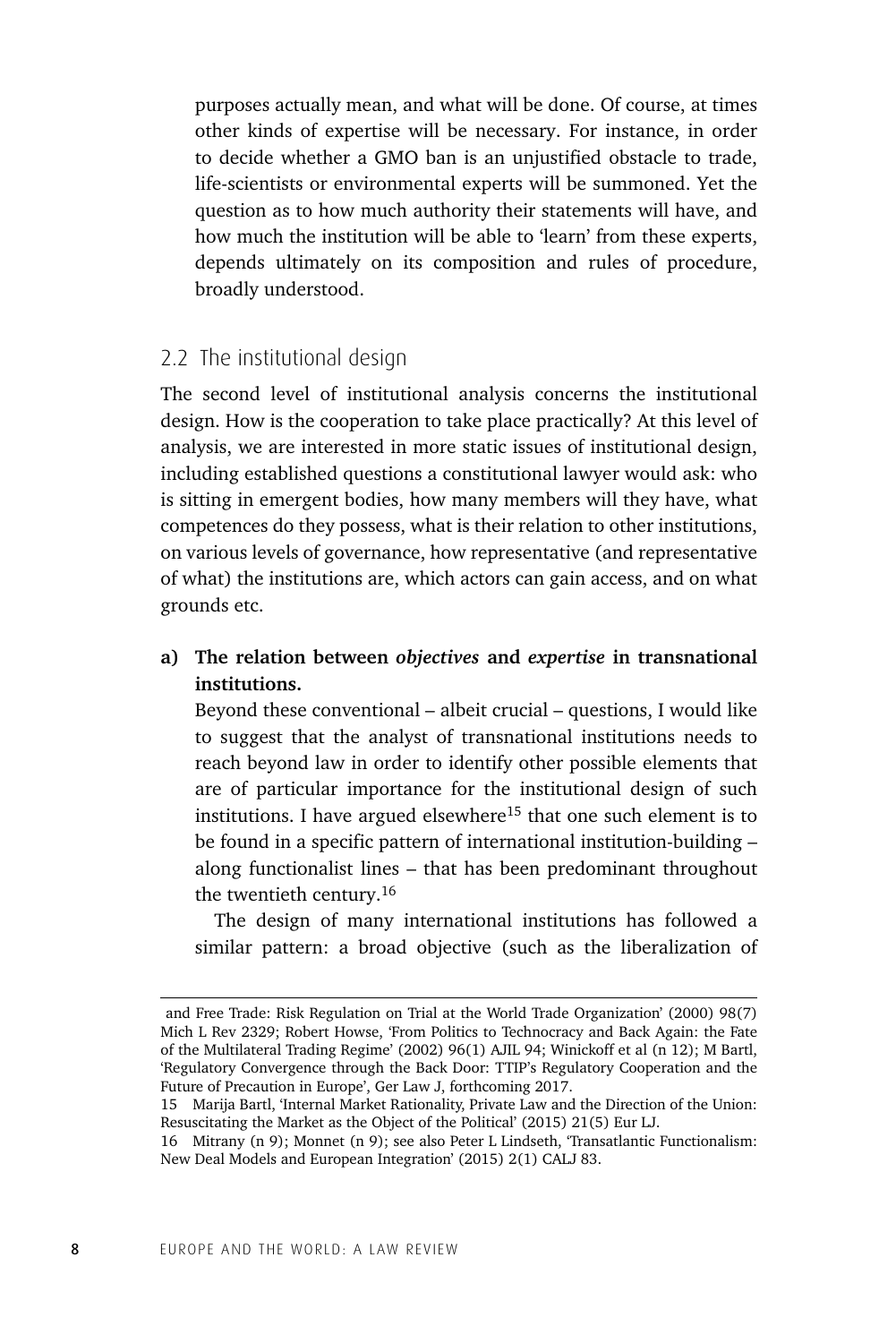trade, or promotion of human rights, or economic development etc.) and a set of usually expert institutions, which were supposed to implement this goal, with a stronger or weaker oversight by its state parties. In this context, expertise has played an important legitimizing role in integration beyond the state: the putative lack of (democratic) legitimacy was to be cured by objective, apolitical, expert decision-making.17

 What then are the compound implications of purposive *and* expert character of transnational institutions? It is commonplace to say that certain kinds of knowledge and expertise illuminate certain kinds of issues, questions, perspectives or concerns, while at the same time conceal others.18 Constitutional law theory in a liberal democratic state need not be particularly concerned with such 'blind spots' of expertise because of the state's overall institutional design. In principle a liberal democratic state is not tied to specific (sets of) objectives or purposes but rather entertains a broad range of undefined goals and ends.19 Even if these goals are articulated through specialized bureaucracies (defence, finance, environment, education etc.), the hierarchy between the 'framings' of the world that underpin these sections of bureaucracy is not pre-determined. Rather, the relative weight attributed to any such goal, with the knowledge that underpins it, is, at least very broadly, left for the political process to establish, and ultimately kept in check through the periodic alternation of governments.20

 Beyond the state, however, the institutional framework changes profoundly. The 'functionalist' forms of integration not only sever bureaucratic expertise from more overt forms of democratic control, but by constituting them around purposes, expertise's blind spots

<sup>17</sup> Bartl (n 15).

<sup>18</sup> There are many whom we would have to thank for this insight. Perhaps the person to mention here is Michel Foucault, whose contribution has done much to make this claim common-sense knowledge today. Among many contributions, two deserve to be singled out here. Michel Foucault, *Security, Territory, Population* (Springer 2007) and Michel Foucault, *The Birth of Biopolitics: Lectures at the College de France, 1978–1979* (Springer 2010).

<sup>19</sup> In the category of liberal democratic states I include also federal states, such as Germany or the US. While these have often objectives and competences divided between federal and state levels, which may liken them to functionalist entities beyond the state, they are qualitatively different. This is the case for two main reasons: the lesser dependence on expertise on the input side, due to their thicker political legitimacy, and the broader space for political action on the output side, thanks to their greater capacity for redistribution and solidarity (spending powers). Similarly also Peter L Lindseth, 'The Perils of "As If" European Constitutionalism' (2016) 22(5) Eur LJ 696.

<sup>20</sup> Along similar lines also G Davies, 'Democracy and Legitimacy in the Shadow of Purposive Competence' (2013) 21(1) Eur LJ 2.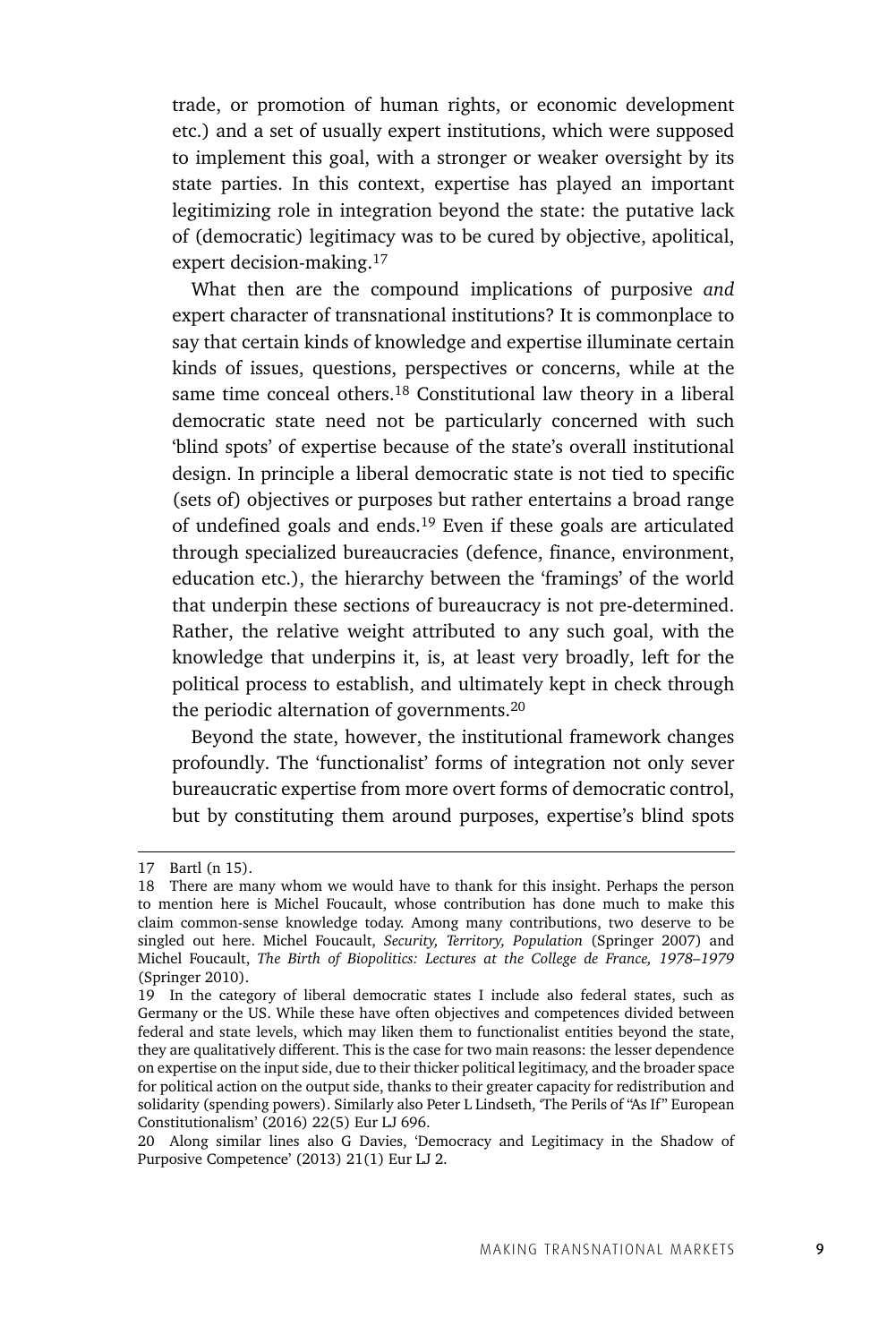may turn into outright policy biases. Christian Joerges, for instance, has persuasively argued that the combination of internal market competence and a claim to expertise has allowed the European Commission to attract and marketize a number of issues, which stood 'diagonally' to its purposive legal basis.<sup>21</sup> And political scientist Nicolas Jabko has shown how the European Commission has strategically used 'marketization' to expand its powers.<sup>22</sup> The transnational institutional analysis, then, should identify any possibilities of such skewed incentives if it is to contribute to limiting governance biases.

### **b) The relation between** *objectives* **and** *standing* **in transnational institutions.**

 Access to institutions, in principle (in books) and even more importantly in practice, has been found to have great significance for the development of law and jurisprudence.23 Equally, political science scholarship has shown that 'standing' or 'access' has been a major driver in political integration. In a prominent analysis of the European Court of Justice, Fligstein and Stone Sweet have shown the crucial role the 'stakeholders', primarily businesses, have played in the European integration.<sup>24</sup> Others have analysed the access of actors to the European Commission<sup>25</sup> and its agencies,  $26$  showing that the sharing of concerns and language has a profound impact on who can influence decision-making in the EU.27

24 Fligstein and Stone Sweet (n 10).

<sup>21</sup> The concept of 'diagonal conflicts' describes a situation where the EU takes up an issue because of its internal market/economic dimension, even if we would not have 'normally' conceived of such an issue as an economic one (such as public education, health, or a right to strike). See C Joerges, 'Challenges of Europeanization in the Realm of Private Law: A Plea for a New Legal Discipline' (2004) 14(2) Duke J Comp & Intl L 149.

<sup>22</sup> Nicolas Jabko, *Playing the Market: A Political Strategy for Uniting Europe, 1985–2005* (Cornell UP 2006).

<sup>23</sup> Access to justice is one of the internationally recognized human rights; questions of legal standing have accompanied the fight of various peoples, minorities and suppressed communities in order to gain societal recognition.

<sup>25</sup> Beate Kohler-Koch and Christine Quittkat, *De-Mystification of Participatory Democracy: EU-Governance and Civil Society* (OUP 2013); Beate Kohler-Koch, 'How to Put Matters Right? Assessing the Role of Civil Society in EU Accountability' (2010) 33(5) W Eur Pol 1117.

<sup>26</sup> Marjolein BA van Asselt, Ellen Vos and Bram Rooijackers, *Science, Knowledge and Uncertainty in EU Risk Regulation* (UCL Press/Cavendish 2009); Maria Weimer, 'Risk Regulation and Deliberation in EU Administrative Governance – GMO Regulation and Its Reform' (2015) 21(5) Eur LJ 622; Marjolein BA van Asselt and Ellen Vos, 'The Precautionary Principle and the Uncertainty Paradox' (2006) 9(4) J Risk Research 313; S Borrás, 'Legitimate Governance of Risk at the EU Level? The Case of Genetically Modified Organisms' (2006) 73(1) Technol Forecast and Soc Change 61.

<sup>27</sup> Benjamin Farrand, 'Lobbying and Lawmaking in the European Union: The Development of Copyright Law and the Rejection of the Anti-Counterfeiting Trade Agreement' (2015) 35(3) OJLS 487.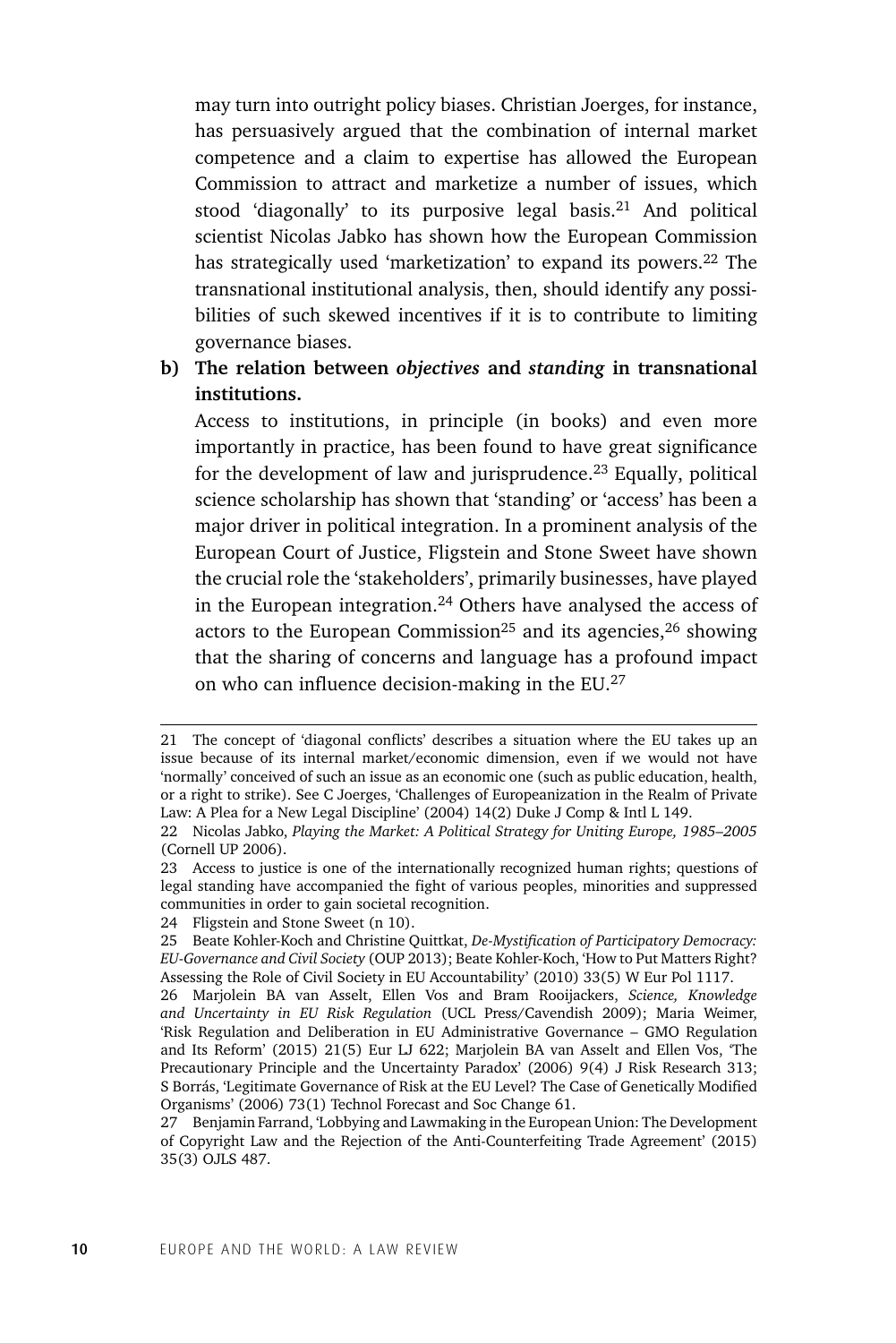The importance of standing, and of access to institutions, is quite obvious to (constitutional) lawyers. Giving equal voice to all citizens is both the normative and the epistemic foundation of the representativeness of political institutions. If, in contrast, certain groups of actors enjoy privileged access, not only is the normative commitment to political equality challenged, but also the epistemological basis of policies is compromised, insofar as a limited group dictates *what* issues/agenda should be discussed, and *how* they should be framed. The identification of asymmetries in standing and access is a core element of transnational institutional analysis.

**c) The relation between** *objectives* **and (political)** *geography* **in transnational institutions.**

 Political economists, social theorists and political geographers have analysed, through their own theoretical and methodological lenses, the role of 'space' in integration beyond the state. Some have noted that such integration has created and re-created new and old 'centres and peripheries'. In a persuasive analysis, Damjan Kukovec shows the role played by European law in re-enforcing such dynamics in the EU.28 Saskia Sassen, by contrast, shows that the allegedly virtual global market is in fact re-embedded in a few cities around the world, allowing those present there to dictate the terms of global economic integration.29 Equally, few would doubt that the decision-making of the European Central Bank would be different if the ECB were located in Athens instead of Frankfurt.30

 The relation of political geography and political accountability should become one of the centres of transnational institutional analysis. In the following analysis of the TTIP, I do not touch on this issue directly; however, a number of interesting analyses of the role of space for TTIP already exist. Several commentators, for instance, believe that the benefits of integration will not accrue to all in the same way.<sup>31</sup>

<sup>28</sup> Damjan Kukovec, 'A Critique of the Rhetoric of Common Interest in the EU Legal Discourse' SSRN (2012); Damjan Kukovec, 'Law and the Periphery' (2015) 21(3) Eur LJ 406. 29 Saskia Sassen, *The Global City: New York, London, Tokyo* (Princeton UP 2001); Saskia Sassen, 'The State and Globalization' (2002) 85 CSIR 91.

<sup>30</sup> Marija Bartl, 'Contesting Austerity: On the Limits of EU Knowledge Governance' (2017) 44(1) J Law Soc 150.

<sup>31</sup> For an excellent analysis of the TTIP induced centre–periphery dynamics by economists, see Werner Raza et al, 'Modelling the Impacts of Trade on Employment and Development: A Structuralist CGE-Model for the Analysis of TTIP and Other Trade Agreements' (Working Paper, Austrian Foundation for Development Research (ÖFSE) 2016) https://www. econstor.eu/handle/10419/144538. For an analysis by two political scientists, see De Ville and Siles-Brügge (n 5). In the same direction also Joseph Weiler, *European Hypocrisy: TTIP and ISDS* (21 January 2015) http://www.ejiltalk.org/european-hypocrisy-ttip-and-isds.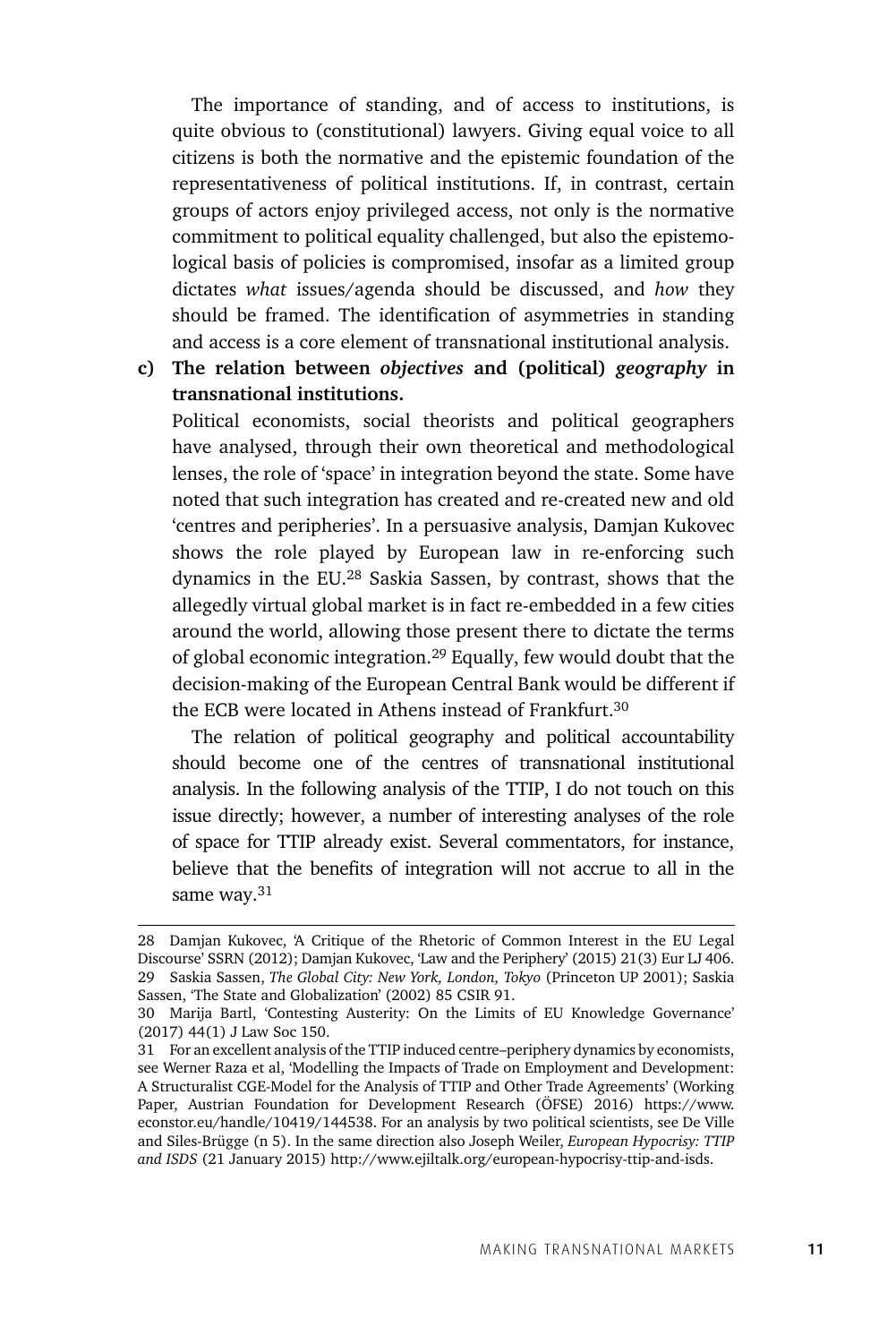#### 2.3 Instruments

Finally, the third element that should be included in any systematic analysis of (transnational) institutions is a focus on 'instruments', or techniques of government, which institutions use in order to act on their objectives. From census to statistics and cost-benefit analysis, societies have developed numerous modes of visibility and calculability that allow these institutions to see, and govern, their subjects. $32$ 

While many of such instruments have spread from powerful states to the broader world ('norm exporters'), $33$  they have usually been re-shaped by the receiving political institutions so as to reflect their goals and normative commitments.34 Thus, for instance, 'participation', 'stakeholders', 'transparency',35 'scientific evidence'36 or 'cost-benefit analysis'37 mean very different things in different political entities, or at different points of time. Comparative law scholarship has constantly been sensitive to any such claims of difference, or conversely, similarity.

In line with our previous discussion of the role of expertise, these various instruments need to be appreciated both for their cognitive as well as political significance. First, they are the tools for the production of knowledge, i.e. they uncover certain aspects of reality while concealing others. Second, they may have differential impacts on the possibilities for participation among various actors and groups. Third, their centrality is particularly resonant beyond the state, where they often promise to 'bind' and thus legitimate the exercise of power.38 The focus on instruments and their capacity to produce objective

<sup>32</sup> In this field, again the STS and a history of science are helpful to appreciate the political relevance of the 'instruments' of government. See for instance Alain Desrosières, 'How to Make Things Which Hold Together: Social Science, Statistics and the State', in *Discourses on Society* (Springer 1990); Theodore M Porter, *Trust in Numbers: The Pursuit of Objectivity in Science and Public Life* (Princeton UP 1996); Michael Power, *The Audit Society: Rituals of Verification* (OUP 1997). More specifically in legal scholarship, many contributions have dealt with the politics of CBA. For instance Duncan Kennedy, 'Cost-Benefit Analysis of Entitlement Problems: A Critique' (1981) 33 Stanford L Rev 387; Frank Ackerman and Lisa Heinzerling, 'Pricing the Priceless: Cost-Benefit Analysis of Environmental Protection' (2002) 150(5) U Penn L Rev 1553; Frank Ackerman and Lisa Heinzerling, *Priceless: On Knowing the Price of Everything and the Value of Nothing* (New Press 2005).

<sup>33</sup> Mark B Baker, 'No Country Left Behind: The Exporting of US Legal Norms under the Guise of Economic Integration' (2005) 19 Emory Intl L Rev 1321.

<sup>34</sup> Pierre Legrand, 'The Impossibility of Legal Transplants' (1997) 4 Maastricht J Eur & Comp L 111.

<sup>35</sup> Nicola (n 2).

<sup>36</sup> Jasanoff, 'The Idiom of Co-Production', in *States of Knowledge* (n 12).

<sup>37</sup> Nicola (n 2).

<sup>38</sup> The OECD has been one of the major promoters of 'good regulatory practices' as a tool to discipline, and thus legitimize, domestic governance. See OECD Recommendation of The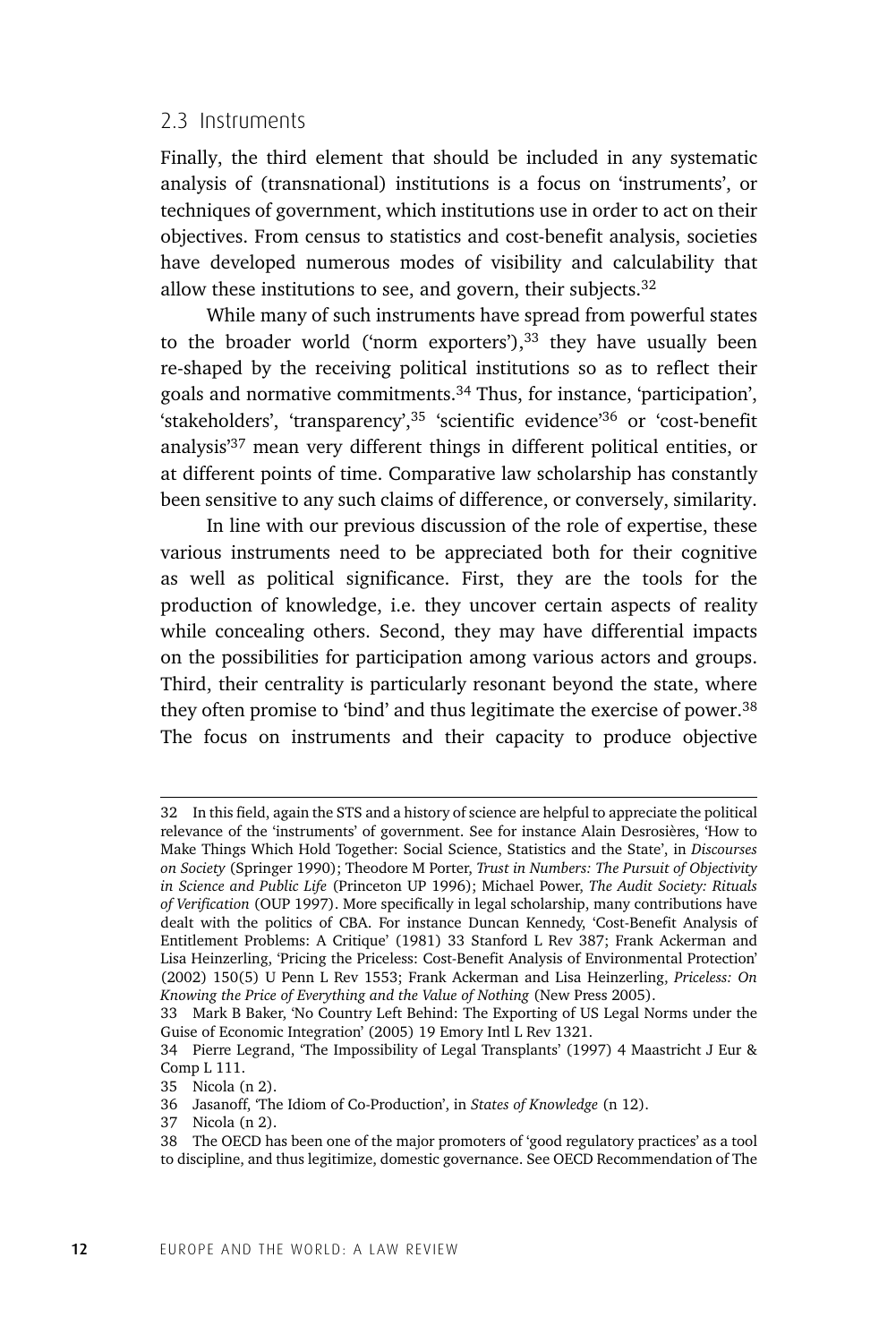knowledge, and *qua* knowledge also governance, is the core element of the transnational institutional analysis.

### 3. Making the TTIP

In the following part I analyse the TTIP's regulatory cooperation in light of the foregoing framework for transnational institutional analysis, including TTIP's objectives, institutional design of regulatory cooperation and important instruments available to achieve the TTIP's objectives. Let me start, however, with a few words regarding TTIP's regulatory cooperation.

Regulatory cooperation comprises a set of institutions and institutional channels, which should allow the trading parties to engage in regulatory exchange and cooperation, without a need to open official treaty negotiation<sup>39</sup> – thus making the TTIP a 'living agreement'.<sup>40</sup> The main idea is that by creating institutional channels for the exchange of information, methodologies and knowledge between regulators and stakeholders across the Atlantic, their 'thinking' would align, thus minimizing the numbers of divergent regulations.

Regulatory cooperation has been one of the most important elements of the TTIP agreement.<sup>41</sup> Because most of the economic benefits of the agreement accrue by removing 'behind the borders' barriers to trade,<sup>42</sup> the costs of which run into hundreds of billions of euros,43 regulatory cooperation becomes crucial for delivering on that economic promise.44 Equally, geo-political motives have fuelled

Council on Regulatory Policy and Governance (2012) http://www.oecd.org/governance/ regulatory-policy/49990817.pdf.

<sup>39</sup> Mendes, 'Participation' (n 2).

<sup>40</sup> For ambitions of the Commission with regard to the TTIP, see a landmark speech of DG Commissionaire De Gucht (10 October 2013) http://europa.eu/rapid/press-release\_S PEECH-13-801\_en.htm.

<sup>41</sup> The Report of the High Level Working Group on the Transatlantic Relations, which was a pretext for the start of the TTIP negotiations http://trade.ec.europa.eu/doclib/ docs/2013/february/tradoc\_150519.pdf.

<sup>42</sup> See the Study of the CEPR London: *Reducing Trans-Atlantic Barriers to Trade and Investment* (2013) http://trade.ec.europa.eu/doclib/docs/2013/march/tradoc\_150737. pdf. One of the key findings: 'Reducing non-tariff barriers will be a key part of transatlantic liberalisation. As much as 80% of the total potential gains come from cutting costs imposed by bureaucracy and regulations, as well as from liberalising trade in services and public procurement.'

<sup>43</sup> ibid.

<sup>44</sup> The European Commission explains:

the European and American systems of regulation are among the most advanced and sophisticated in the world. They effectively protect people, and in most instances to a similar extent, although often in different ways. This also means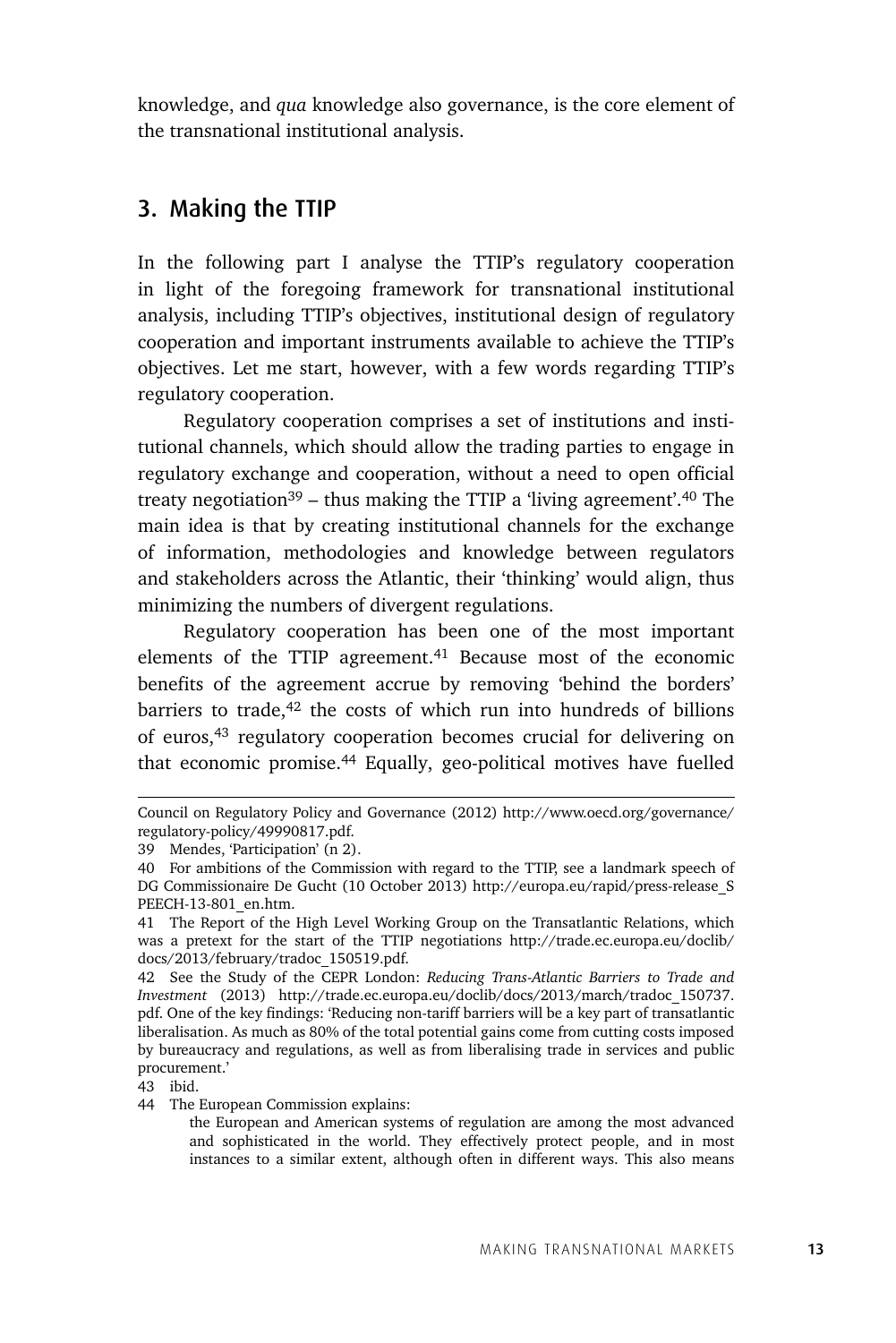the idea that global standards should be set by the US–EU, in order to maintain their economic power and enable a sort of 'economic NATO'.45

Regulatory cooperation in the TTIP envisages three types of regulatory exchanges. First, 'bilateral exchange' takes place between sectoral regulators or authorities at the central/federal level, at the counter-party behest. Secondly, the TTIP creates an 'institutional mechanism' that coordinates the implementation of the agreement. Finally, it creates sectoral committees, which engage regularly in exchanges regarding particular sectors, such as finance or sanitary and phytosanitary measures (SPS). The analysis put forward in sections 3 and 4 (below) applies *mutatis mutandis* to the CETA's regulatory cooperation.46

### 3.1 The TTIP's objectives

The TTIP, a trade and investment partnership between the EU and the US, is concerned with the liberalization of trade and investment across the Atlantic. The first question that the analysis requires is to ask whether and how this objective would influence the operation of the TTIP institutions.

That this is not a redundant question is corroborated by one of the core criticisms of the TTIP, namely, that the TTIP will frame the cooperation between the EU–US cooperation in a way that will prioritize trade and investment at the expense of other normative concerns, such as labour or environment.<sup>47</sup> This critique has been particularly sharp with respect to the TTIP's 'regulatory cooperation' framework.<sup>48</sup>

The European Commission has made great efforts to make clear that pursuing the goal of liberalization of trade and investment will

that there is a great deal of potential for regulatory cooperation to create new economic opportunities and greater consumer choice. It should also lead to better quality, more thoroughly enforced regulation, and increase our ability to influence the quality of global rules.

See European Commission, 'TTIP and Regulation: An Overview' (10 February 2015) http://trade.ec.europa.eu/doclib/docs/2015/february/tradoc\_153121.pdf.

<sup>45</sup> A phrase attributed to Hillary Clinton.

<sup>46</sup> There are some differences between the institutional design of the CETA (Comprehensive Economic and Trade Agreement) and the TTIP regulatory cooperation. CETA regulatory cooperation is, for instance, based on voluntariness of exchange, while TTIP regulatory cooperation requires engaging in exchange, however, without committing parties to any particular regulatory outcomes: Bartl (n 14).

<sup>47</sup> See for instance Stiftung and Gerstetter (n 5); also Corporate European Observatory, *Dangerous Regulatory Duet* (2016) http://corporateeurope.org/international-trade/2016/ 01/dangerous-regulatory-duet.

<sup>48</sup> See above (n 2).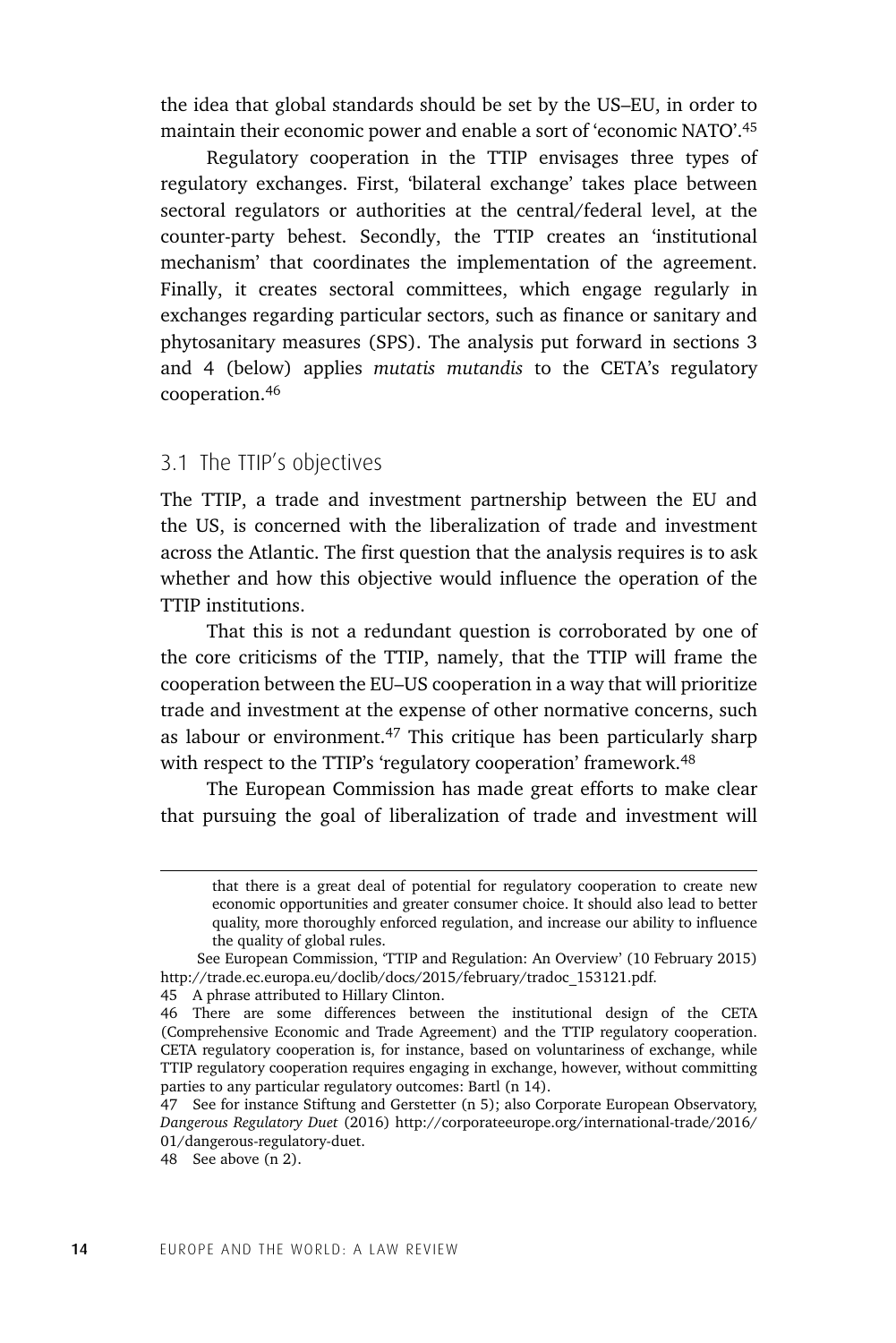not impact negatively on other normative concerns. According to the Commission:

By cooperating more efficiently, and from early on, regulators will be able to benefit from **sharing resources and expertise** to **reach their public policy objectives whilst avoiding unnecessary duplications and barriers for trade and investment**. 49

According to a proposal published in March 2016,50 the objectives of regulatory cooperation are:

- a) to establish and strengthen bilateral regulatory cooperation …
- **b) to contribute to parties' activities pursuing public policy … in**
	- a. public health …
	- b. environment
	- c. consumers

…

#### **whilst facilitating trade and investment.**

- c) to promote effective regulatory environment …
- d) to promote compatible regulatory approaches and reduce unnecessarily burdensome, duplicative or divergent regulatory requirements …
- e) to further the development and implementation of internationally agreed regulatory documents …

In order to establish whether these legal provisions are an effective tool to counter such normative drift, let us consider how a 'bilateral exchange', a most promising framework for pursuing 'race to the top' cooperation between the two trading partners, $51$  would operate. We will do so by considering one counter-factual: How likely is it that, for instance, a Directorate-General (DG) Environment and Environmental Protection Agency, could jointly foster measures of environmental protection through bilateral exchange?

<sup>49</sup> European Commission, 'Regulatory Cooperation in the TTIP, an Introduction to the EU Revised Proposal' (21 March 2016) http://trade.ec.europa.eu/doclib/docs/2016/march/ tradoc\_154378.pdf.

<sup>50</sup> European Commission, 'Textual Proposal on Regulatory Cooperation' (21 March 2016) http://trade.ec.europa.eu/doclib/docs/2016/march/tradoc\_154377.pdf.

<sup>51</sup> Since bilateral exchanges should take place between various sectoral regulators, with the least involvement of trade officials or regulatory affairs officials, they seem most suitable for pursuing non-trade normative concerns.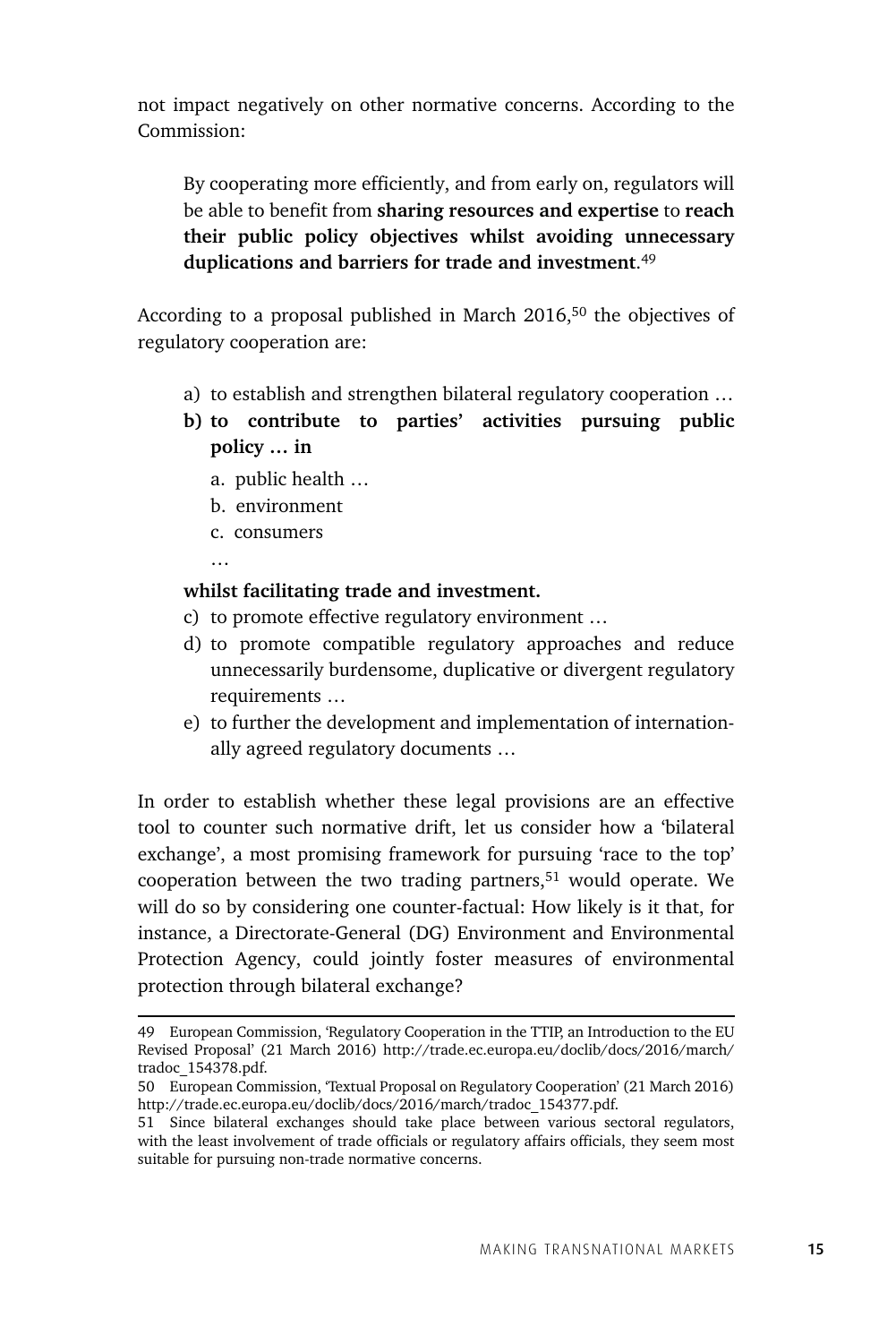In order to respond to this question, and referring back to our analytical framework, we need to ask several questions. Which concerns will be discussed in bilateral exchange? How will these concerns *become* concerns? In what language will the issues and discussion be framed? Whose expertise and participation will be sought?

Bilateral cooperation commences on the proposal of one trading party if it suspects that the measure proposed by the other party may be a barrier to trade or investment. For example, a party may call for bilateral exchange if it suspects that a measure limiting the importation of shale gas is an unjustified restriction of trade.

First, there are important *cognitive* and *normative* consequences that accrue by framing the limitation of imports of shale gas as a barrier to trade – as opposed to, for instance, an environmental protection measure. A plethora of concepts, discourses and knowledge will be mobilized by such a framing. For instance, concepts such as trade barriers, protectionism, competitiveness, level playing field, economic theories of various sorts, cost-benefit analysis and statistics will be discussed, but also trade law expertise, impact assessment expertise, economic expertise and so on will be sought. The environmental agencies themselves may even need 'external' expertise, or advice, in order to understand these sorts of arguments. This framing effect means that articulating joint *environmental* objectives will not be straightforward.

A second crucial question is how issues become a subject of bilateral exchange in the first place. By whom and how are these concerns identified? The group relied upon to identify potential barriers to trade, and bring them to their prospective national regulators and authorities, are stakeholders.52 In order to support stakeholders in this function, both parties will be also expected to publish comprehensive lists of their *planned regulatory acts*, identifying issues that may present a concern for transatlantic trade.

It is likely that the majority of stakeholders who would avail themselves of the opportunity to bring issues to bilateral exchange will be business stakeholders.<sup>53</sup> An NGO could in principle bring a proposal for a bilateral exchange; however, there would be very few incentives to do so. First, any such proposal would have to come packaged in the language of 'barriers to trade'. Second, it would have to count on involvement of industry across the Atlantic. We may safely assume that industry stakeholders would make sure that the regulators

<sup>52</sup> See section 3.3 (below).

<sup>53</sup> See section 3.3 (below).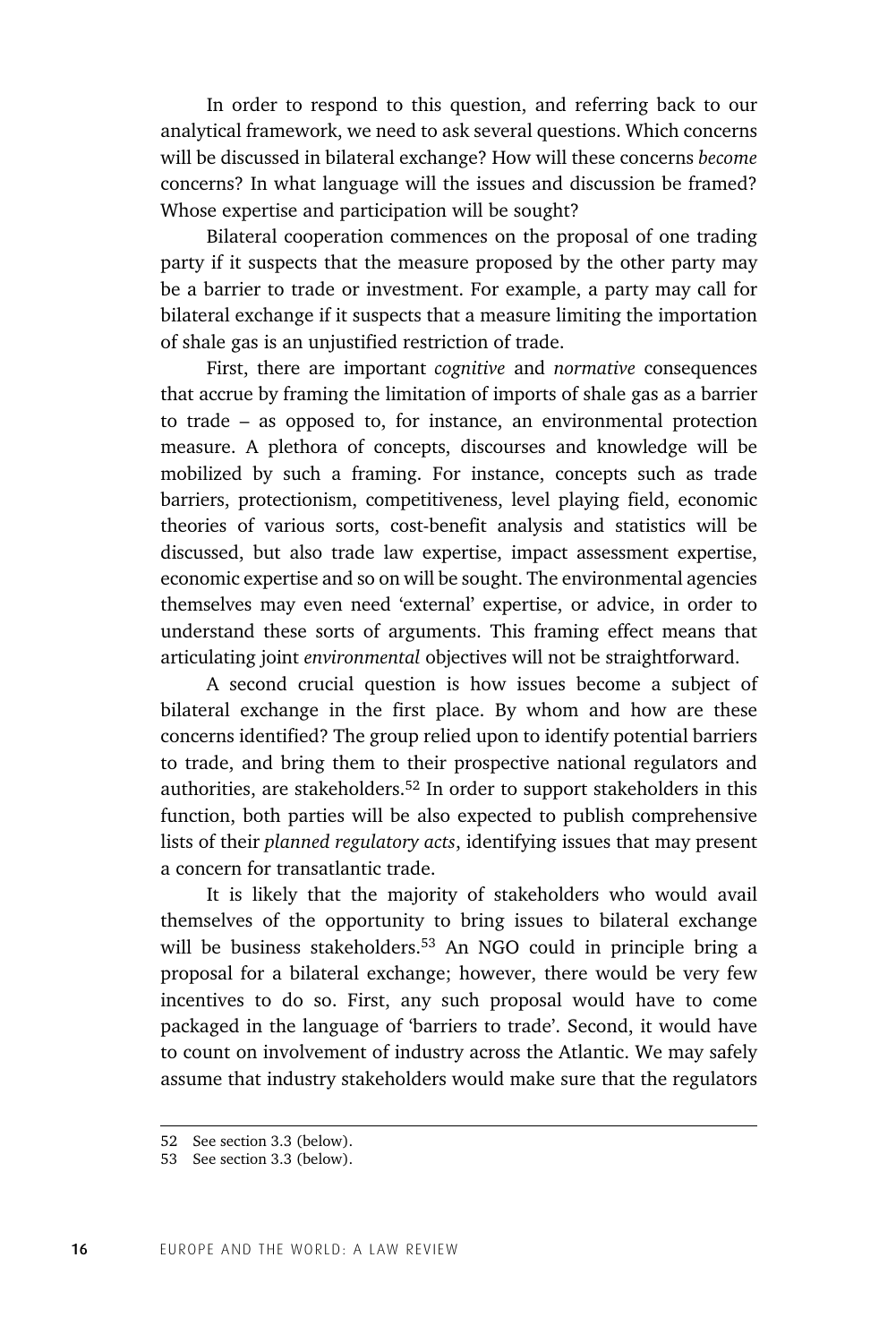involved in the transatlantic bilateral exchange would not act *ultra vires* and produce outcomes that would be unfavourable to trade. Such constraint would, in turn, considerably limit the kinds of suggestions that the NGOs could put forward. But even more importantly, the NGOs would have little incentive to raise issues for bilateral exchange (instead of approaching their national regulators or legislators) because the outcomes of bilateral exchange would not have *legal effects*. Taking positive action, such as parallel harmonization of standards upwards, would require the involvement of many other institutions.54 The TTIP institutional framework is in contrast foremost suited for taking negative action – deciding that a measure should not be pursued or enacted – thus having a definite de-regulatory tinge.55

### 3.2 The institutional design of regulatory cooperation

Until very recently, the Commission's crown institution of regulatory cooperation was the Regulatory Cooperation Body (RCB), tasked with monitoring, implementation and agenda-setting, not least through the so-called Annual Regulatory Cooperation Programme. Met with hesitance on the US side, the Commission's March position paper<sup>56</sup> discusses this body only in general terms, under the uninspiring title 'Institutional mechanism'. The recent July position paper<sup>57</sup> brings important changes, which can be interpreted as accommodating US demands. The July papers also count on a strong Joint Committee, while the Regulatory Cooperation Body has turned into the Transatlantic Regulators' Forum, with somewhat less articulated competences and powers. The strengthening of sectoral working groups (discussed in the following part) is perhaps the most important response to US demands.

The Joint Committee is a main TTIP institution, which would have considerable powers. Its aim is to further enhance the objectives of the agreement – trade, investment and regulatory cooperation. Its powers include an important competence to 'adopt decisions or make recommendations suitable for promoting the expansion of trade and investment as envisaged in this Agreement', or 'adopt the interpretations of this Agreement, which shall be binding on the parties, including

<sup>54</sup> See also section 3.3 (below).

<sup>55</sup> See also De Ville and Siles-Brügge (n 5).

<sup>56</sup> European Commission (n 50).

<sup>57</sup> European Commission, 'EU Textual Proposal for Institutional, General and Final Provisions' (14 July 2016) http://trade.ec.europa.eu/doclib/docs/2016/july/ tradoc\_154802.pdf.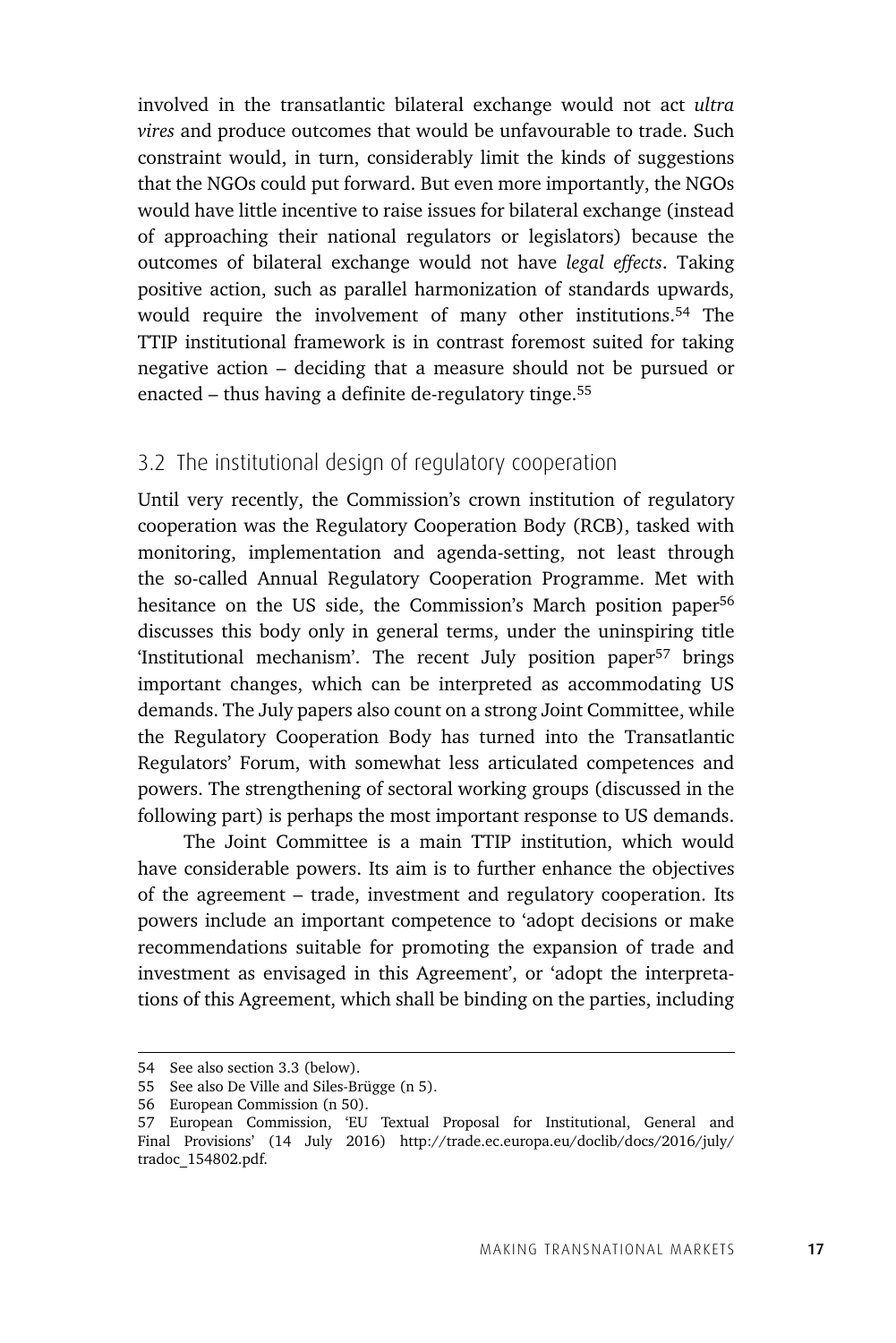panels established under Chapter XX' (Investment Chapter). Further, a Joint Committee would guide and facilitate regulatory cooperation, coordinate sectoral committees and working groups established by the agreement, as well as have the power to establish new groups and terminate older ones. Finally, when it comes to regulatory cooperation, the Joint Committee can make recommendation to the Transatlantic Regulators' Forum as to the content of its agenda, and organize a yearly session on regulatory cooperation.

In comparison with the previously proposed Regulatory Cooperation Body, the Transatlantic Regulators' Forum would have fewer powers, since many of its previously envisaged powers have been transferred to the Joint Committee and to sectoral committees (see section 3.2.1 below). Among the remaining powers, the Transatlantic Regulators' Forum would still set the agenda for regulatory cooperation, including identifying new initiatives and monitoring on-going regulatory cooperation (bilateral, but also sectoral cooperation). It would also draw a yearly plan of regulatory cooperation, the so-called 'Joint Overview of EU/US Regulatory Cooperation' – a document previously discussed as the Annual Regulatory Cooperation Program.

#### *3.2.1 What kind of expertise?*

A traditional question that one would ask when it comes to establishing institutions is that of composition. As underlined in section 2.1 in this article, in the context of integration beyond the state, the question regarding the composition should also include institutional affiliation and disciplinary expertise of the participants. This aspect is fundamental in the context of transnational institutional analysis, because there is a comparatively greater risk that narrowly defined expertise may prejudice broader economic and social policies. When it comes to the composition of the proposed institutions:

The Joint Committee shall be **co-chaired** by the United States **Trade Representative** and the Member of the European Commission responsible for Trade, or their respective designees.<sup>58</sup> …

A Transatlantic Regulators' Forum (the "Forum") is hereby established. The Forum shall meet no later than one year after entry into force of the Agreement. The Forum shall meet at least once a year or at the request from either Party. It shall

<sup>58</sup> ibid.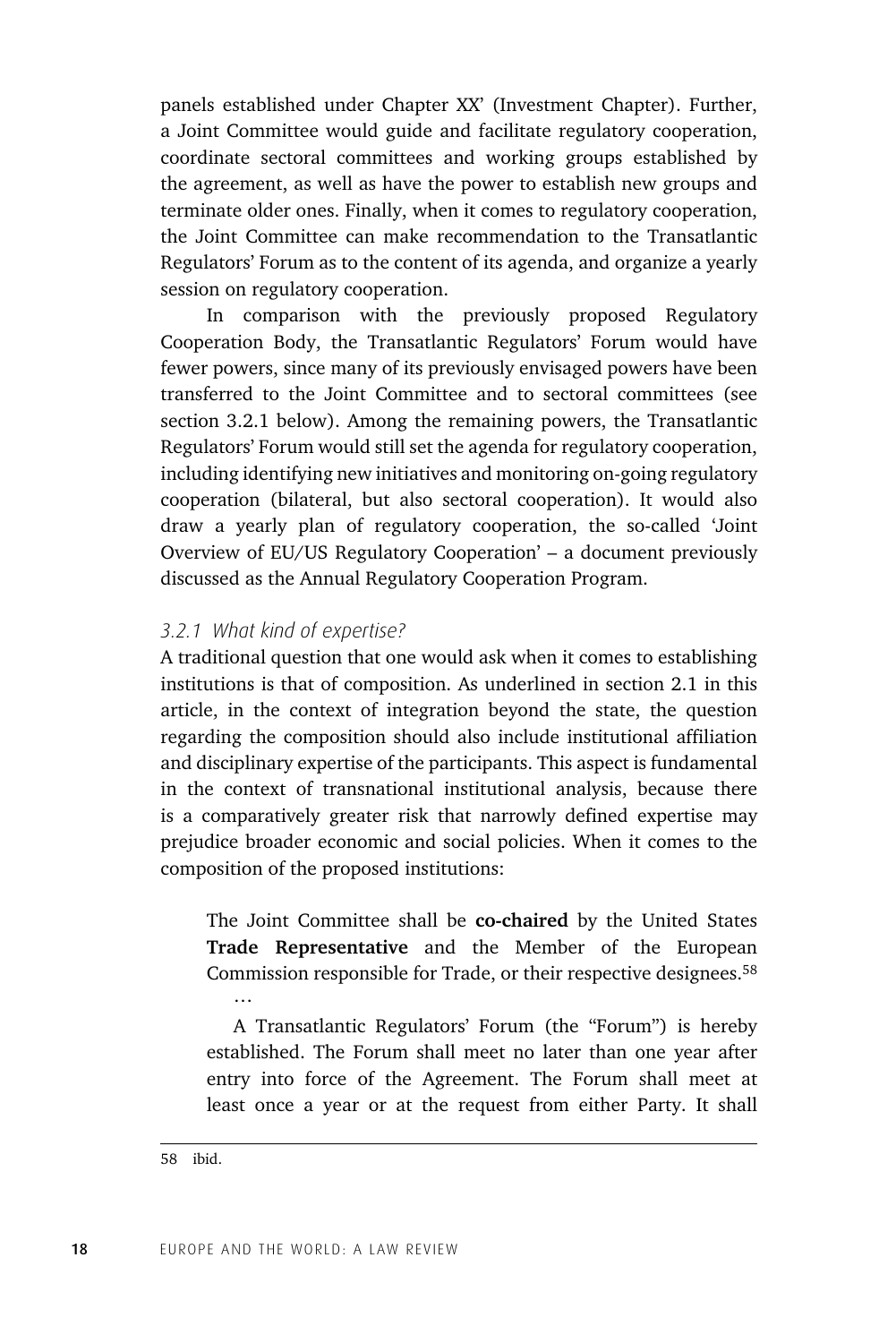be composed of Senior Officials of both Parties responsible for **cross-cutting issues of regulatory policy and good regulatory practices**, senior officials responsible for **international trade**, and senior **regulators for the areas they are responsible for.**<sup>59</sup>

A first issue one notes is a certain 'naturalness' that accompanies the institutional design of the TTIP institutions. Given that the TTIP is a trade agreement, with the objective to liberalize trade and investment, the demand for certain expertise and institutional affiliation becomes obvious. Thus, it seems only logical that documents single out *trade officials* as the leaders of the Joint Committee and Transatlantic Regulators' Forum. It is also not surprising that the latter singles out *regulatory affairs officials*, 60 insofar as the TTIP is meant to achieve regulatory cooperation through harmonizing regulatory methodologies.61 These two groups of officials seemingly possess a more 'general' competence with respect to the fields dealt with by the TTIP. By contrast, officials who possess different expertise, such as environmental officials, will be invited to participate only if an issue is of direct concern to them.

What are the consequences of this institutional design on the kind of exchanges that occur? Domestically, giving privileged access to the TTIP's institutions to trade officials and regulatory affairs officials will empower the trade departments' representatives and those officials who possess skills in 'regulatory analytics' (OIRA, the Office of Information and Regulatory Affairs, in the US and the Secretariat General in the European Commission).

What stands out as normatively relevant with respect to these two groups of officials is that they broadly share a similar framing of the world – both groups see the world as a *market*. In such a framing of the world, the problem – or the disrupted harmony – comes from either *barriers to trade* (trade officials) or *unnecessary regulation/red tape* (regulatory affairs officials). In turn, to restore harmony, the barriers to trade or red tape need to be *removed*, or at least *transformed*.

Additionally, this cognitive framework will likely be shared by these groups of officials across the Atlantic, including at least the way in

<sup>59</sup> ibid.

<sup>60</sup> By 'regulatory affairs officials', I mean those members of the governments which are responsible for what is called by the European Commission 'regulatory analytics'. This includes the administration of impact assessments and regulation review. In the US, these are the representatives of the Office of Regulatory Affairs (OIRA), and in Europe the members of the Secretariat General of the European Commission. The cooperation among those officials has already been taking place for years. See for instance Nicola (n 2).

<sup>61</sup> See section 4 (below).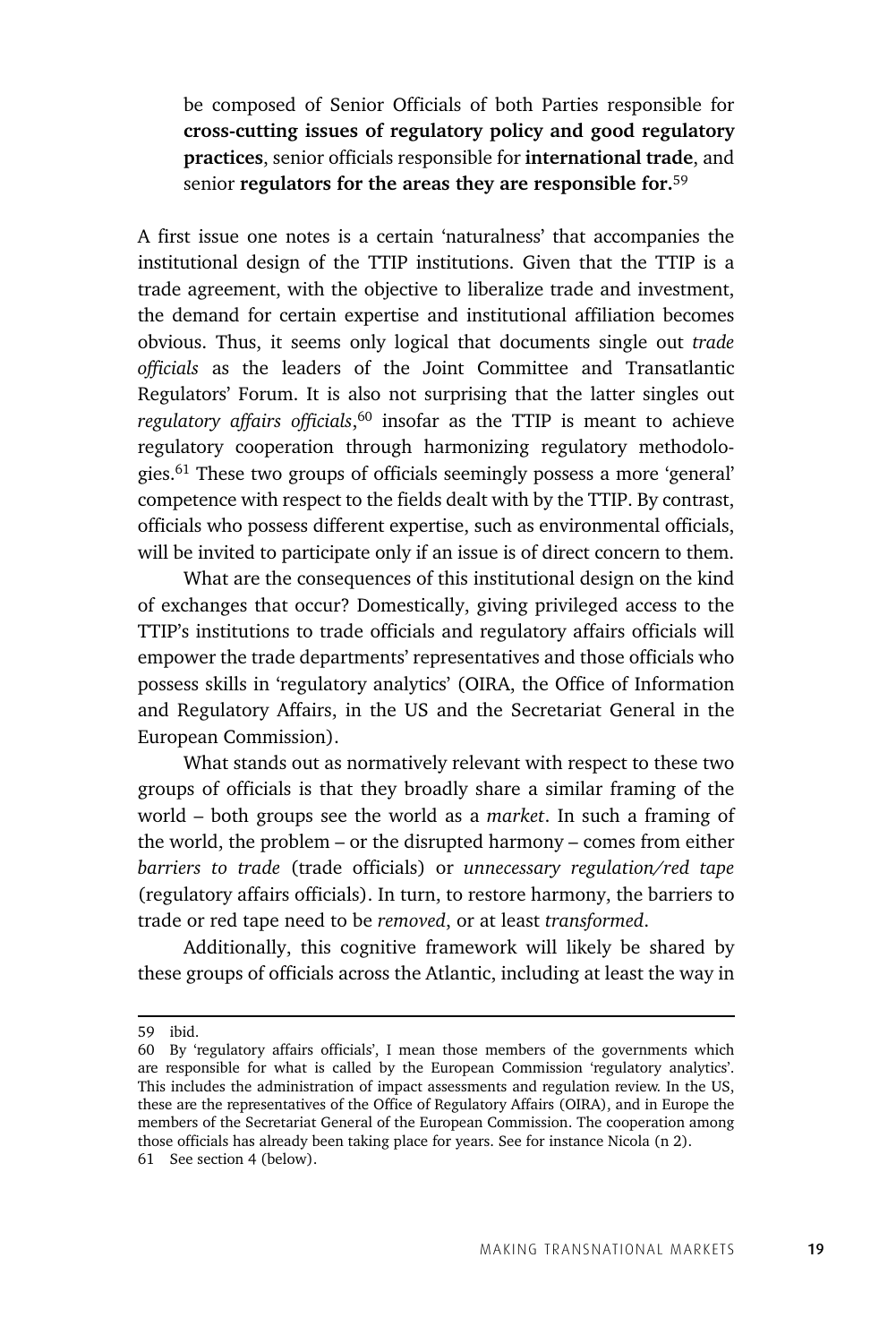which they define problems and consider a range of possible solutions. Making these two groups of officials quasi-permanent members of the Joint Committee and Transatlantic Regulators' Forum, with regular opportunities for them to socialize, will further enhance their acculturation and normative congruence.<sup>62</sup> By contrast, more incidental 'issue specific' officials are expected to meet from time to time only in the Joint Committee and Transatlantic Regulators' Forum. Such officials are likely to remain an 'out-group', whose contributions may be confronted with settled normative positions of the trade officials and regulatory affairs officials.

The described institutional context surely does not constitute a neutral space for exchange and learning among regulators. Unless remedied, the overrepresentation of trade officials and regulatory affairs officials is likely to negatively impact the development of balanced normative agenda in the TTIP's institutions.<sup>63</sup>

#### *3.2.2 Heightened challenge: the proliferation of sectoral committees*

The contraction of powers of the Transatlantic Regulators' Forum has been compensated for by the establishment of a set of similar regulatory institutions, restricted however to particular sectors. In contrast to general TTIP institutions, the US has been particularly ambitious with regard to the (institutional design of) sectoral committees.<sup>64</sup> The Commission's latest proposal puts in place several 'sectoral committees', including:

- (a) the Market Access Committee; with subcommittees on Public procurement, Energy and Raw materials and Intellectual property rights;
- (b) the Committee on Services and Investment;
- (c) the Committee on Trade and Sustainable Development;
- (d) the Committee on Small and Medium-sized Enterprises;
- (e) the Committee on Technical Barriers to Trade;
- (f) the Committee on Sanitary and Phytosanitary Measures;
- (g) the Joint Customs Cooperation Committee.65

<sup>62</sup> James Kwak, 'Cultural Capture and the Financial Crisis', in *Preventing Regulatory Capture* (CUP 2013) 71; Andrew Baker, 'Restraining Regulatory Capture? Anglo-America, Crisis Politics and Trajectories of Change in Global Financial Governance' (2010) 86(3) Intl Affairs 647. Along somewhat similar lines, see also Peter Drahos, *The Global Governance of Knowledge: Patent Offices and Their Clients* (CUP 2010).

<sup>63</sup> Compare for instance Michel Foucault, *Security, Territory, Population* (Springer 2007). 64 See Greenpeace, *TTIP-leaks.org*; see chapters on Regulatory Cooperation or SPS Measures https://www.ttip-leaks.org/andromache/doc11.pdf.

<sup>65</sup> European Commission (n 57).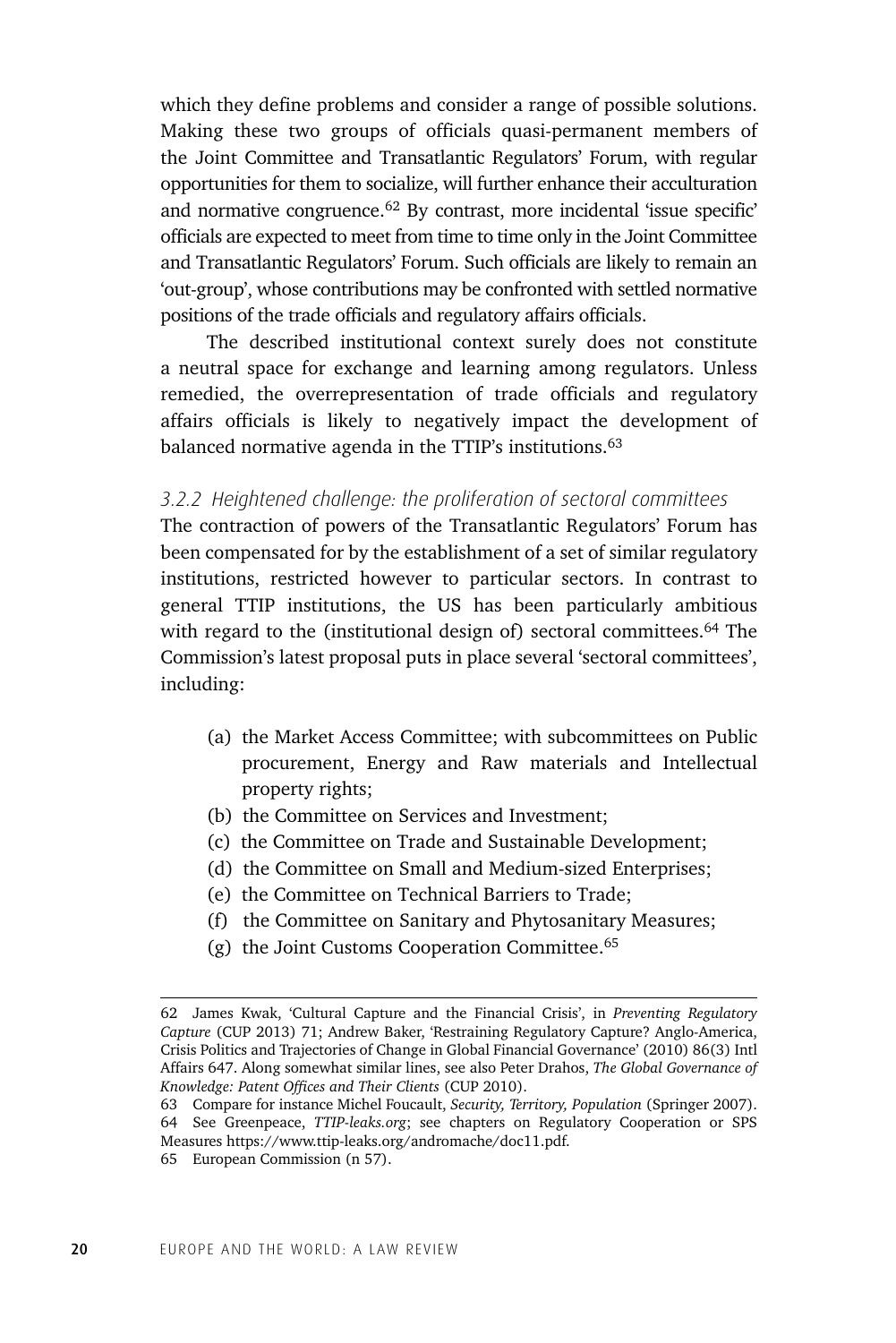The 'composition, remit, tasks and functioning of the specialised committees shall be as defined in the relevant Chapters and Protocols of this Agreement or by the Joint Committee'.66 Certain competences identified by chapters and protocols include exchange on issues that threaten to undermine trade and investment in their relevant fields, identifying possibilities for regulatory cooperation, monitoring the implementation of the agreement in their sector and reporting to the main coordinating body, all discussed above.

Let us look at one of those sectoral committees, namely the sectoral Committee for Sanitary and Phytosanitary Measures. This is a very important committee insofar as it will be responsible for exchange regarding GMOs and 'modern agricultural technology'.67 Even if the exact wording remains unresolved, both trade partners agree as to the basic *composition* of this committee:

[EU: The Parties hereby establish a Joint Management Committee (JMC) for SPS Measures, hereafter called the Committee, compromising **regulatory and trade representatives** of each Party who have responsibility for SPS measures.]

[US: The Parties hereby establish a Committee on Sanitary and Phytosanitary Matters (the "Committee") compromising representatives of each Party. … Each Party shall ensure that its representatives on the Committee are the appropriate officials from its **relevant trade agencies or ministries** and competent authorities with responsibility for the **development, implementation, and enforcement of SPS measures**.]68

The US envisages a strong SPS committee. Thus, the US proposal states that the committee should possess formal decision-making powers and be able to *reject* or *modify* measures submitted to it by either party. In a case of such a negative opinion, parties should be able to reverse it only if they comply with higher justificatory obligation.<sup>69</sup> The US has also proposed a 'working group on trade in products of modern agricultural technologies' to discuss issues relevant to the biotech industry (including, most notably, issues related to genetic modification). Additionally, this group would be co-chaired by representatives of each

<sup>66</sup> ibid.

<sup>67</sup> See Greenpeace (n 64), chapter on SPS Measures.

<sup>68</sup> ibid.

<sup>69</sup> ibid.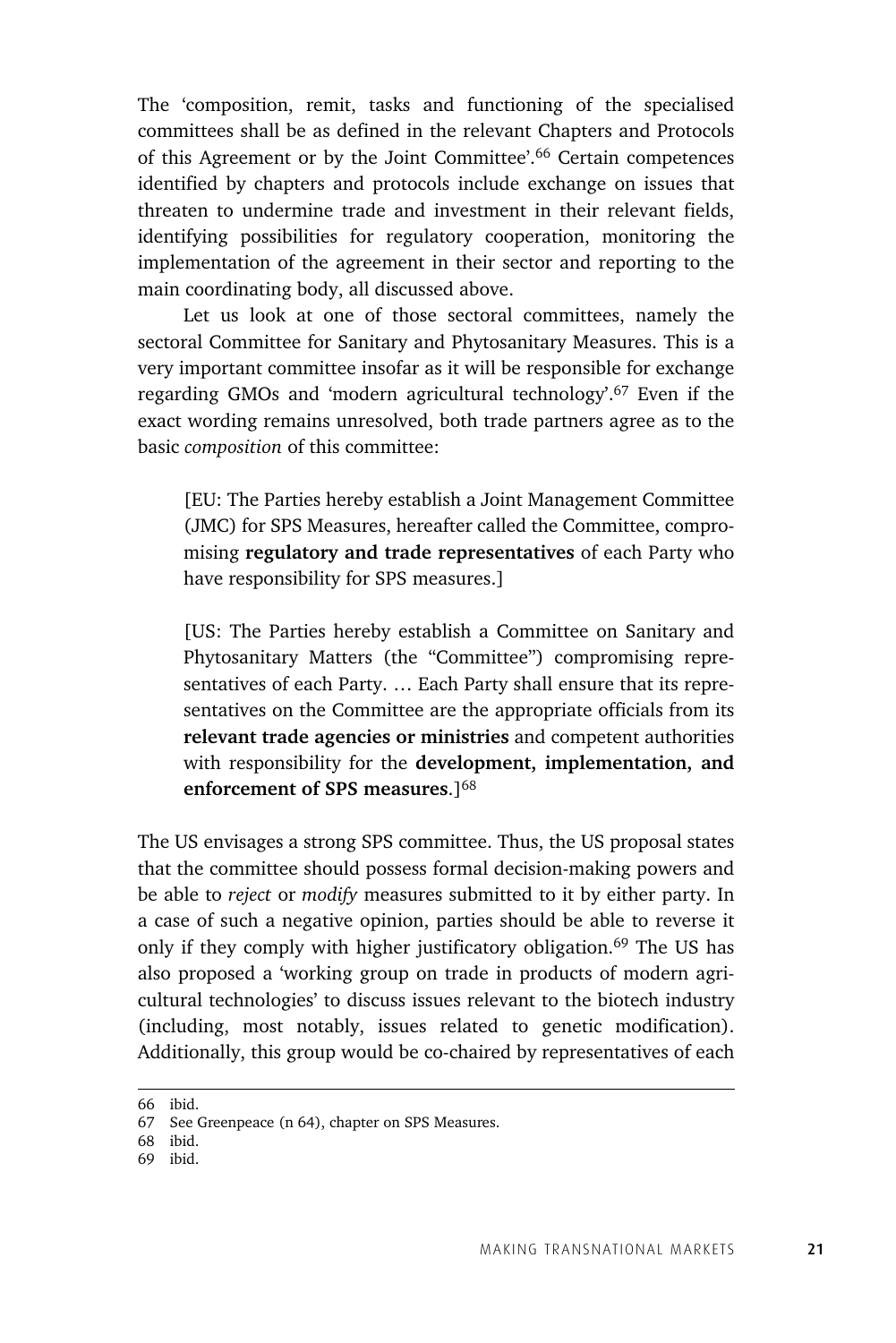party's trade agency.70 Finally, the US has proposed standing 'technical working groups' to resolve disputes regarding the *applicable science and understanding of the relevant risks* in animal health, plant health and food safety.71 Even if the European Commission has not accepted these proposals, it has accepted the need for 'technical consultation' in the case of divergent opinions of the two parties.72

Whatever the exact shape that this committee, or its technical working groups, would take, trade officials and regulatory affairs officials would be exceptionally well represented. This raises, thus, similar concerns to those discussed in relation to the general TTIP bodies. Moreover, in the context of the SPS chapter, the direct engagement of trade officials and regulatory affairs officials with *science* and scientific standards allows for the replication of disciplinary and institutional bias in the way science is utilized: an issue that is of crucial importance for regulatory policy in the EU and the future of the precautionary principle.73

Last but not least, the proliferation of various sectoral committees and technical working groups in the context of the TTIP may present an accountability nightmare.<sup>74</sup> The sheer numbers of powerful sectoral bodies will make any parliamentary oversight difficult, if not impossible, yet all the more important. Considering the lip service that the TTIP institutional chapter pays to transatlantic parliamentary cooperation in Article 6, there is a demonstrable lack of meaningful concern for the democratic implications of the proposed institutional structures.

#### 3.3 Instruments

The last level of proposed institutional analysis looks at the 'instruments' through which we govern, and are governed. Analysing the role of instruments is all the more important in the context of the TTIP since their alignment has been at the core of the TTIP project since its earliest

<sup>70</sup> ibid.

<sup>71</sup> ibid.

<sup>72</sup> ibid.

<sup>73</sup> Bartl (n 14).

<sup>74</sup> While parliaments on both sides of the Atlantic were able to gain some voice in the negotiation of various transatlantic treaties (see Davor Jančić, 'The Role of the European Parliament and the US Congress in Shaping Transatlantic Relations: TTIP, NSA Surveillance, and CIA Renditions: Parliaments in Transatlantic Relations' (2016) 54(4) JCMS 896), the proliferation of various bodies, including multiple sectoral committees, without direct representation of parliamentarians envisaged, would render the possibility of parliamentary oversight illusory.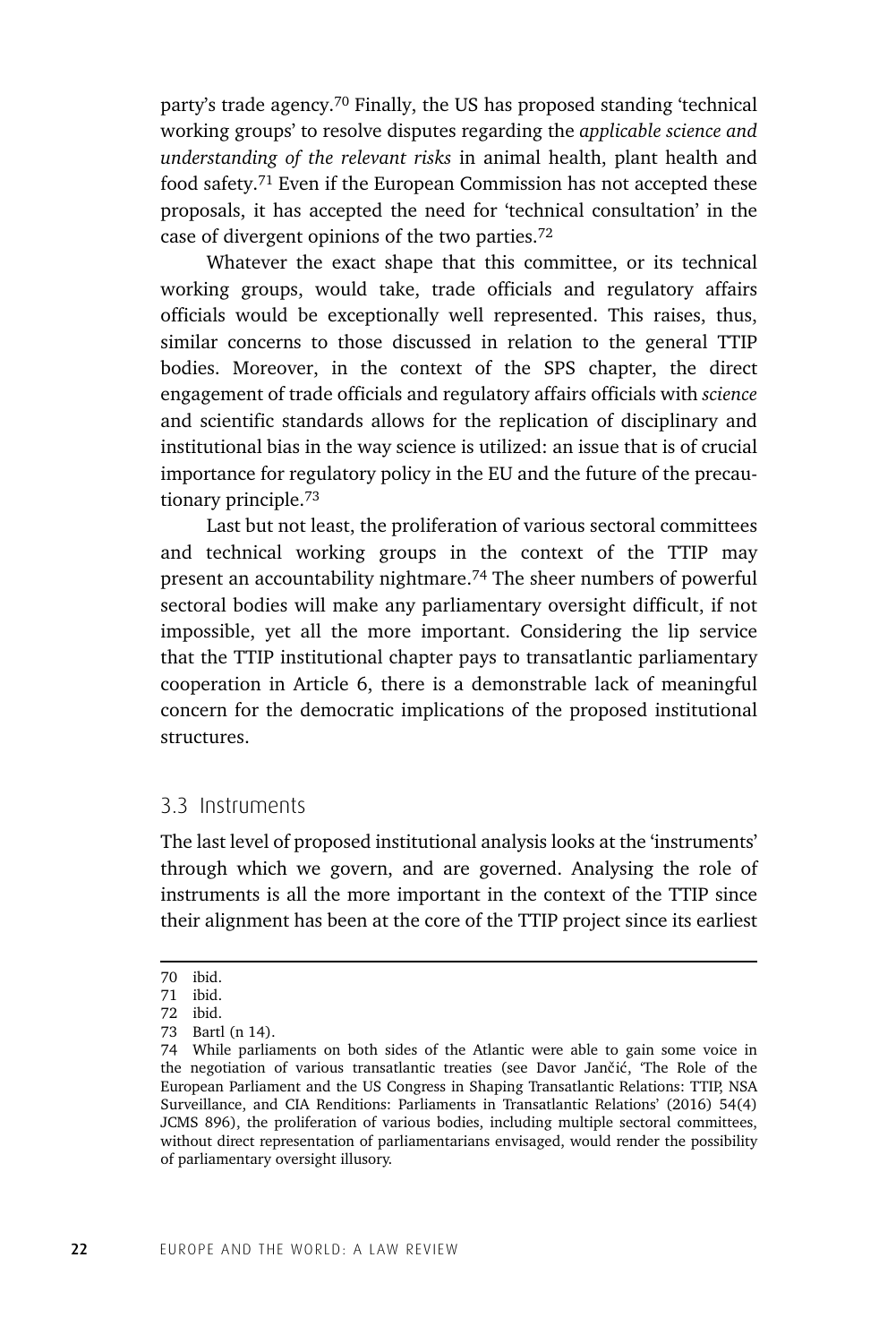days.75 The last Commission's position paper on 'good regulatory practices' details rules on transparency, planning, stakeholder consultation, impact assessments, risk assessment and management, retrospective evaluation of regulatory acts and, finally, an obligation to establish an internal coordination mechanism (similar to the OIRA in the US, or the new Regulatory Scrutiny Board with similar powers to that of OIRA).76

While all the instruments would deserve a separate treatment, for the reasons of space I have to single out only two of these instruments for the analysis here, namely, stakeholder participation on the one hand and regulatory impact assessments (RIAs), including cost-benefit analysis (CBA), on the other.

### *3.3.1 Stakeholders as market builders*

The focus on stakeholder participation and the transparency of the regulatory process across the Atlantic has been noteworthy. The foremost concern of the TTIP's creators has been to ensure stakeholder access to the regulatory process from the earliest possible moment. Both trading parties seem to have agreed that stakeholders should have a say not only in the designs of particular measures but also with respect to the setting of priorities – in TTIP regulatory cooperation as well as in the domestic regulatory process.77 Moreover, the Commission's recent proposal requires such access not only *ex ante*, in the process of preparing regulations, but also *ex post*, at the stage of review of legislation, whereby stakeholders can express their concerns that certain regulations no longer serve legitimate objectives. The Commission's proposal resonates with the better regulation agenda's concern for the review of existing regulation.

One of the concerns raised by civil society, and supported by empirical research, is that in the past stakeholder participation, both in the EU and even more so in the US, has usually meant a pervasive dominance of more concentrated interests – industry – at the expense of diffuse and less resourceful interests (be they public or smaller businesses).78 This influence has been exercised through

<sup>75</sup> The Report of the High Level Working Group on the Transatlantic Relations, which was a pretext for the start of the TTIP negotiations http://trade.ec.europa.eu/doclib/ docs/2013/february/tradoc\_150519.pdf.

<sup>76</sup> European Commission, 'Textual Proposal on Good Regulatory Practices' http://trade. ec.europa.eu/doclib/docs/2016/march/tradoc\_154380.pdf.

<sup>77</sup> Compare Greenpeace (n 64) and European Commission (n 76).

<sup>78</sup> Wendy E Wagner, 'Administrative Law, Filter Failure, and Information Capture' (2010) 59 Duke LJ 1321; Beate Kohler-Koch and Christine Quittkat, *De-Mystification of*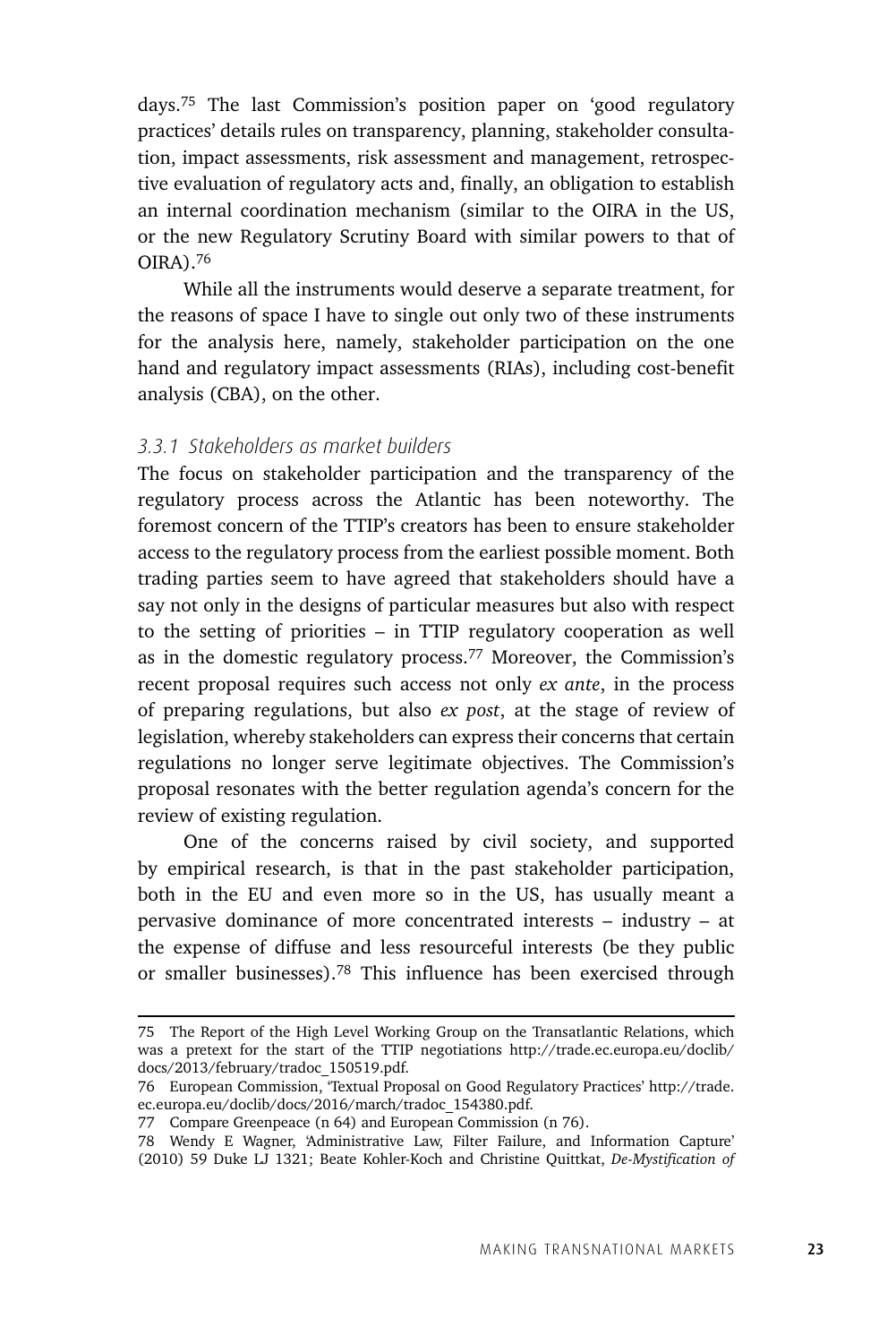various channels. Except for more overt forms of regulatory capture, the comment and notice procedure has enabled 'information capture', which is said to have disempowered US regulators to meaningfully regulate.79 In both the EU and the US, the reliance on knowledge and resources coming from business has involved softer, but powerful, forms of 'cognitive capture' and 'cultural capture'.80

On a most general level, the TTIP brings new actors not only to its own institutions and regulatory exchanges, but also into the *domestic* regulatory process. Along with the general category of stakeholders, we may see US authorities and US stakeholders becoming more prominent participants, as well as the TTIP institutions or the industry submitting 'joint submissions'. The old and new actors will create potentially powerful institutional dynamics.<sup>81</sup>

While stakeholders gain important new roles and functions, including agenda-setting and consultative roles, the question that we need to ask is whether the TTIP (in all its domestic interactions) will come with sufficiently symmetrical possibilities for access to various groups and individuals.82 This is of fundamental importance for the shape of the transatlantic market.

Research on the domestic context shows that actors who are better resourced are more 'represented' in the regulatory process.<sup>83</sup> The creation of new spaces for regulatory cooperation outside existing contexts, including new forms of information sharing and access, are likely to increase the need for resources and adjustment. It is highly probable that, at least in the short to medium term, asymmetries will increase due to the TTIP. While such asymmetries may be difficult to avoid, the TTIP does not envisage measures aimed at counter-acting their force.84

To the contrary, regulatory cooperation per the TTIP caters more to the needs of business stakeholders. Information sharing, both within the 'list of planned acts' and the Joint Annual Regulatory Programme,

*Participatory Democracy: EU-Governance and Civil Society* (OUP 2013); Maria Green Cowles, 'The Transatlantic Business Dialogue and Domestic Business-Government Relations' in *Transforming Europe: Europeanization and Domestic Change* (Cornell UP 2001) 159.

<sup>79</sup> Wagner, ibid.

<sup>80</sup> Daniel Carpenter and David A Moss, *Preventing Regulatory Capture: Special Interest Influence and How to Limit It* (CUP 2013).

<sup>81</sup> See also Mendes, 'Regulatory' (n 2); Mendes, 'Participation' (n 2).

<sup>82</sup> ibid.

<sup>83</sup> See above (n 78).

<sup>84</sup> The first step would be to recognize possible biases, and account for this possibility in the evaluation of participatory input. More pro-active measures could involve designing special mechanisms of contestation and/or alleviating the costs of participation.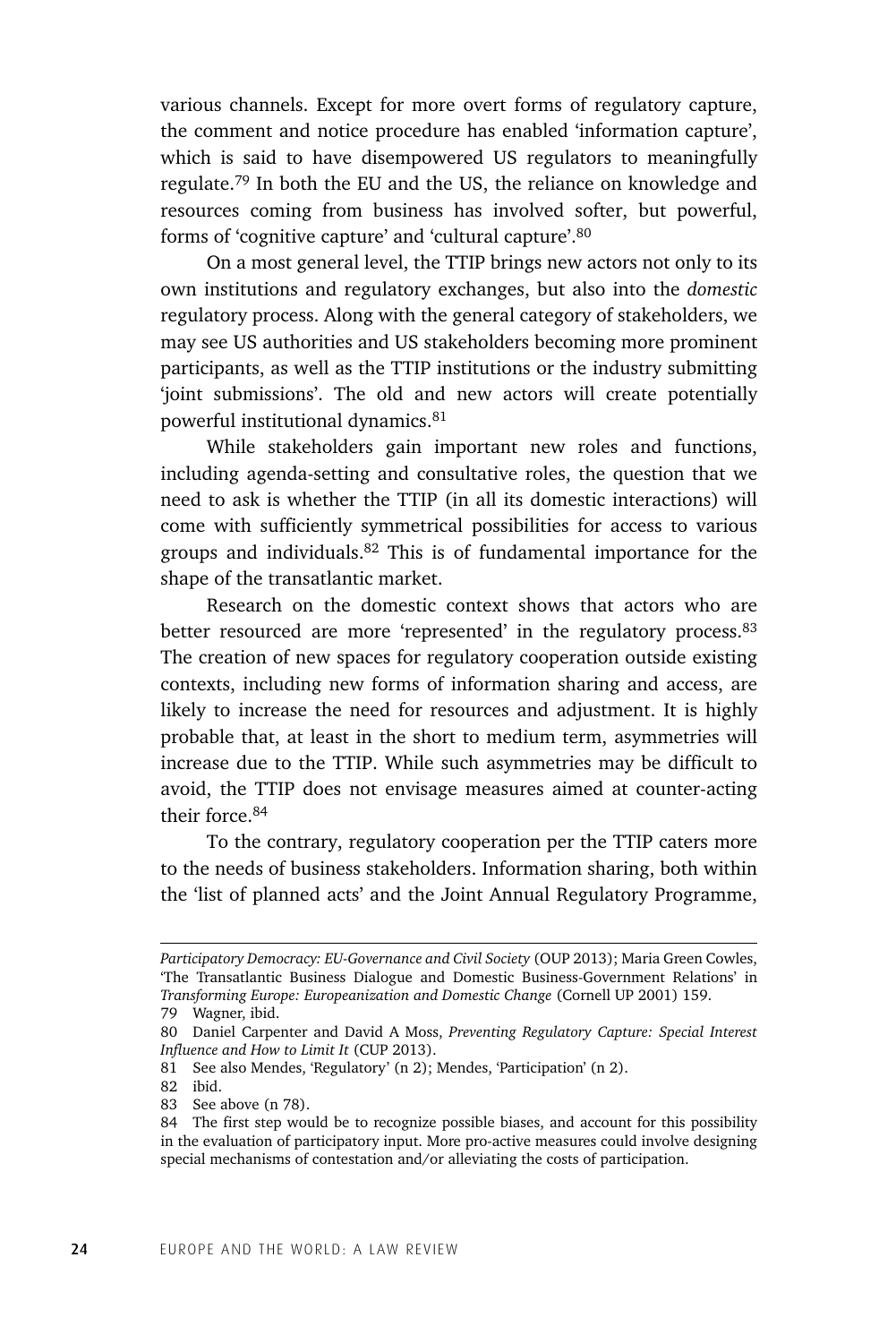will identify 'barriers' to transatlantic trade and investment – a language more easily mobilized by business stakeholders. Furthermore, regulatory exchange itself will only start once one of the party is 'summoned' to discuss measures that will (more often than not) go beyond the level of protection that is present in the regulatory framework of the counterparty and is likely, as such, to create a barrier.

Equally, the dominance of trade officials and regulatory affairs officials in TTIP institutions (Joint Committee and Transatlantic Regulators' Forum) is likely to reinforce ideological opposition to 'red tape' and 'barriers to trade'.85 This again may be more advantageous to business stakeholders, whose interests will often be aligned with the concerns that motivate the elimination of such barriers/red tape.

Finally, and rather paradoxically, de-regulatory pressures arise additionally because of the limited *legal effects* attributed to regulatory cooperation exchange.86 Given that the TTIP institutions will have no formal legal power (except for the ISDS), the members of these bodies are likely to favour those recommendations that may be implemented without requiring many formalities, without the involvement of legislators, and that can be easily monitored. Thus, it is likely that these institutions will tend to decide that certain regulations should *not* be adopted rather than taking positive action. This can take place through the favouring of certain forms of cost-benefit analyses (see section 3.3.2 below) or particular uses of science (e.g. standards of proof).<sup>87</sup>

While the stakeholders' role is to turn the TTIP into a 'living agreement', the TTIP puts in place a set of incentives that will be more easily mobilized by those actors who already have dominant access to the regulatory process – better resourced industry and business – increasingly their existing advantages. If we were to see such skewed 'stakeholder basis' of the TTIP agreement, it would give rise to both democratically and economically (epistemically) questionable regulation.<sup>88</sup>

#### *3.3.2 Regulatory impact assessments*

Since the TTIP institutions will enjoy only 'softer' power, with little formal bindingness, the alignment of regulatory practices has been at the core

<sup>85</sup> See for instance the speech of Cecilia Malstrom in Amsterdam, https://www.youtube.  $com/watch?v = a4cgJFv -d0$ , after 44th minute.

<sup>86</sup> This argument will sound familiar to European scholars. The lack of political capacity at the side of the EU political institutions has made the 'negative integration' a main driver of the EU project, with ensuing problems and asymmetries. See more recently Scharpf (n 13).

<sup>87</sup> Bartl (n 14).

<sup>88</sup> For the elaboration of the theoretical dimension of this argument see Bartl (n 15).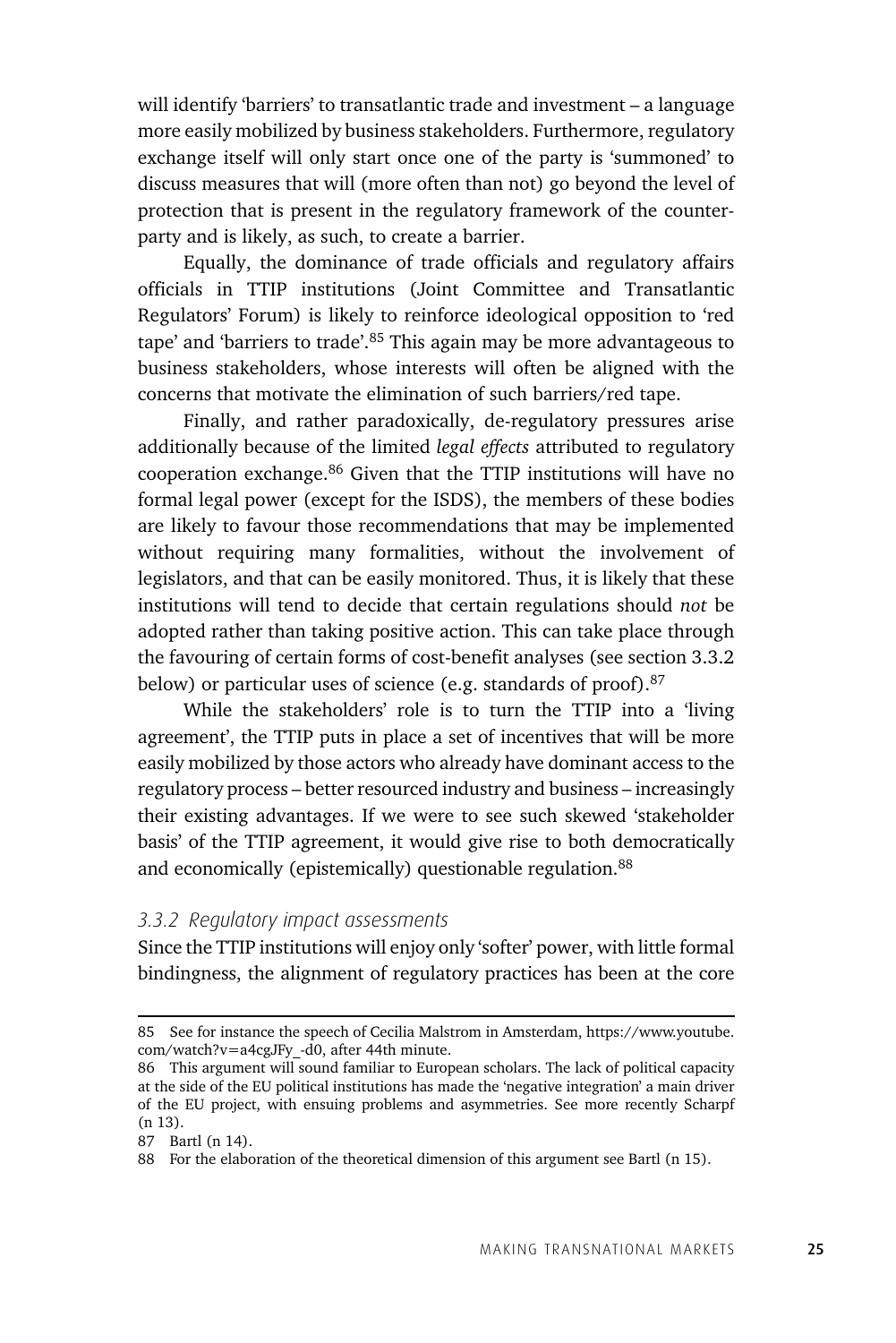of the project. To paraphrase Alberto Alemanno, the convergence should not come from 'what we do' but from 'how we do things'.<sup>89</sup> The regulatory impact assessments are central to this enterprise.

The TTIP is the first international treaty to oblige parties to 'maintain' (Article 3) and 'affirm their intention to carry out' (Article 8) impact assessments.90 Beside the legal obligation to carry out the impact assessment, the chapter goes beyond current practices in the EU by requiring that impact assessments:

- a. relate to relevant internationally agreed regulatory documents;
- b. take account of the regulatory approaches of the other Party, when the other Party has adopted or is planning to adopt regulatory acts on the same matter;
- c. have an impact on international trade or investment.

Furthermore:

The Parties shall promote the exchange of information on available relevant **evidence and data**, on their practices in assessing impacts on international trade or investment, as well as on the **methodology** and **economic assumptions** applied in regulatory policy analysis.

The provisions on aligning instruments – or 'regulatory analytics' – have accompanied the transatlantic cooperation from its earlier stages. Already in 2007 the Charter of the Transatlantic Economic Cooperation Council, signed by Angela Merkel, Jose Manuel Barroso and George Bush, gave a prominent place to 'pursu[ing] development of a methodological framework to help ensure the comparability of impact assessments, particularly risk assessment and cost-benefit analysis'.91

<sup>89</sup> Wiener and Alemanno (n 2).

<sup>90</sup> In contrast, the protocols to the WTO agreements oblige state parties to base decisions on science and evidence; the specific form is not articulated in the Treaty.

<sup>91</sup> The whole commitment taken up in the Annex I, A of the Agreement on the Transatlantic Economic Council is worth reproducing in its entirety. It goes as follows:

Fostering Cooperation and Reducing Regulatory Burdens

Take the following steps to reduce barriers to transatlantic economic integration posed by new regulations by reinforcing the existing transatlantic dialogue structures:

 <sup>1.</sup> Pursue development of a methodological framework to help ensure the comparability of impact assessments, particularly risk assessment and costbenefit analysis;

 <sup>2.</sup> Appoint heads of regulatory authorities as permanent members of the EU–US High-Level Regulatory Cooperation Forum to report on any risks or benefits from significant differences in regulatory approaches identified in the sectoral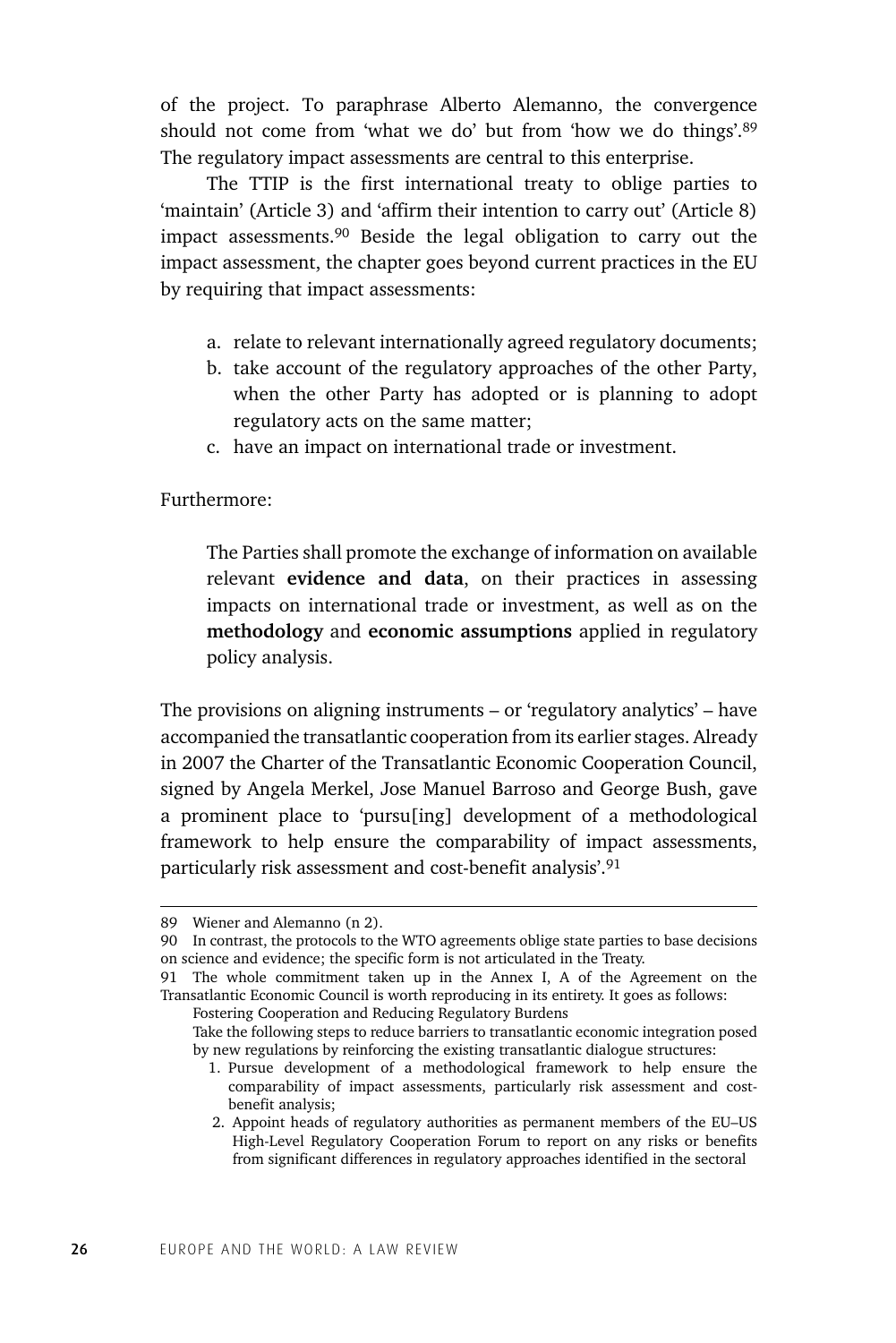Regulatory impact assessment is an instrument that aims to make more explicit and rationalize the reasoning behind various laws and regulations. It demands regulators evaluate various policy alternatives and compare them – in particular, by reference to the costs and benefits of these alternatives.

Beyond these surface similarities, the two jurisdictions have differed considerably in their appreciation of the purpose and form that this tool should take. The Reagan-era RIAs emerged in an ideological climate of distrust toward state and regulation, in a world where all manner of regulatory capture occurred and where regulation was seen to cause more harm than benefits. The purpose of RIAs in such a climate was to constrain regulatory power and reserve regulatory action only to cases where 'welfare' benefits clearly exceeded costs.92

Europe developed RIA much later, 'centralizing' the RIAs only in 2002. In a state- and regulation-friendlier Europe, the purpose of RIA has been to aid the development of policies and regulations by providing useful information. On this view, RIA should identify the main options for achieving regulatory objectives and compare their economic, environmental or social impacts.<sup>93</sup>

Given their different ideological underpinnings, including the attitude toward the state's capacity to govern, the methods for evaluating the costs and benefits of regulation have diverged significantly across the Atlantic. Even if this gap has narrowed in recent years, thanks to the

- b) Intensify their dialogue focusing on issues of methodology;
- c) Hold regular and active exchanges on the overall framework of our regulatory cooperation and on methodological issues which may arise in individual cases;
- d) Review the application of their respective regulatory impact analysis guidelines so that the regulatory impacts on trade and investment are considered, as appropriate; and
- e) Share forward planning schedules.

92 Fernanda G Nicola, 'Genealogies of Cost-Benefit Analysis in Transatlantic Regulatory Cooperation' (2017) 15 Comp Eur Pol (special issue edited by Mark Bevir and Ryan Phillips on genealogies of European governance).

93 Andrea Renda, *Assessing the Costs and Benefits of Regulation*, Study for the European Commission (Center for European Policy Research, Brussels 2013).

 <sup>3.</sup> dialogues or the European Commission Secretariat General (EC)–US Office of Management and Budget (OMB) dialogue called for under the 2005 EU–US Economic Initiative, recognizing that the Financial Markets Regulatory Dialogue will continue its own, separate, work program described in Annex 6, and updating the Council on its progress as appropriate.

 <sup>3.</sup> Reinforce the existing transatlantic dialogue on regulatory cooperation by cooperating to improve regulation, specifically through cooperation between OMB and the EC to:

a) Take into account, among other things, the impact assessment considerations in place, evaluate progress regarding this cooperation, and consider a more formal basis to enhance this cooperation;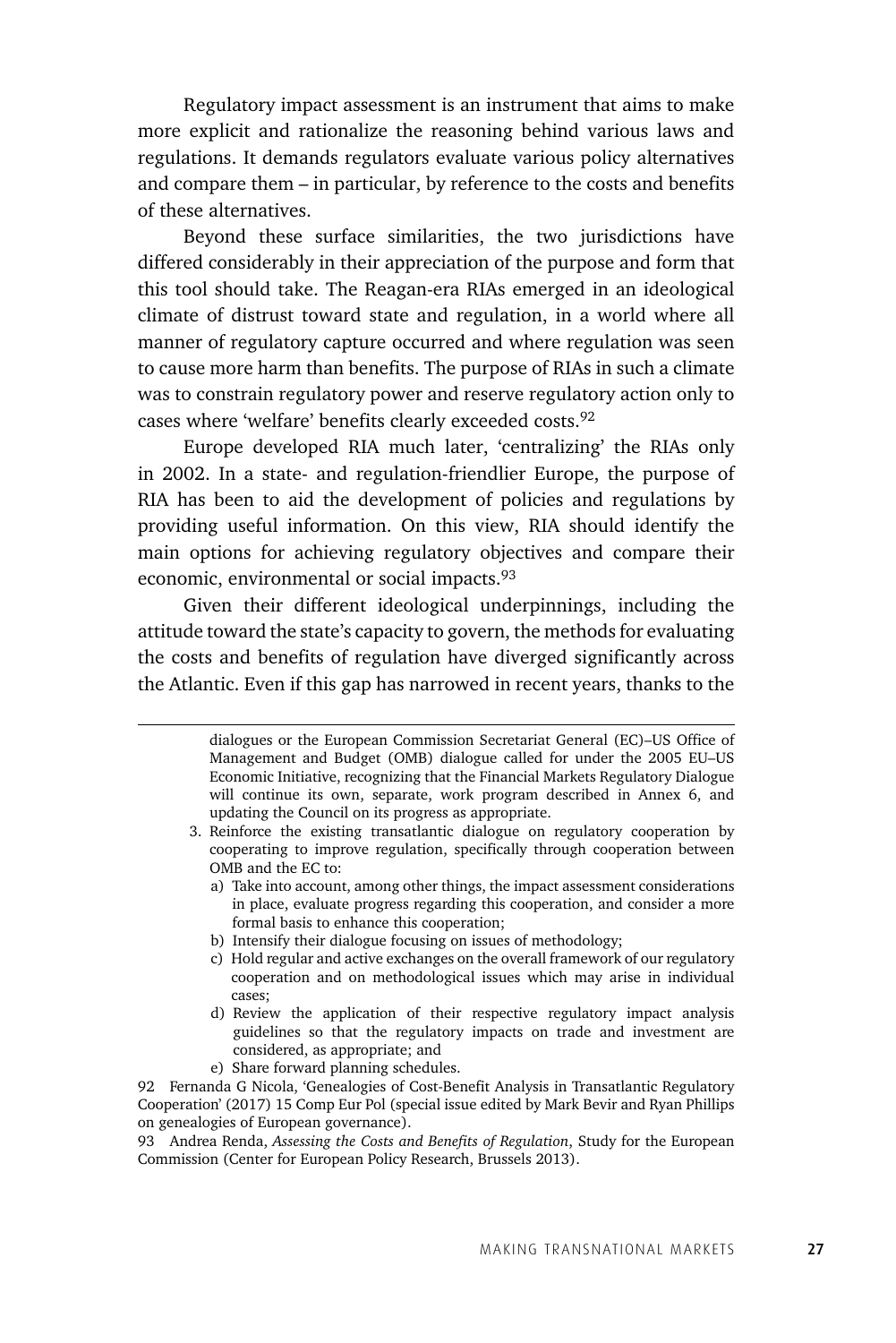'better regulation agenda' of the European Commission (see section 4 below), there still remain significant differences – primarily when it comes to the method for evaluating costs and benefits.

The main difference between two trading partners lies in the way their respective regulatory systems render comparable, and commensurable, various regulatory alternatives put forth in RIAs. In the US, the main method for rendering various options commensurable has been through reliance on a neoclassical, welfare economics approach to cost-benefit analysis (CBA), enforced by OIRA.<sup>94</sup> Elevated from its micro-economic context where it has been used to measure the costs and benefits in the context of firms or public projects (such as dams), US CBA tries to compare the costs and benefits of *regulation* in terms of their market value: how much firms will have to spend in order to comply with the regulation in comparison with people's willingness to pay for benefits (such as clean air or health). In its most standard version, costs are established on the basis of an inquiry into the relevant industry regarding how much they estimate they would have to spend in order to comply with proposed regulations. The benefits are then evaluated on the basis of rather costly surveys (usually in shopping malls) which ask 'people' how much they would be willing to pay for, e.g. five extra years of life, or cleaner air.

The main advocates of the US's CBA praise the rationality of decision-making based on this method, given its capacity to clearly quantify costs and benefits in terms of their market value and welfareenhancing faculties. More recently, for instance, Cass Sunstein has argued this method is 'the best we have' and agencies should not be so easily excused from its use.<sup>95</sup> The critiques of welfare economics CBA, by contrast, suggest that this kind of CBA ascribes ultimately rather speculative values to costs and benefits of regulation,<sup>96</sup> that it discounts the future benefits for present costs, contributing thereby to intergenerational injustice, or that it often fails to account for less tangible benefits.97

<sup>94</sup> The new Better Regulation guidelines establish an organ with similar competencies in the EU: the so-called Regulatory Scrutiny Board. See Bartl (n 14).

<sup>95</sup> Most recently see for instance Cass R Sunstein, *Cost-Benefit Analysis and Arbitrariness Review*, Harvard Public Law Working Paper No 16-12.

<sup>96</sup> Ackerman and Heinzerling, *Priceless* (n 32); Ackerman and Heinzerling, 'Pricing the Priceless' (n 32); Kennedy, 'Cost-Benefit Analysis of Entitlement Problems' (n 32).

<sup>97</sup> ibid. An additional important feature that distinguishes the US from the EU system is the possibility to enforce 'better regulation' in courts. Since the US courts have been eager to enforce a strict standard of review as it concerns scientific evidence, that needs to be provided by the regulator if she is to regulate, as well as level of engagement with the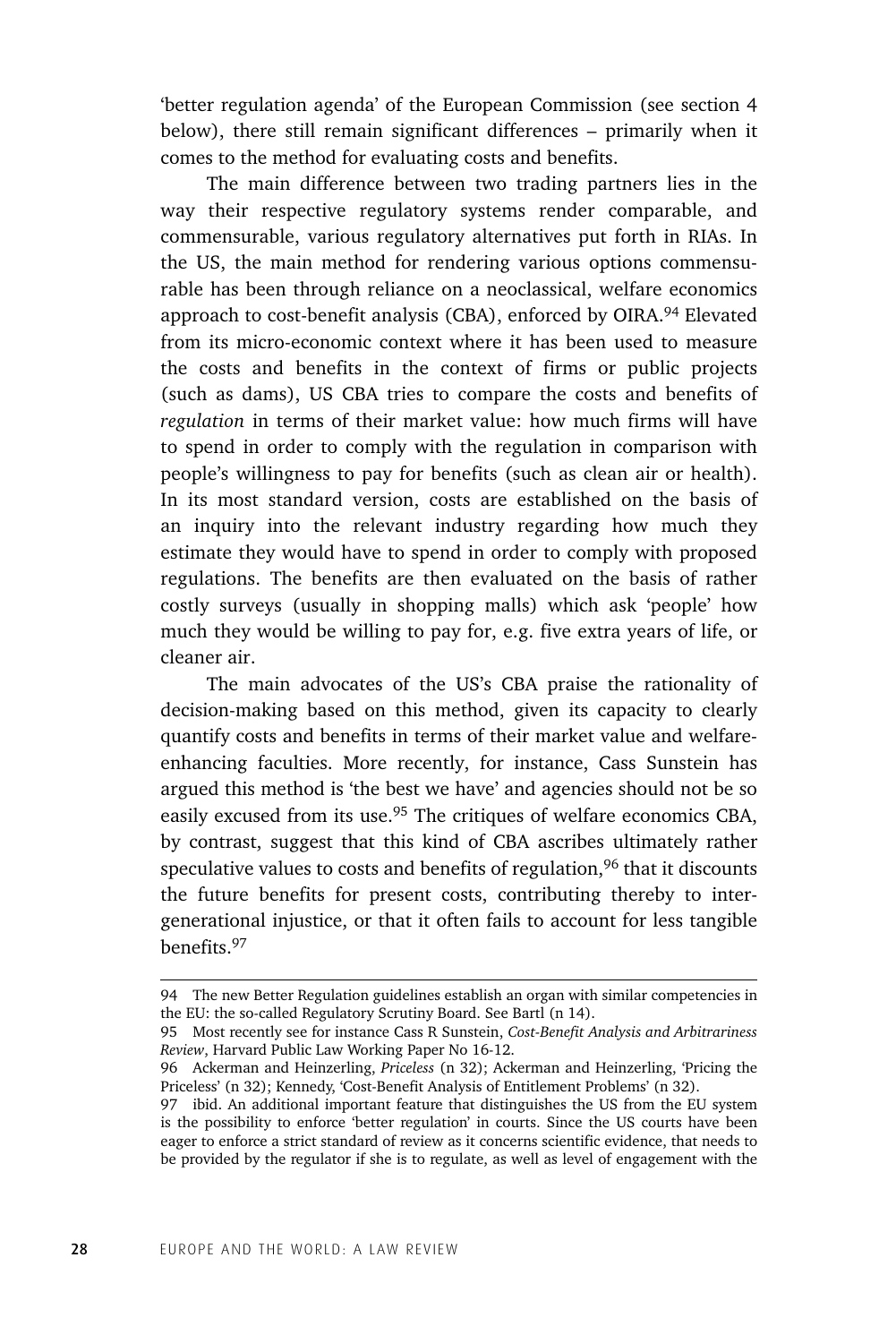The valuation of costs and benefits in the EU, by contrast, is far more pluralistic than in the US – including both quantitative and qualitative methods, and among quantitative methods includes several variants: welfare economics CBA, social CBA, and most importantly multiple criteria analysis.98 It is understood that this plurality of methods allows for a more accurate valuation of costs and benefits in the face of 'values' that are often difficult to quantify.99 This concern with a plurality of methods, and their close relation to underlying normative commitments, has been affirmed in the latest May 2015 package.100

Eventual convergence toward the US single-form CBA, including its economic assumptions, imply a radical political choice for the EU, with significant normative consequences that would touch on the broadest range of regulatory issues. The assumptions behind (US) CBA are patently normative: (a) it assumes that all sorts of values can be expressed as individualized market preferences on a monetary scale, (b) that the best policy is the one that is the most efficient – the one that produces most benefits in comparison with its costs, and, finally, (c) the efficiency principle remains insensitive to its distributional effects – who incurs benefits and who incurs costs (Kaldor-Hicks efficiency).<sup>101</sup>

Expanding the scope of US CBA would force the EU regulator to make several normative choices – before even starting its quantification. First, it forces the regulator to take the market as the correct frame of reference for thinking about social justice, the environment or public health. Second, given that welfare economics CBA is indifferent to distributive effects of regulation and understands costs to business as costs to society, the question who bears the costs and who reaps the benefits of the (missing) regulation is hidden from its purview. By embracing CBA, the EU would neglect the responsibility for the future impacts of our behaviour. The metric of market and individualized preferences depends on 'discounting future benefits', valuing

stakeholders (Information capture – Wagner), the court involvement has caused significant regulatory chill. Sometimes it is enough if the industry threatens with going to the court and the regulators will water down the proposal. This has been very different in the EU, where the courts both endorsed precautionary principle (EU treaties, case law) as well as large deference to administration. To this effect see Wagner (n 78); David Vogel, *The Politics of Precaution: Regulating Health, Safety, and Environmental Risks in Europe and the United States* (Princeton UP 2015).

<sup>98</sup> Renda (n 93).

<sup>99</sup> ibid.

<sup>100</sup> One should not discount, however, the nudging effects of the fact that the last better regulation package gives considerably more space and attention to welfare economics costbenefit analysis.

<sup>101</sup> Ackerman and Heinzerling, *Priceless* (n 32).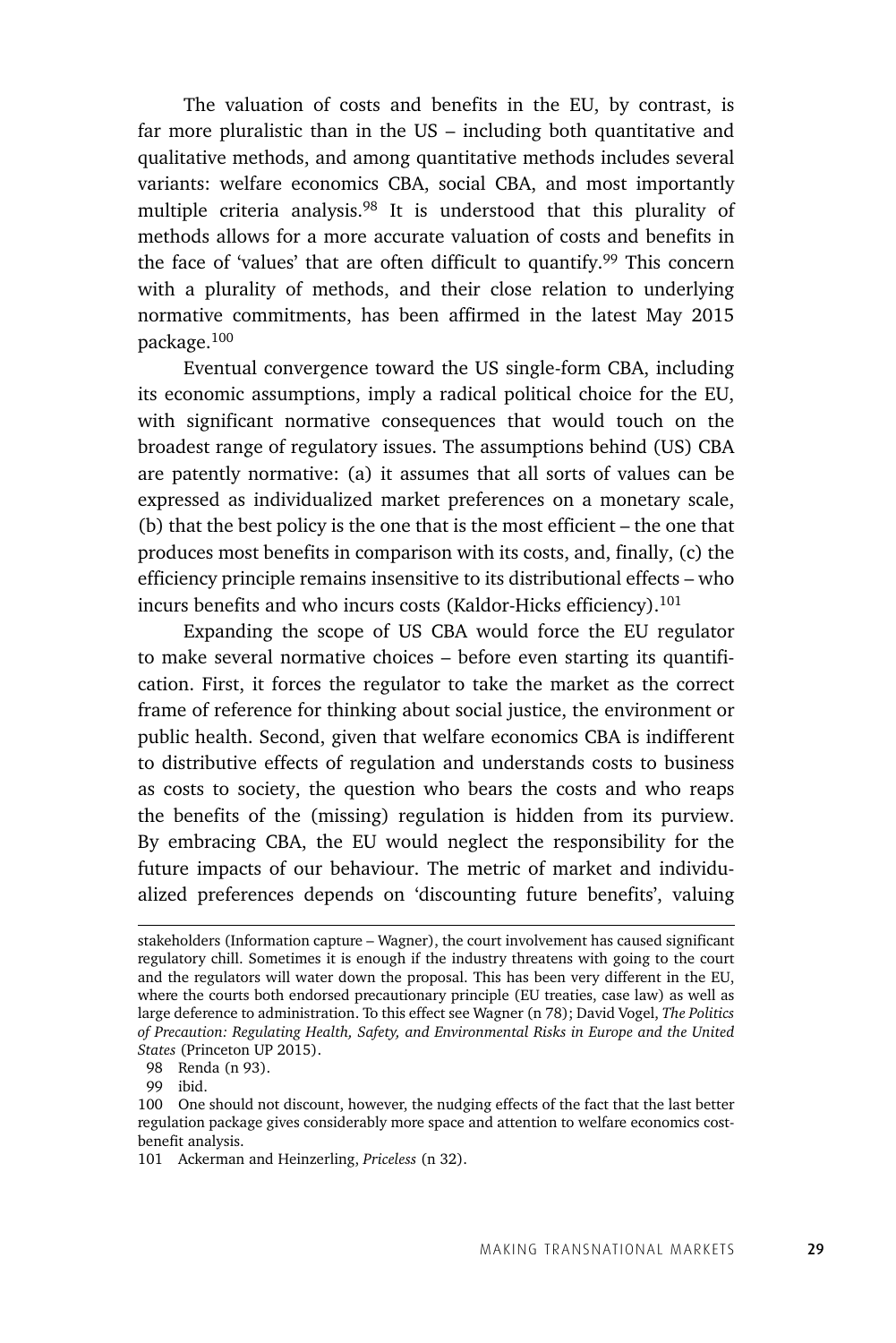more current costs (to business) than future benefits (to society).<sup>102</sup> Now, while such normative assumptions may be appropriate in certain contexts, they are largely inappropriate for the majority of regulatory measures that cater to values other than efficiency.

I have thus far only described the main differences between valuing costs and benefits in two regulatory systems. The critical question, however, is whether and how the TTIP's institutions might tip the balance toward one of these methods. Whatever shift we may expect, it will proceed incrementally and, at some level, multidirectionally: TTIP regulatory cooperation surely does not present a one-way street from the EU pluralistic model to the US orthodox model of evaluating costs and benefits. In fact, in reaction to criticism, the last versions of the Commission's position papers mention that impact assessment should not rely only on quantitative cost-benefit analysis, and that the regulatory cooperation should not prevent member states from maintaining their approaches to risk analysis and management.

Yet, despite this laudable commitment, there are several institutional reasons that will facilitate the shift toward more orthodox US-style evaluation of costs and benefits in the EU rather than the other way around. First of all, the TTIP empowers those actors – in bilateral exchanges, sectoral committees, the Transatlantic Regulators' Forum or Joint Committee, but also in domestic regulatory processes (stakeholder participation and good regulatory practices) – who are likely to prefer US-style CBA.

Most obviously, the involvement of US authorities, who already rely on welfare economics CBA and who, additionally, are expected to use the exchange in order to eliminate barriers to trade (which is, in principle, in the common interest of both businesses and consumers) will add some weight to this form of CBA. The involvement of the US officials is certainly not enough. In fact, we could speculate that the transfer could easily also go the other way around. Yet, more importantly, the TTIP (asymmetrically) empowers more resourceful stakeholders from both the EU and US side, thus garnering vocal supporters of the regulation un-friendly welfare economics CBA. Finally, perhaps the most important factor is that the TTIP makes trade officials and regulatory affairs officials the core members in the TTIP institutions, empowering thus those actors in the EU who already favour (Secretariat General of the Commission<sup>103</sup>) or are more likely to favour (trade officials, thanks

<sup>102</sup> ibid.

<sup>103</sup> Andrea Renda et al, *Assessing the Costs and Benefits of Regulation* (Brussels 2013) http://www.economistiassociati.com/files/cba\_study\_sg\_final\_0.pdf.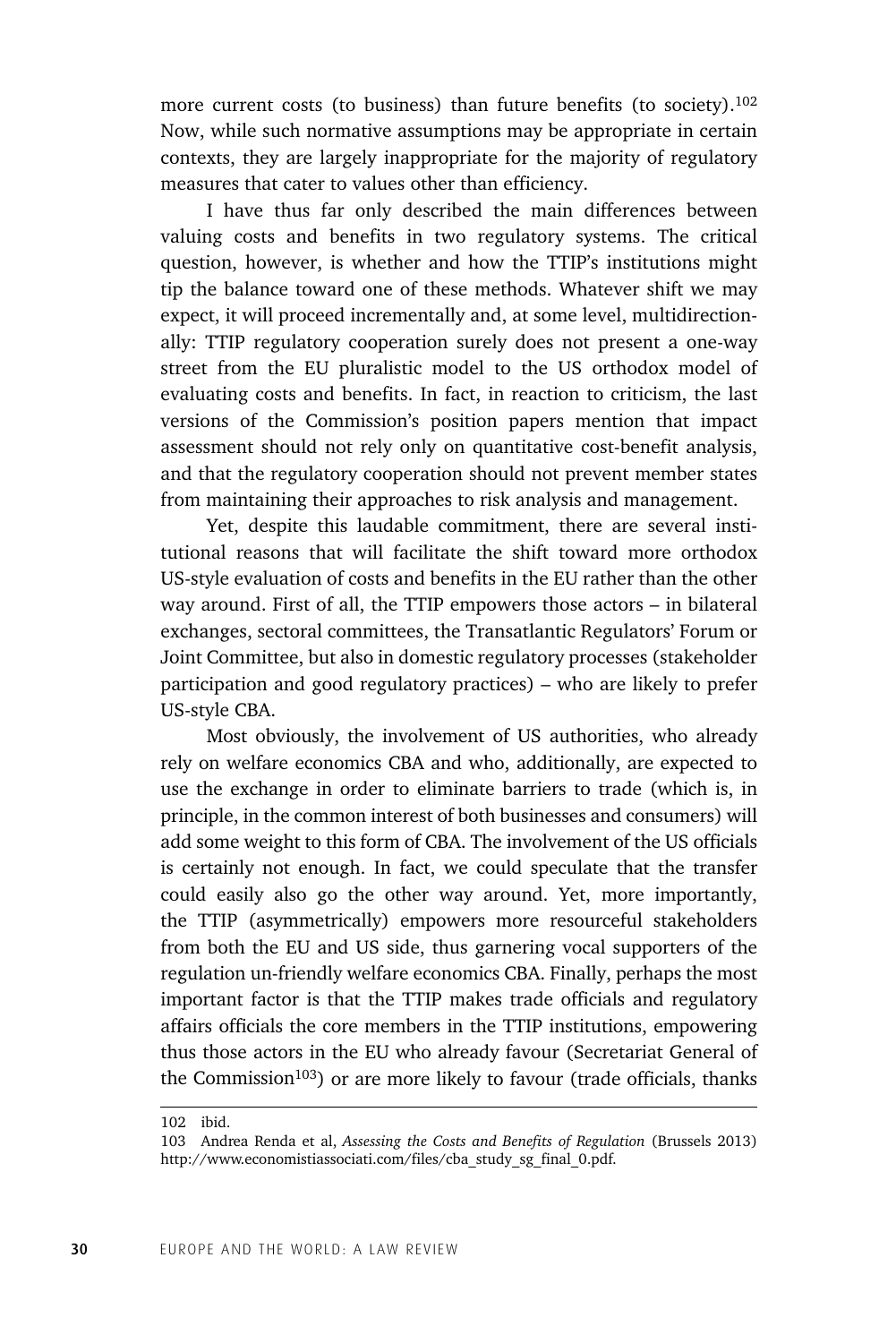to their concern with eliminating problematic barriers to trade) the shift toward a streamlined, US-like CBA. These institutional reasons offer sufficient ground for a conclusion that the TTIP sets a ground for tilting the EU toward the US-like CBA – rather than the other way around.

### 4. The interaction of better regulation and the TTIP regulatory cooperation

While a previous institutional analysis suggests that the TTIP's regulatory cooperation prepares grounds for the shift of the EU toward the US-like regulatory style, in this section I add an additional political reason that grounds this suspicion. I do so by placing the TTIP discussion within the context of the EU domestic political clash.

Relatively recent Greenpeace leaks have revealed that the US has pushed for (infamous) 'notice and comment' procedures in the TTIP, the US-like CBA as well as the requirement of so-called 'sound science'. However, this push is certainly not coming only from without. In fact, comparing the leaked documents and the February papers reveals that EU concessions to the US could have been given with a 'light heart' since many of them have been first implemented within the EU Better Regulation guidelines, as a part of the political programme of the Secretariat General of the European Commission. It is only within the TTIP however that they are given the force of (international) law.

The so-called 'better regulation' agenda in Europe has its own history. While in the Thatcher and Reagan era significant opposition to regulation developed in the US and the UK, it was not until the first Barroso Commission that the European Union began to treat regulation as a *problem* to be solved. So-called 'smart regulation', 'better regulation', 'evidence based decision-making' or 'regulatory fitness' gradually came to place emphasis on regulatory impact assessments, including costbenefit evaluations, broad consultations of stakeholders, transparency, review of regulations etc. The purpose of these instruments was to regulate more rationally and efficiently, imposing less cost – or 'red tape' – on businesses.104

Some have recognized that this shift (perhaps unfairly discounting British influence) is a swing toward *American* regulatory culture.105 In

<sup>104</sup> See the European Commission's webpage 'Better Regulation: Why and How' http:// ec.europa.eu/info/strategy/better-regulation-why-and-how\_en.

<sup>105</sup> Vogel (n 97).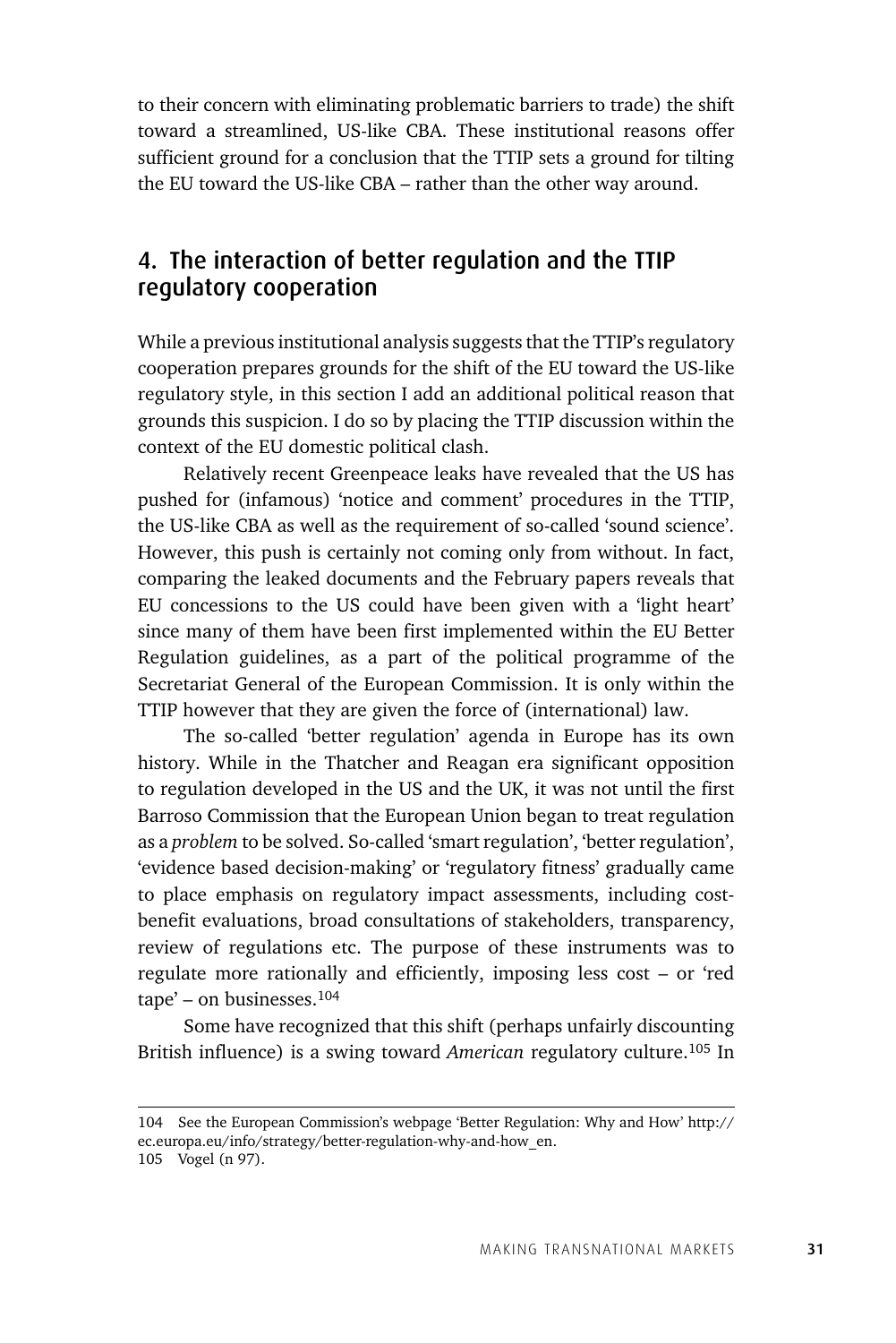more than a decade, the definition of 'red tape' in the EU has expanded. Some allege that previous concern regarding 'administrative' burdens (reflected in the term '*red* tape') has over time become a '*green* tape' or an initiative to cut regulatory burden on businesses in general.<sup>106</sup> The search for 'methodological alignment' within the context of Transatlantic Economic Integration in the mid-2000s, where Chancellor Merkel, President Barroso and President Bush placed methodological alignment at the heart of the Transatlantic Economic Council, can be seen as a part of this shift.<sup>107</sup>

The emphasis on cutting red tape through *better* regulation was reinforced with the first 'truly' political Commission headed by Mr Juncker, who has made cutting 'red tape' a central theme of his presidency. In May 2015, the Commission published a new, better regulation package,<sup>108</sup> introducing important changes that bring the EU, directly or indirectly, closer to the US mode of regulation. The most important changes are:

- 1. *Two stage-impact assessment and stakeholder consultation.* Regulatory initiatives will be subject (depending on the importance of the intended regulation) to a two-stage impact assessment and a two-stage consultation procedure: inception impact assessment should be accompanied by initial consultations to determine the proper framing of the problem and methodologies to address it. If the regulatory idea surmounts this hurdle, a full impact assessment should be developed, accompanied by a second (public) consultation. In this way, similarly to the US procedure, stakeholders get access at a much earlier stage to the framing of the ideas and priorities of regulation. They have, as well, a say as to the methodologies for evaluating costs and benefits.
- 2. *Regulatory Scrutiny Board.* The new guidelines also introduce a Regulatory Scrutiny Board (RSB), which is to replace the Impact Assessment body. The difference between its old and new incarnation

<sup>106</sup> Pieter de Pous, *Better Regulation under the Radar* (Forum Umwelt und Entwicklung 2016) http://www.eeb.org/index.cfm/library/better-regulation-ttip-under-the-radar/.

<sup>107</sup> See the document establishing the Transatlantic Economic Council http://trade. ec.europa.eu/doclib/docs/2007/may/tradoc\_134654.pdf.

<sup>108</sup> Better Regulation guidelines can be accessed here: http://ec.europa.eu/smartregulation/guidelines/toc\_guide\_en.htm. These efforts have also had strong political support from the recent European Parliament, and recently also received the endorsement of the next three Council Presidencies (Netherlands, Slovakia and Malta). For an excellent discussion of the Better Regulation guidelines see Mark Dawson, 'Better Regulation and the Future of EU Regulatory Law and Politics' 53(5) (2016) CM L Rev 1209.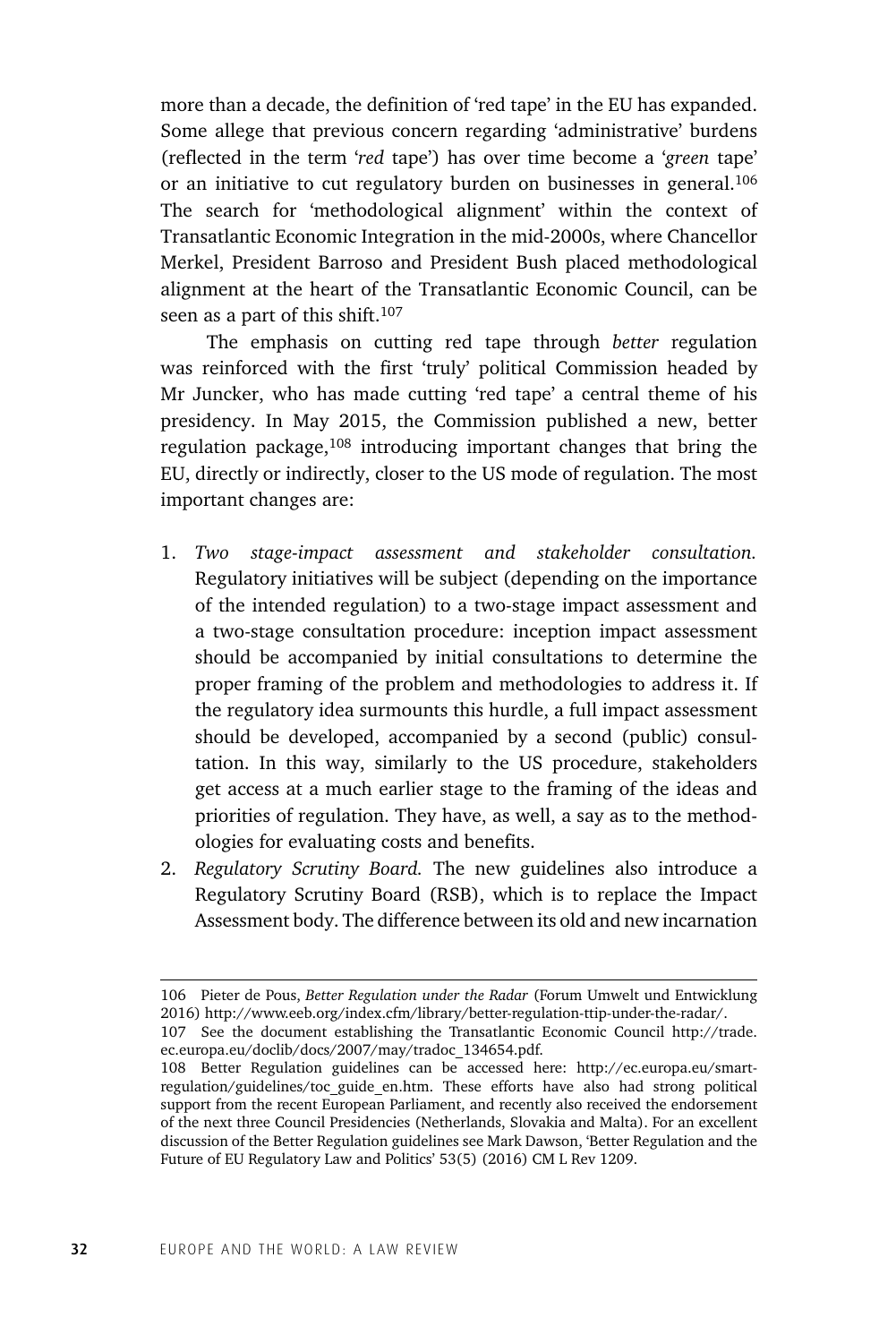is that the new body, which is not far from the US OIRA, becomes a permanent organ with a right to *veto* all Commission's proposals that are not in line with better regulation standards. The RSB has already shown its teeth, rejecting more RIAs than its predecessor.<sup>109</sup>

- 3. *Cost-benefit analysis*. The new guidelines set rules on how to conduct cost-benefit analyses. While at several points the Commission admits that certain values are difficult to quantify, for instance those related to fairness, redistribution or valuation of human life, the guidelines at the same time provide very specific instructions regarding how to monetize those otherwise unquantifiable concerns (life, environment, etc.).<sup>110</sup> In the 2015 report, the Commission, seemingly pleased, notes that the number of impact assessments, where the quantitative analysis has been performed, has increased.111
- 4. *Surveying regulatory fitness.* Regulation 'fitness' will not only be tested *a priori* but also *a posteriori*. The testing will be undertaken by the RSB, as a matter of standard regulatory practice, or upon the proposals of stakeholders. These proposals may be independent, or they may come from the so-called REFIT stakeholder group. The purpose of these 'performance checks' is to remove ineffective or burdensome regulatory measures.

The Commission's proposal for regulatory cooperation, April 2015, preceded the EU's latest Better Regulation guidelines by a month. The new 2016 position papers on regulatory cooperation differ considerably from the May 2015 position papers, taking on board much of the Better Regulation guidelines – which already correspond to many US demands, as can be inferred from the Greenpeace leaks on regulatory cooperation, which predate the March 2016 position papers of the European Commission.

The concessions that the Commission has been willing to make vis-à-vis the US crucially relate to the expansion of 'good governance' principles committed to in TTIP and the expansion of sectoral committees, while cutting down on other institutional provisions.

<sup>109</sup> See the report comparing the activities of the Impact Assessment Board and Regulatory Scrutiny Board in 2015 http://ec.europa.eu/smart-regulation/impact/key\_ docs/docs/iab\_rsb\_stats\_2015.pdf.

<sup>110</sup> For instance, the 'quality-adjusted life year' matrix is placed under the rubric of nonmonetary valuations, since they concern *years* saved instead of *money* saved. Yet the value of years is calculated in monetary terms. The usefulness of the regulation – its benefits – is given monetary value correlated to how many years of life the regulation will save: the younger the person saved, the more money will be saved, and the more efficient the regulation is. European Commission, 'Better Regulation Guidelines' 198ff http://ec.europa. eu/smart-regulation/guidelines/docs/br\_toolbox\_en.pdf (accessed 9 May 2016).

<sup>111</sup> See above (n 106).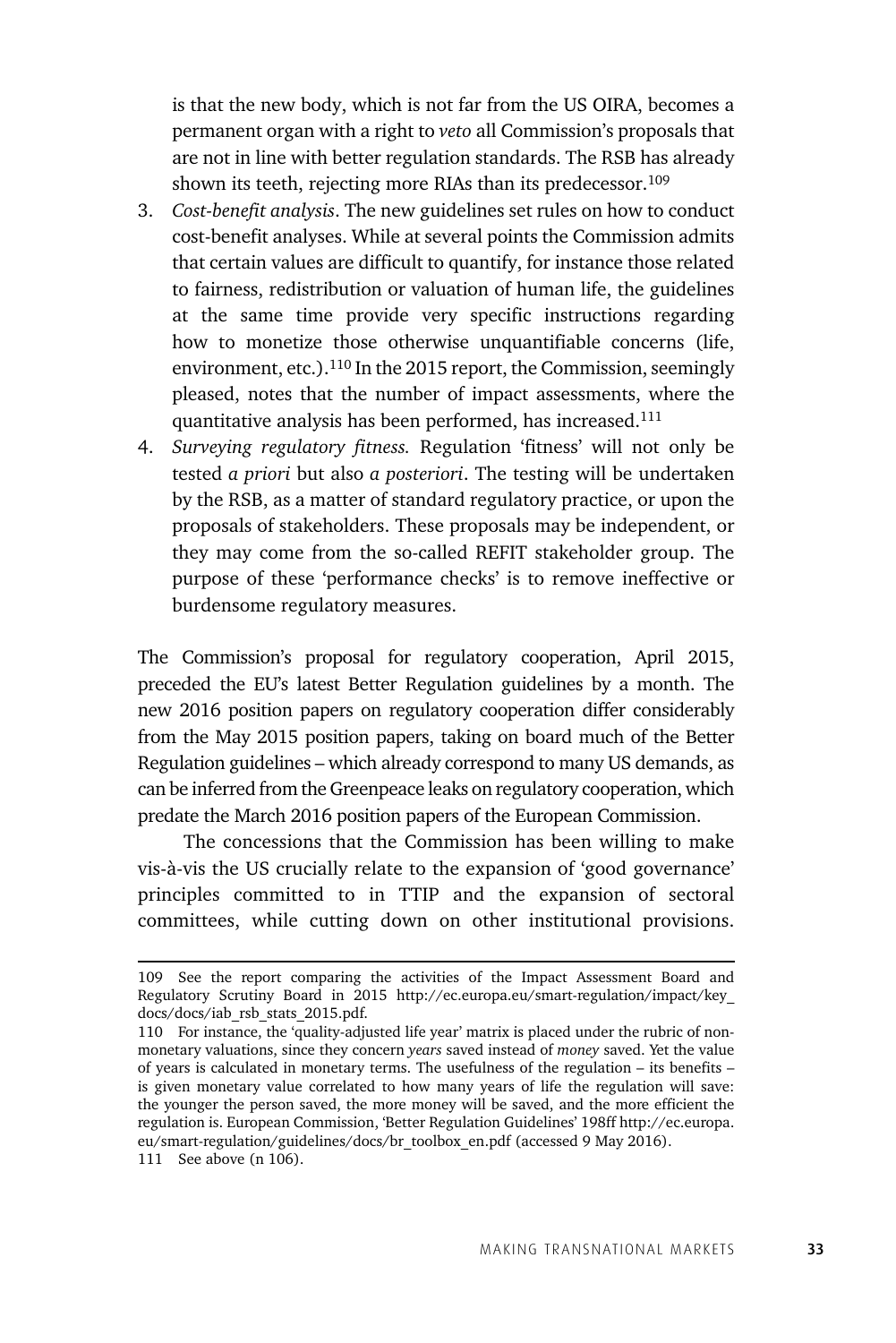First of all, in line with US demands, the proposal introduces an obligation of retrospective review of regulations.112 This obligation was not part of the previous Commission's proposals, but it is already an important, if not foundational, element of Better Regulations (REFIT programme). Second, an important concession is the introduction of an internal coordination mechanism, at the insistence of the US. The emergence of the Regulatory Scrutiny Board, a new body with large competences not dissimilar to the US OIRA, has greatly influenced this concession.113 Finally, broad possibilities for stakeholder participation and transparency, including a say for stakeholders in priority-setting, and their right to provide their view also on 'retrospective evaluation', was unimaginable prior to the issuance of the Better Regulation guidelines last May.

All those commitments elevated from Better Regulation guidelines into the TTIP attain not only the status of international law but also a set of new stakeholders (US authorities or stakeholders) who can legitimately demand their fulfilment. This juridification of better regulation upwards, to the TTIP, is ultimately intended to facilitate the de-regulatory efforts of the current European Commission, often presented as a quest for 'regulatory fitness' or cutting 'red tape'.

Beyond the substantive similarities between the EU Better Regulation and TTIP's regulatory cooperation proposals, we could have also expected the interaction between these two sets of rules and institutions. In fact, the Better Regulation–TTIP compendium would reinforce each other, creating an enhanced set of hurdles for the prevention of 'inefficient' or 'burdensome' regulations.

To illustrate, any potential EU regulatory measure must pass a multi-stage process in which many actors have their say. First, in the *initial stage of the impact assessment* introduced by the latest Better Regulation guidelines, stakeholders introduce their initial objections, as to the framing of the problem and the methodologies chosen for evaluating risks or costs of regulation. If the regulatory idea survives

113 European Commission (n 76):

<sup>112</sup> European Commission (n 76):

Article 9 – Retrospective Evaluation

 <sup>1.</sup> Each Party shall maintain procedures or mechanisms to promote periodic retrospective evaluations of regulatory frameworks.

 <sup>2.</sup> The Parties shall promote the exchange of experience and share information on planned retrospective evaluations.

Article 3 – Internal coordination

Each Party shall maintain internal coordination processes or mechanisms in order to foster good regulatory practices, including transparent planning, stakeholder consultation, impact assessments and retrospective evaluations of regulatory acts.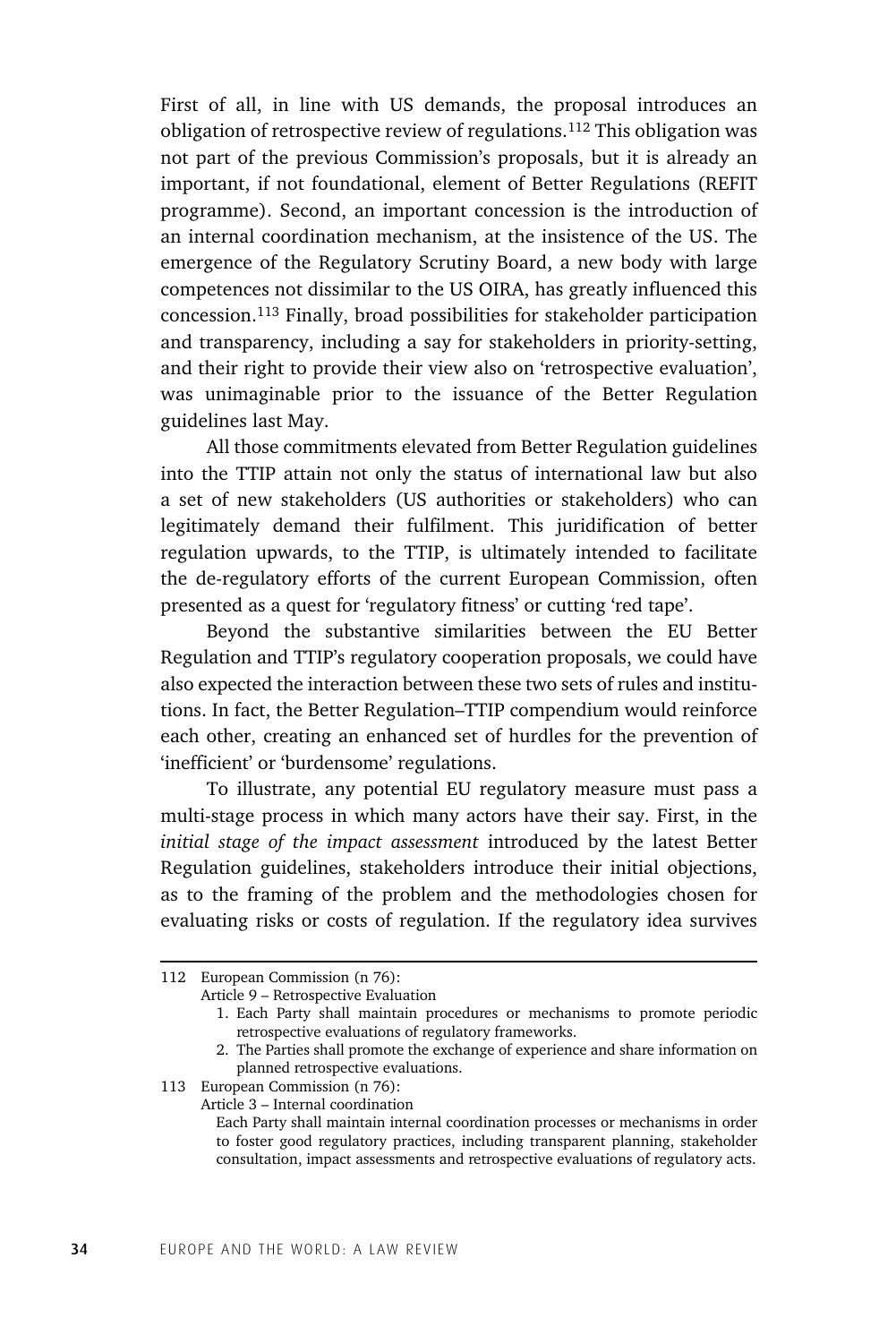this consultation, the next phase involves a full impact assessment and a second (public) consultation.

The impact assessment is required to comply with the Better Regulation guidelines, which in principle allow for various kinds of analyses of costs and benefits but ultimately prefer quantitative analysis and, most specifically, welfare economics CBA, to which a preponderant amount of space is devoted in the Better Regulation guidelines. The Regulatory Scrutiny Board scrutinizes whether the impact assessment has been performed adequately, and the Board has the right to veto proposals that do not meet its standards of evidence.

Once the TTIP institutions (or eventually sectoral agreements) are in place, the same regulation would be included in 'the list of preparatory acts', where each state party must compile all those regulations that are likely to pose a barrier to trade (the majority of regulations, if divergent, constitute such barriers). This list will assist the counter-party and its stakeholders to identify which proposals are impediments to market access or their other interests. If such impediments are identified, the US may then request the engagement of bilateral exchange, or refer the issue to the Transatlantic Regulators' Forum or a sectoral committee. Special concern is afforded to joint submissions by stakeholders from both sides of the Atlantic.

Whichever TTIP body treats the issue, it will be an institutional context in which the proposal has to be explained and justified. Let us recall some of the main institutional characteristics of the TTIP bodies. They will be composed mainly of trade officials and regulatory affairs officials, the majority of whom will view the world as being composed of barriers and red tape impeding efficient market functioning. From the European side, we refer to DG trade officials and members of the Secretarial General of the European Commission, responsible for the coordination of regulatory activities; from the US side, delegates of the US Trade Representative and OIRA. The officials of other DGs, or US agencies, will be a minority both in numbers and likely also in terms of their normative influence in these institutions. It is submitted, thus, that in such a constellation we may expect the TTIP framework to become a vehicle to pressure for the quantification of measures through the more 'solid' US-like welfare economics CBA.

Finally, an interesting dynamic emerges between the TTIP mechanism and the Regulatory Scrutiny Board. If a particular DG has been advised by the TTIP bodies that either its 'numbers' are not right, or sufficiently robust, or its science is not 'sound', the Regulatory Scrutiny Board may veto such proposals. The TTIP advice will anyhow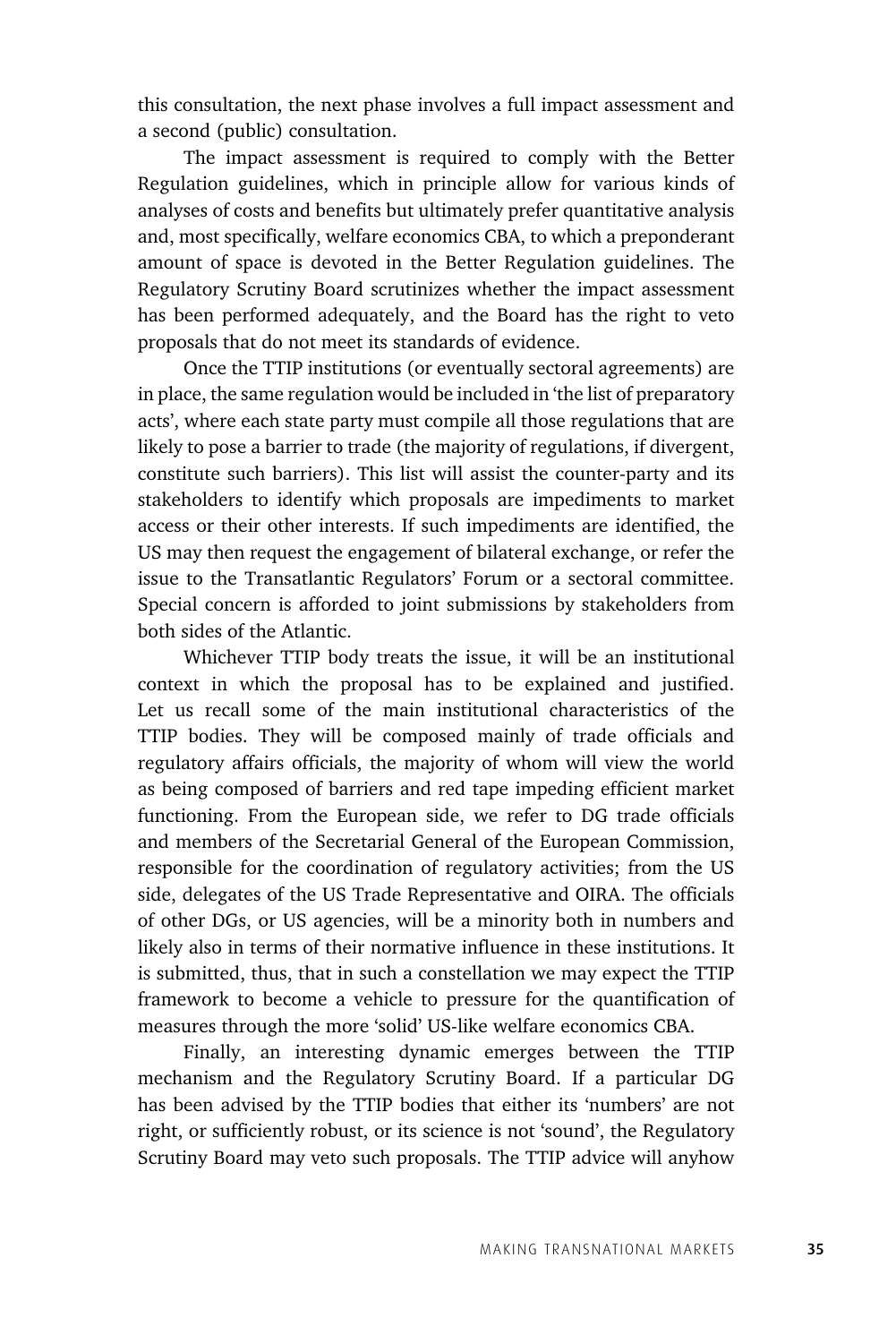correspond to the tools envisaged, or even prioritized, by the Better Regulation guidelines.

### 5. Conclusion

The TTIP institutional framework of regulatory cooperation has often been presented as an innocuous space for regulatory learning and exchange. Yet institutions rarely ever present an institutionally 'neutral' stage, free of politics. Rather, institutions in general, and the TTIP's institutions in particular, will both constrain some types of exchange while enabling others, and allow for some kinds of learning while impeding others.

This article has aimed to offer a framework for the analysis of institution-making beyond the state. Incorporating insights from law and political science, I have suggested that any such analysis needs to focus on three levels of inquiry: (a) the normative overflow of the objectives of functional integration, (b) the structure and composition of emergent institutions, primarily from the perspective of the kinds of knowledge and expertise that are likely to prevail and, finally, (c) the study of the instruments of governance, such as regulatory impact assessments and cost-benefit analysis. This level of inquiry also asks which empowered stakeholders are supposed to bring the 'new' institution/market into life.

With this lens, I have proceeded to analyse TTIP's regulatory cooperation, which is often presented by proponents as a mere space for learning and exchange, or discounted by lawyers for its inability to produce legally binding decisions. I have suggested that the type of regulatory cooperation envisaged by the TTIP could have far more impact than often acknowledged. It could change the institutional landscape in both the EU and the US, re-positioning various participants in the political struggle over market regulation, creating asymmetries as to who has access to these new institutional spaces and what kind of issues will be raised and discussed and, finally, limiting the array of available solutions to common problems.

While the proposed analytical framework may find broad applicability in the study of transnational institutions, I acknowledge that the specific evaluation of the institutional dynamics in each particular case ultimately requires the appreciation of political and economic facts that evade any linear methodological framing. The possibility of different interpretations should not, however, discourage scholars from engaging